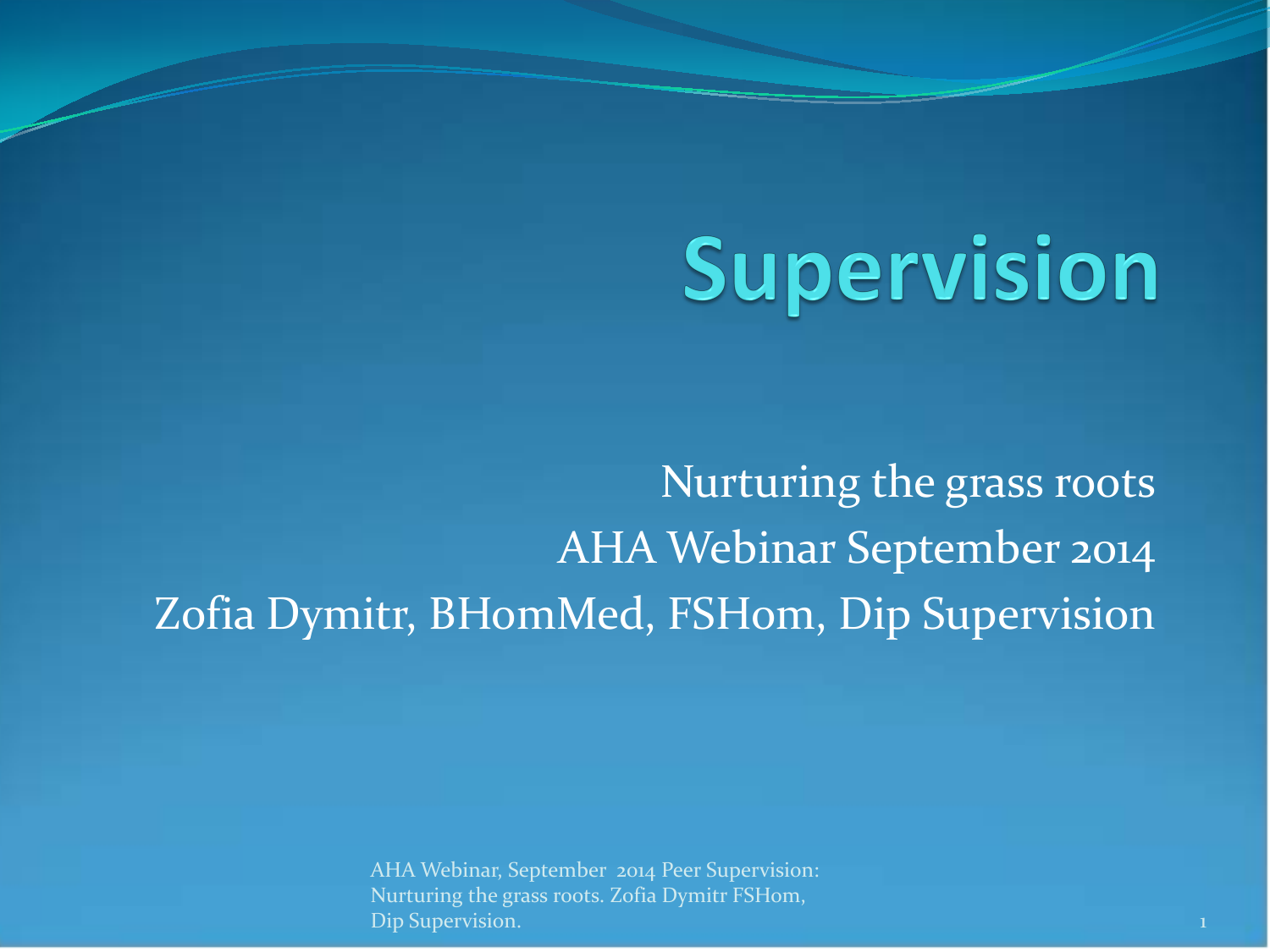#### Supervision

#### What does this concept mean to you?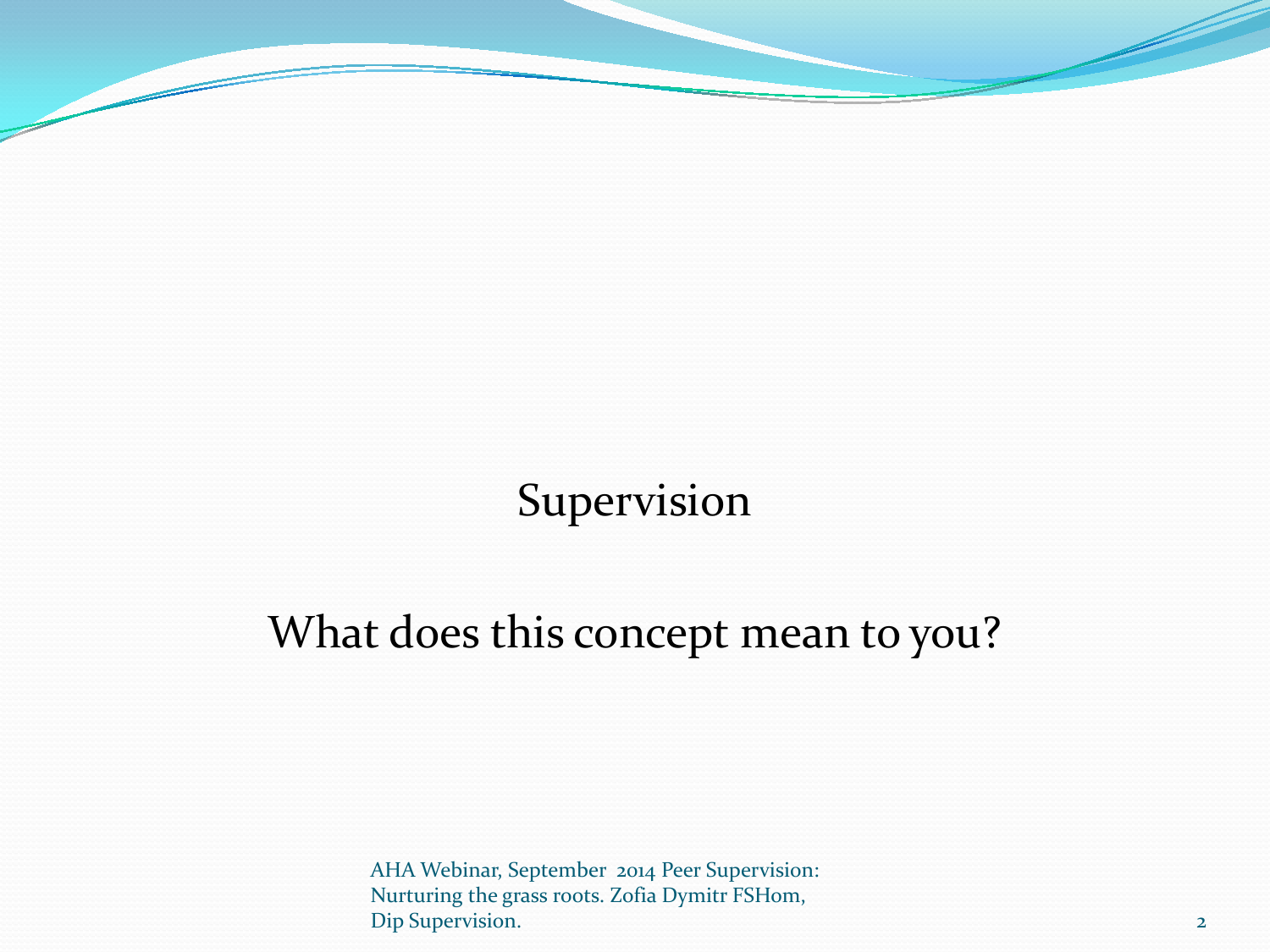#### What are my preconceptions about supervision? Positive and negative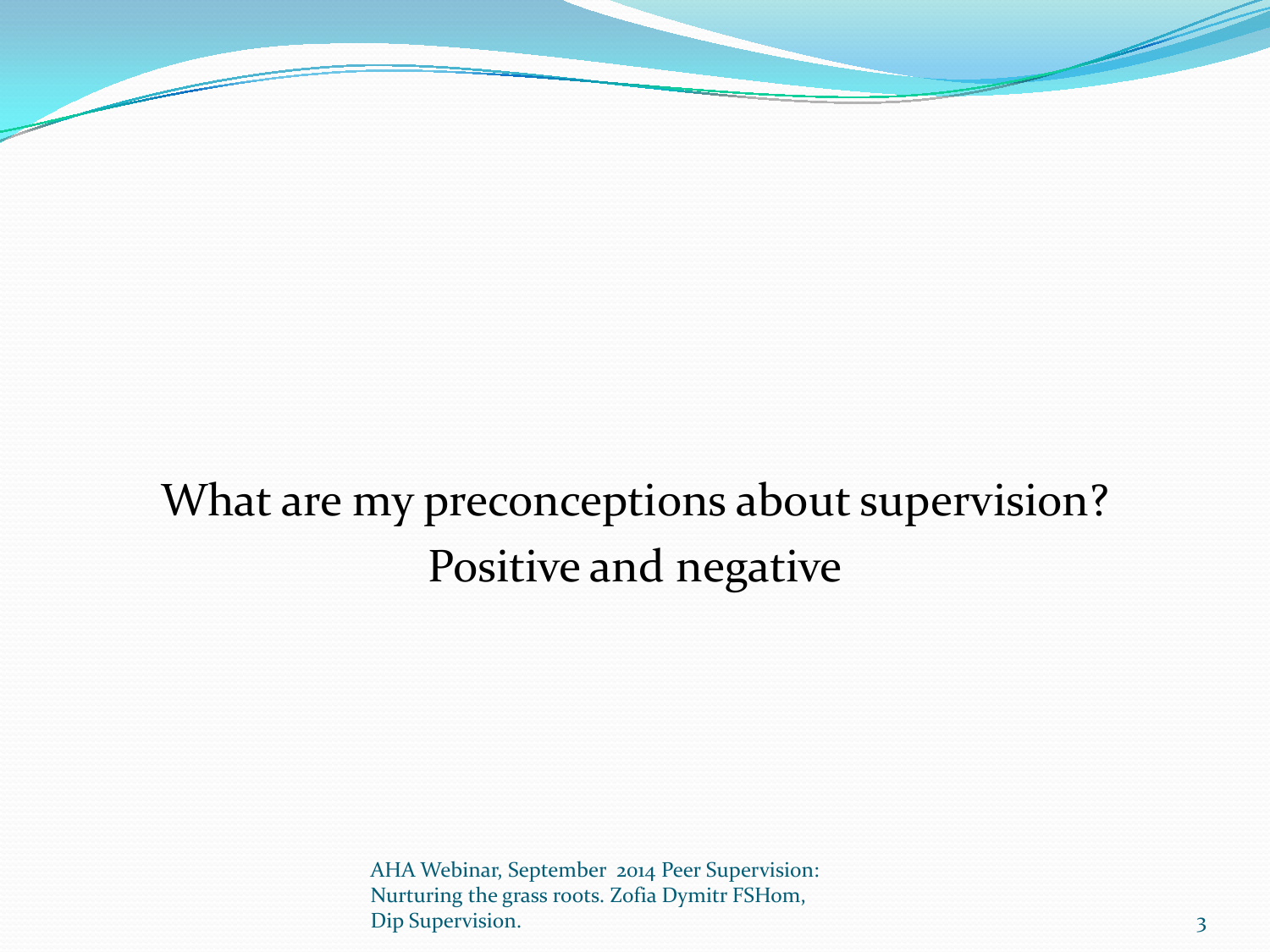#### Discussion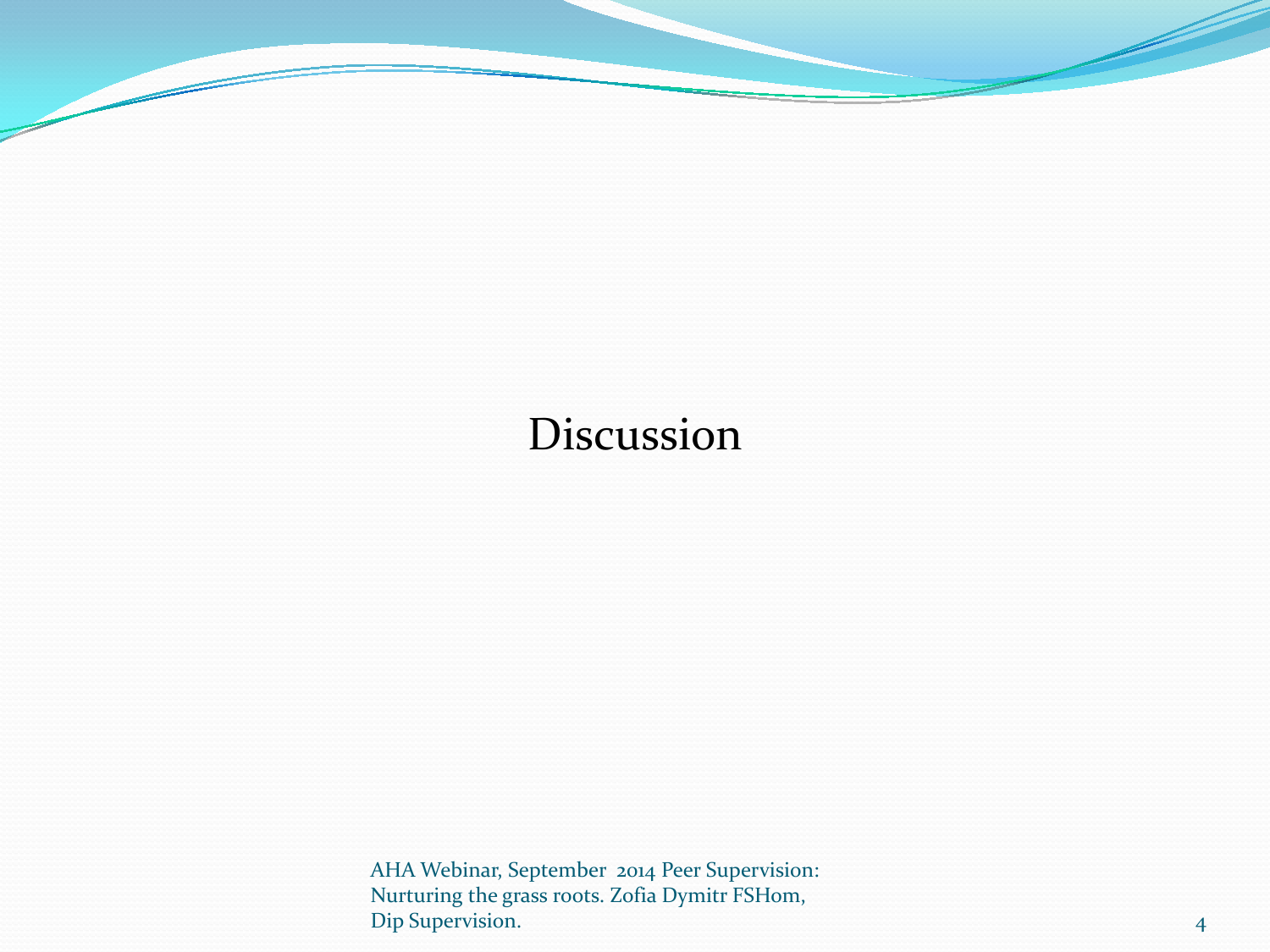#### Active listening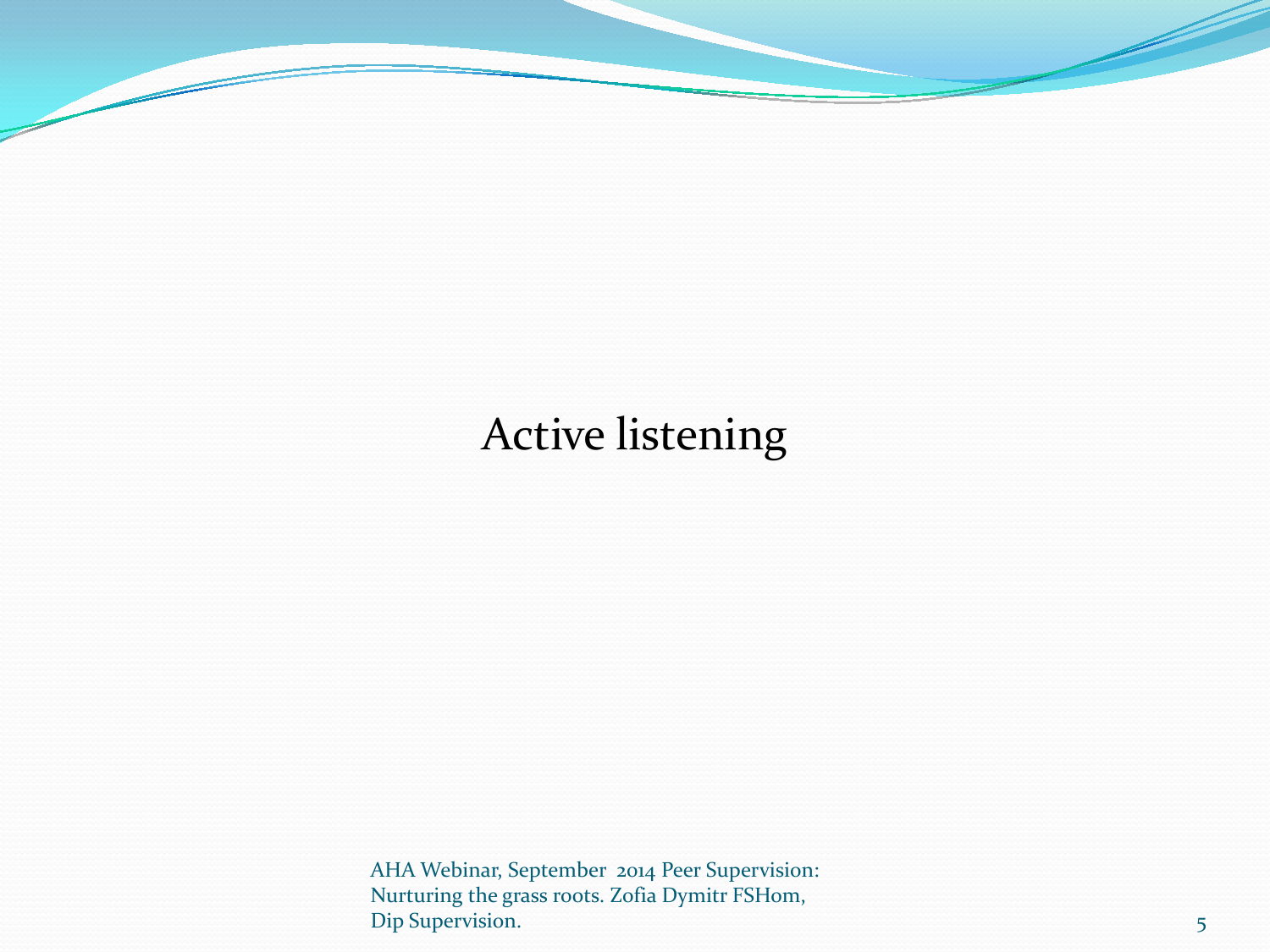#### Active listening

#### More present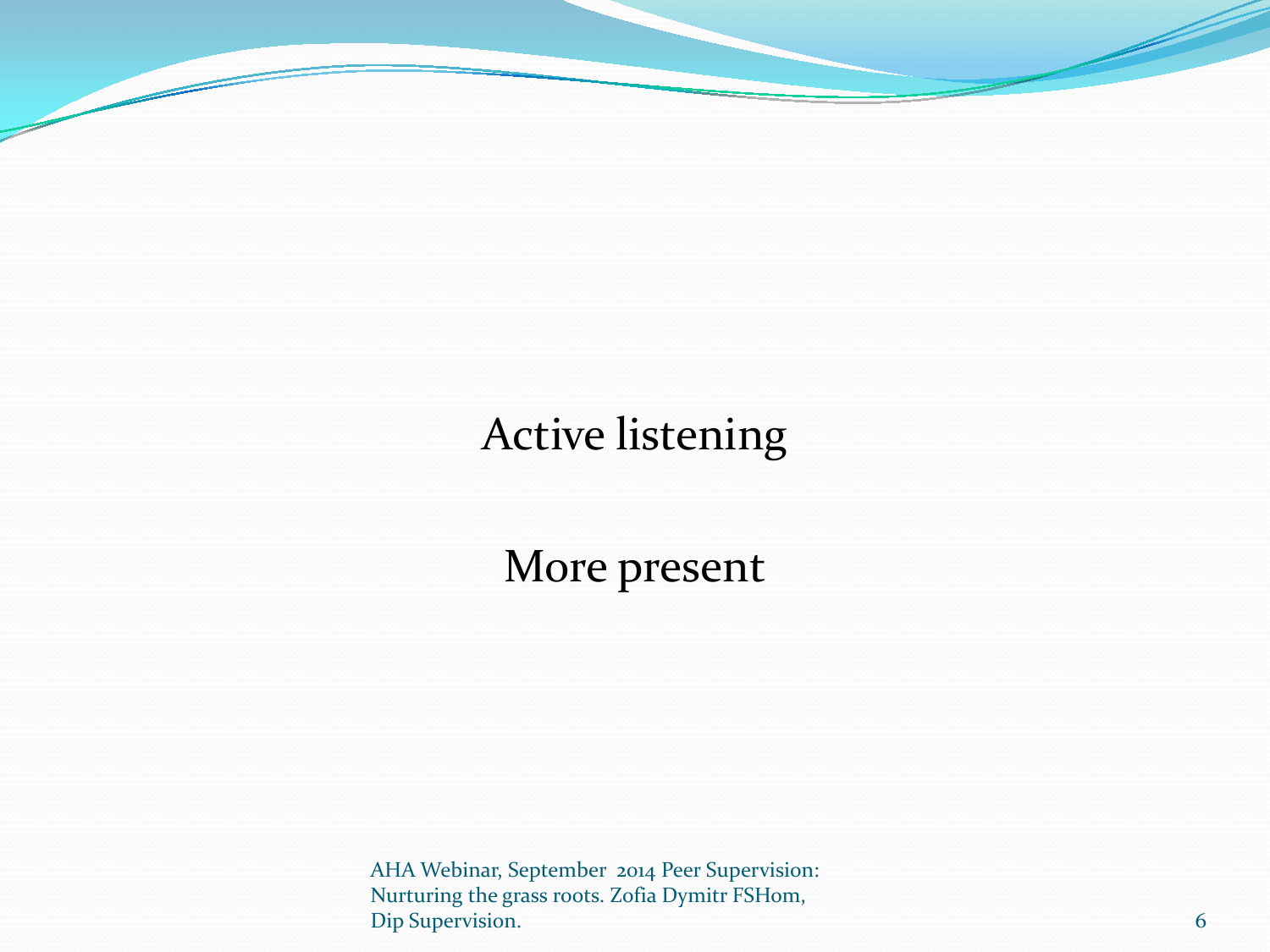Active listening

More present "A quality of looking" Sheila Ryan, Vital Practice. 2004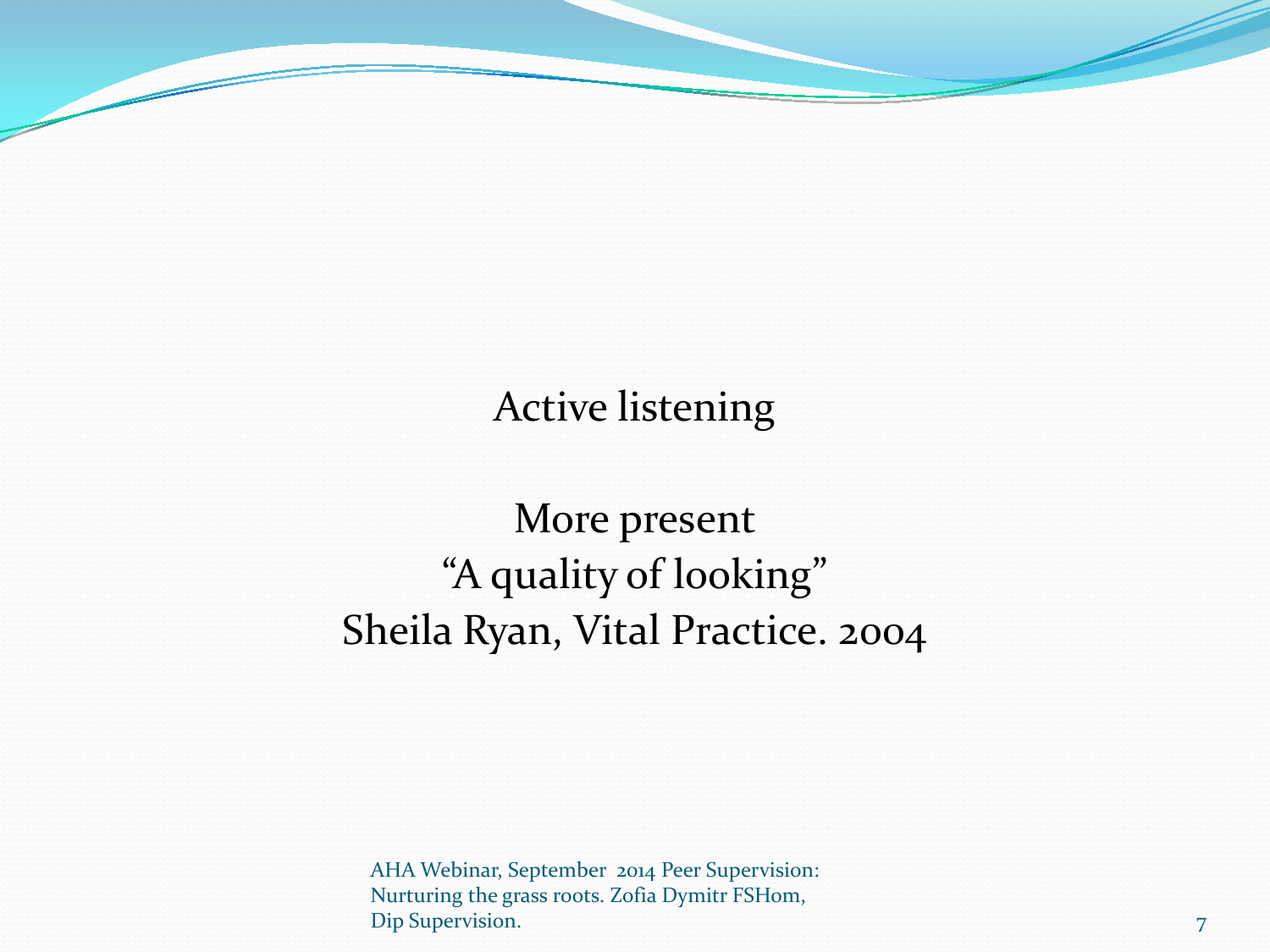The word "supervision" has its roots in Latin: "super" meaning 'over', and vidêre, 'to watch, or see'.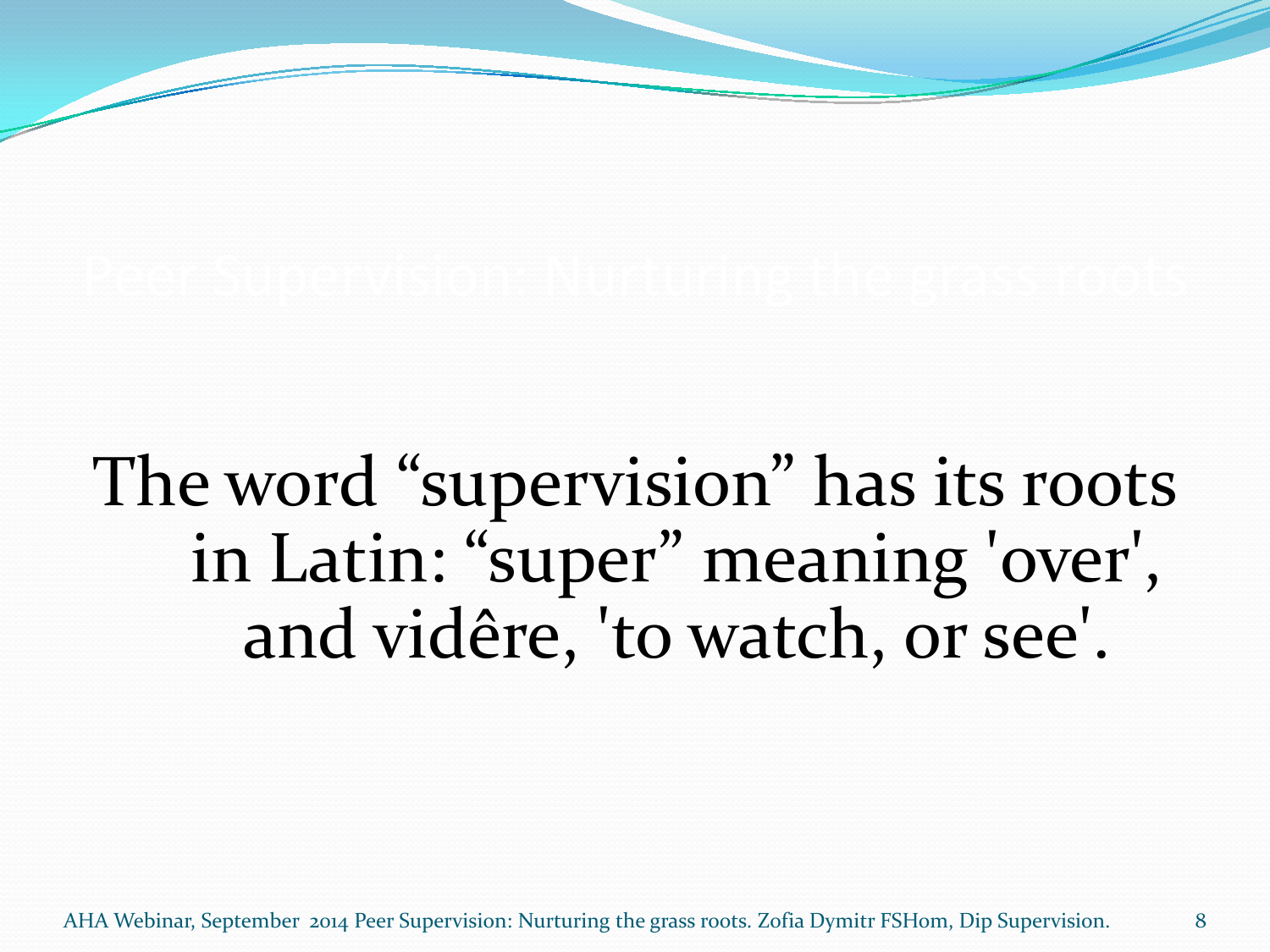17<sup>th</sup> century:newly educated doctors had their work "overseen" by a more<br>experienced doctor. Apprentice model in craft professions apprentice learns by working alongside a more experienced practitioner –by "looking over" their shoulders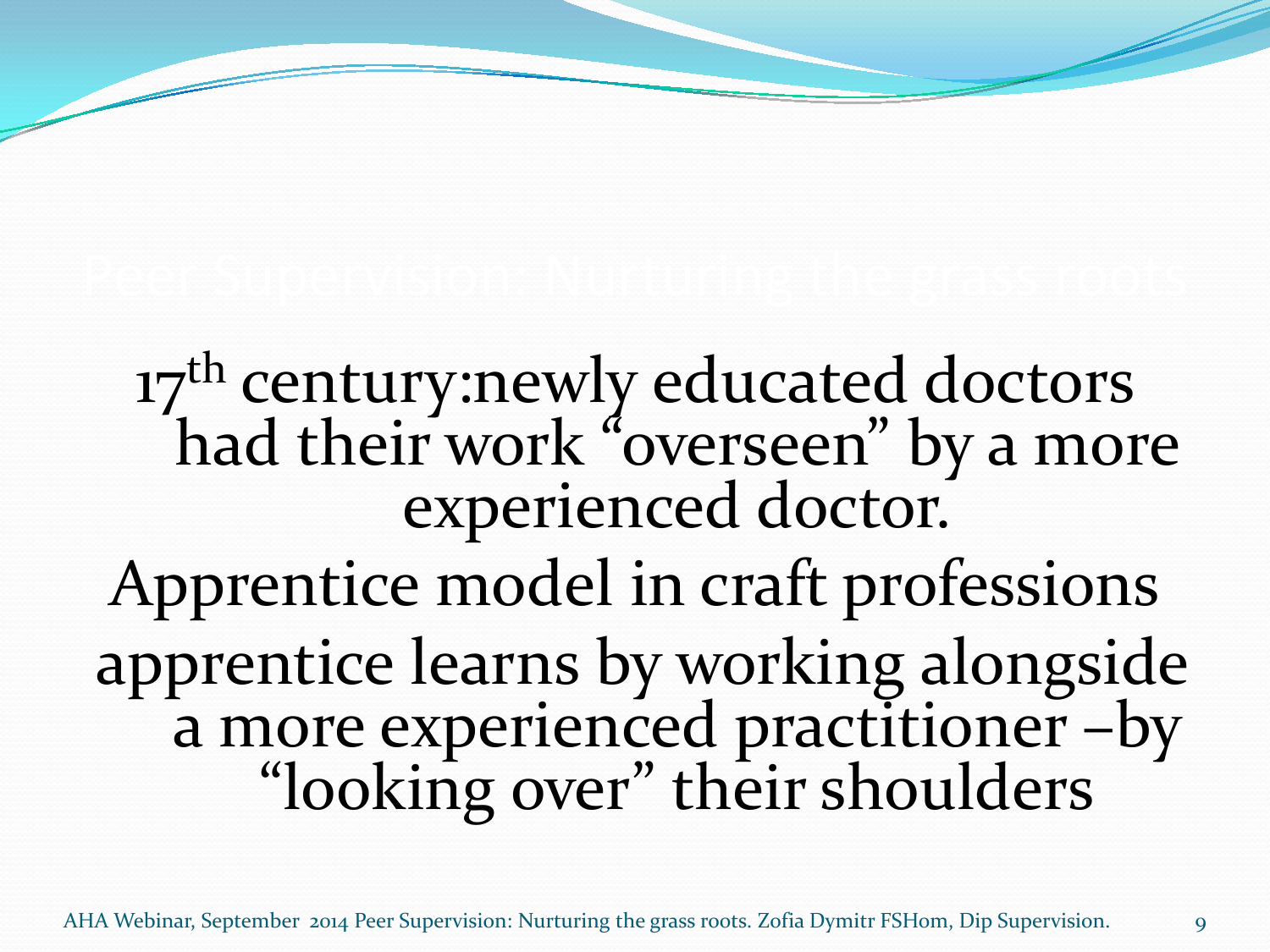Kadushin's (1968, 1974) development<br>of supervision theories for social<br>work influenced the incorporation of supervision within psychotherapy and<br>counselling,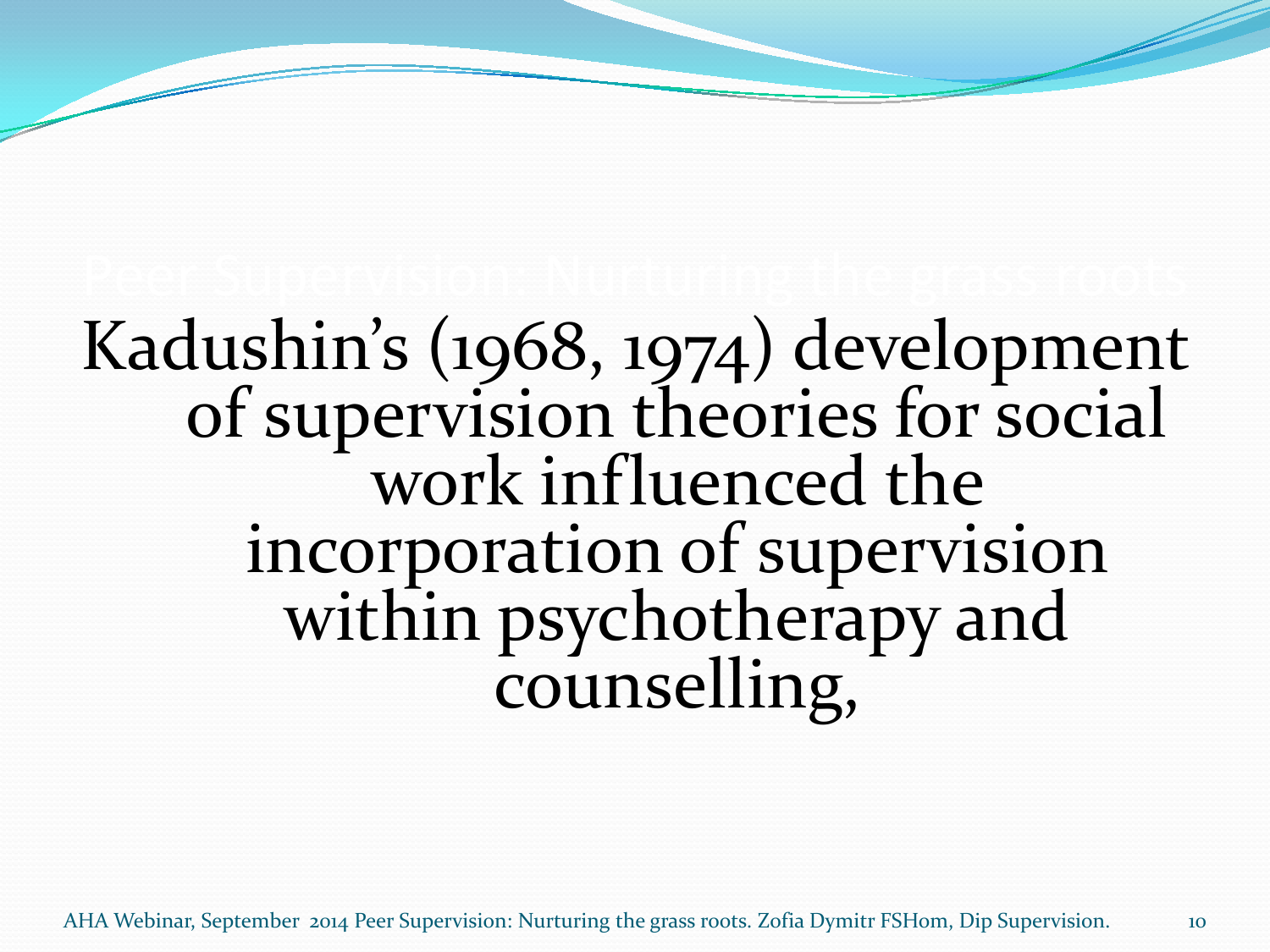Supervision of psychotherapists described by Alonso (1985) as "The Quiet Profession" Supervision gaining its own<br>identity.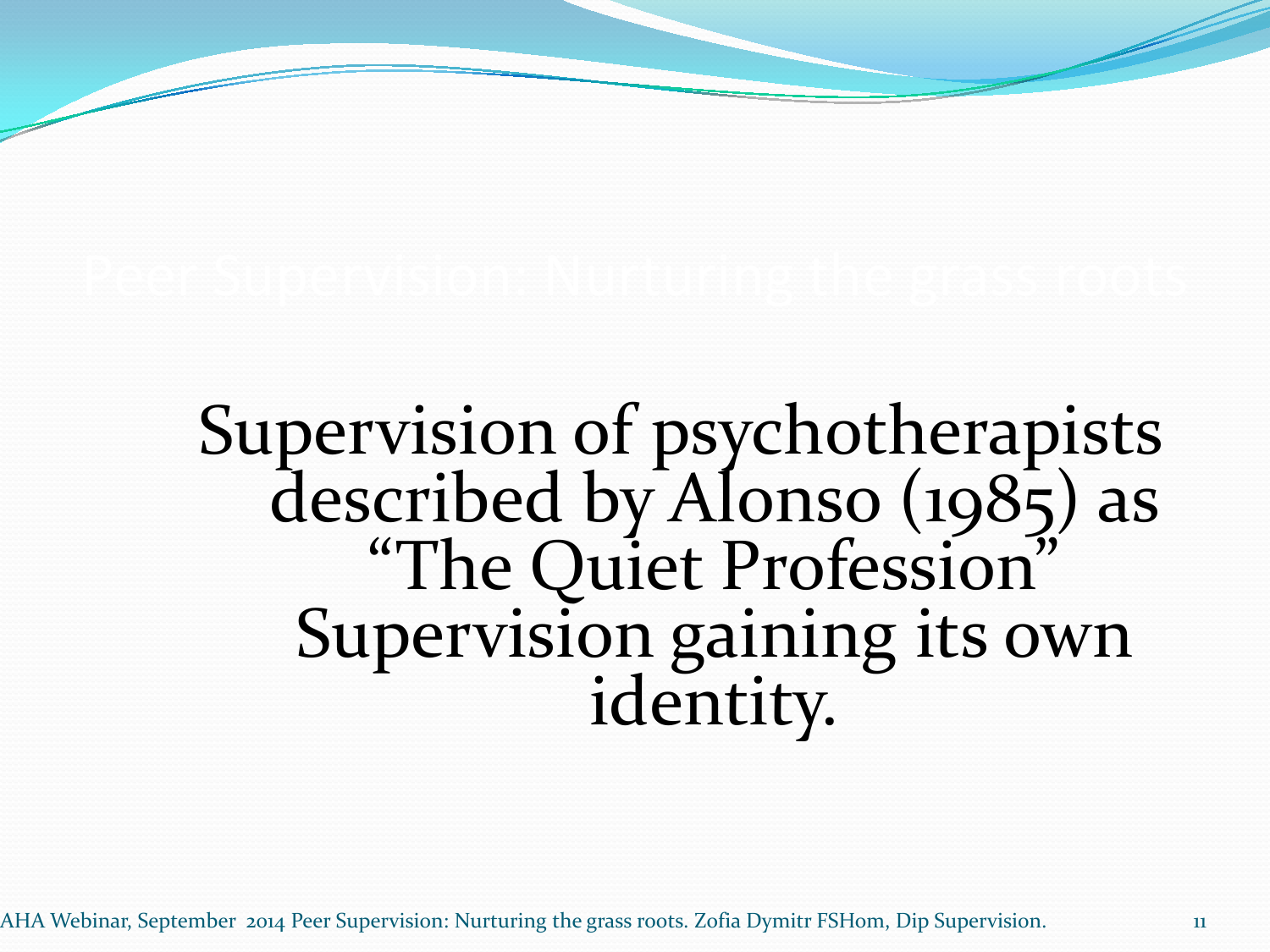'I do not know (am not aware) how physicians at the sickbed could suppose that they ought to seek and could find what was to be cured in disease only in the hidden and discernible interior, without paying careful attention to the symptoms or being precisely guided by those symptoms in their treatment' Hahnemann 1842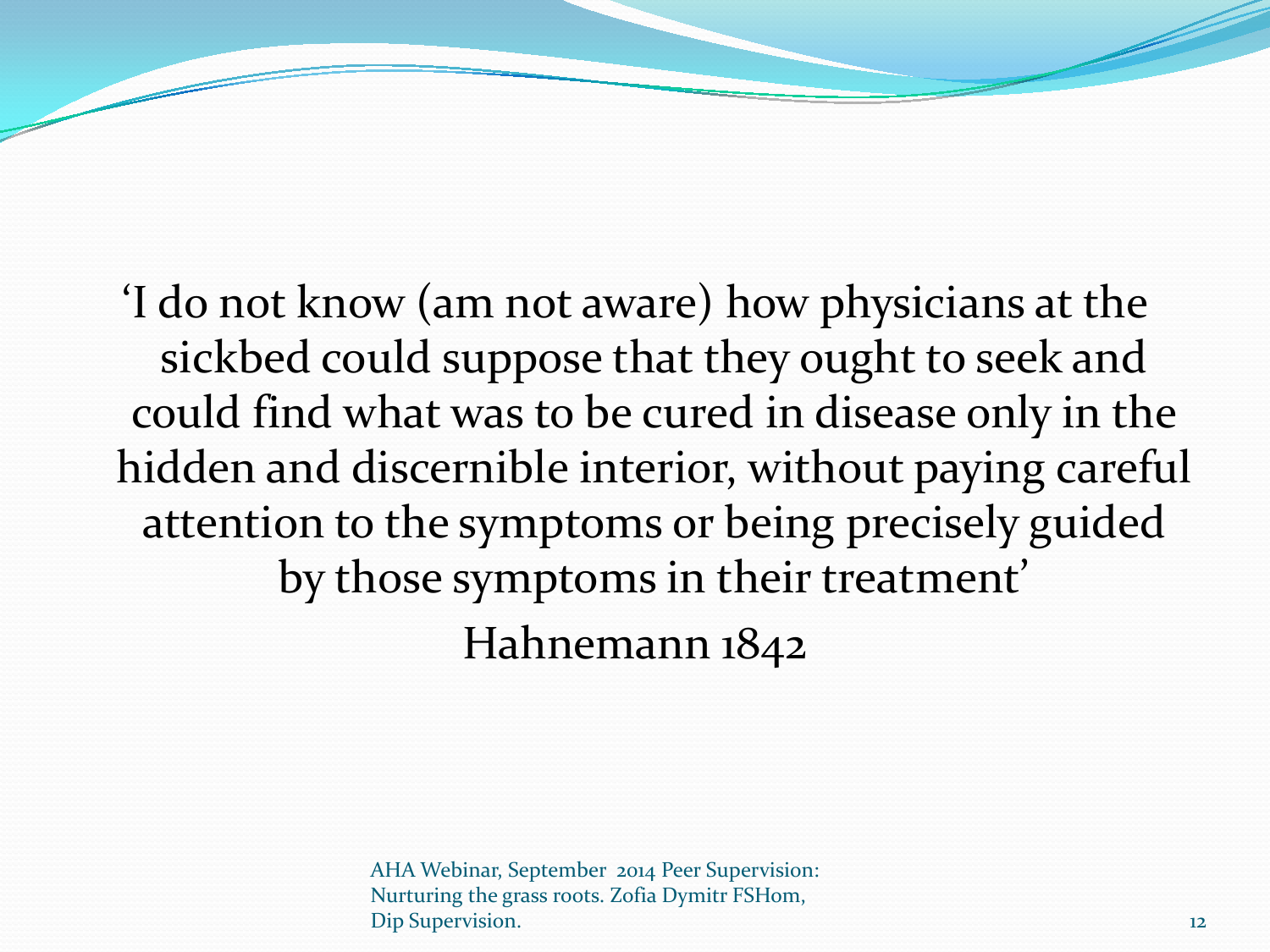' Case taking is not a technique; it is a desire to understand the problem. We need to go beyond the symptoms and find out the problem. For us to perceive it, is to be with the patient; to be in a state of open and alert attention, a spacious awareness, a stillness; to be present, to stay with them, to be in the moment.' Jackie McTaggart 2011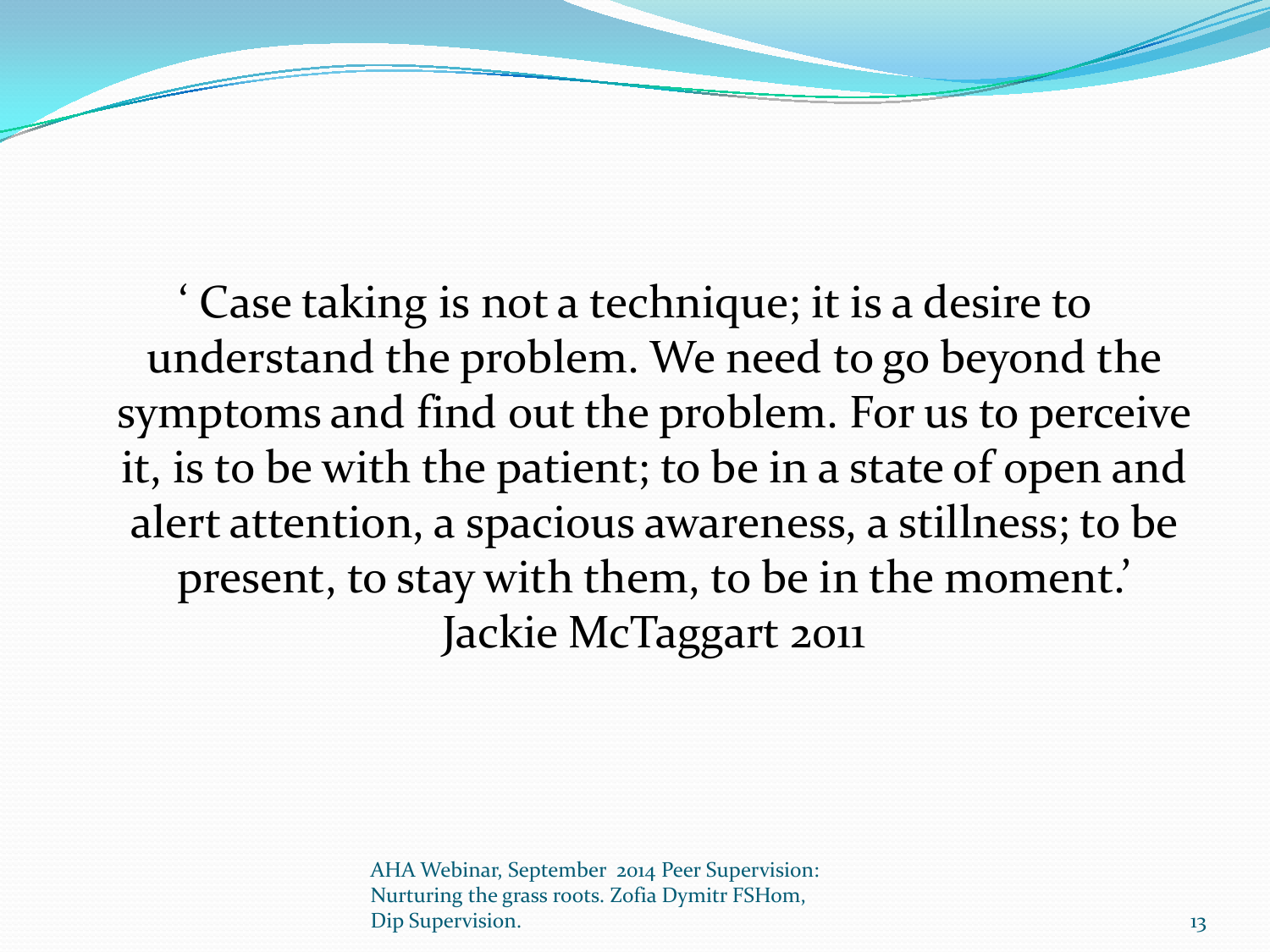# Reflection Learning from day to day practice including critical incidents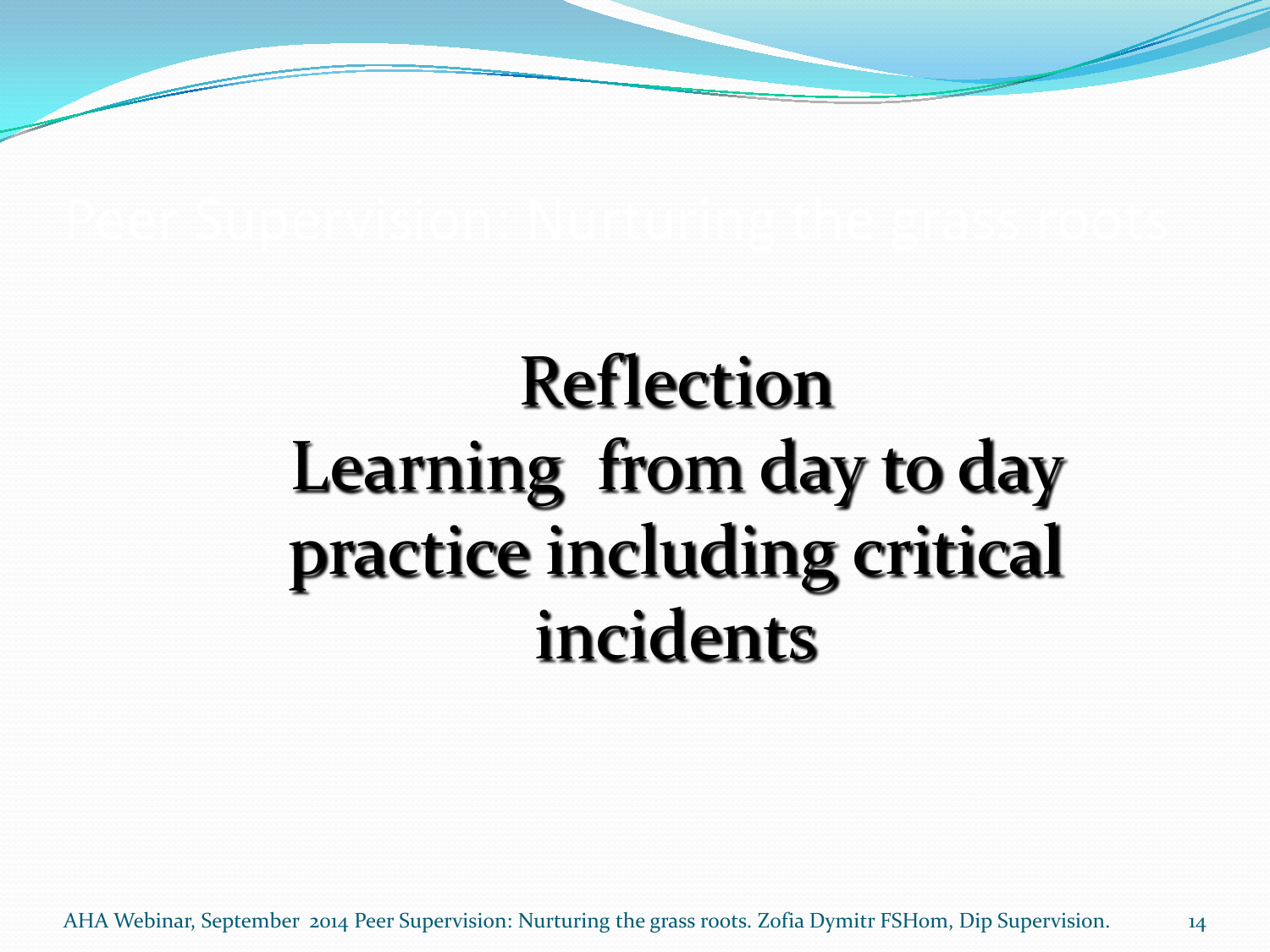#### **REFLECTIVE PRACTICE**

**Reflection is an active process with real outcomes in terms of changing your understanding of a situation and highlighting the knowledge and skills that you may need to develop.**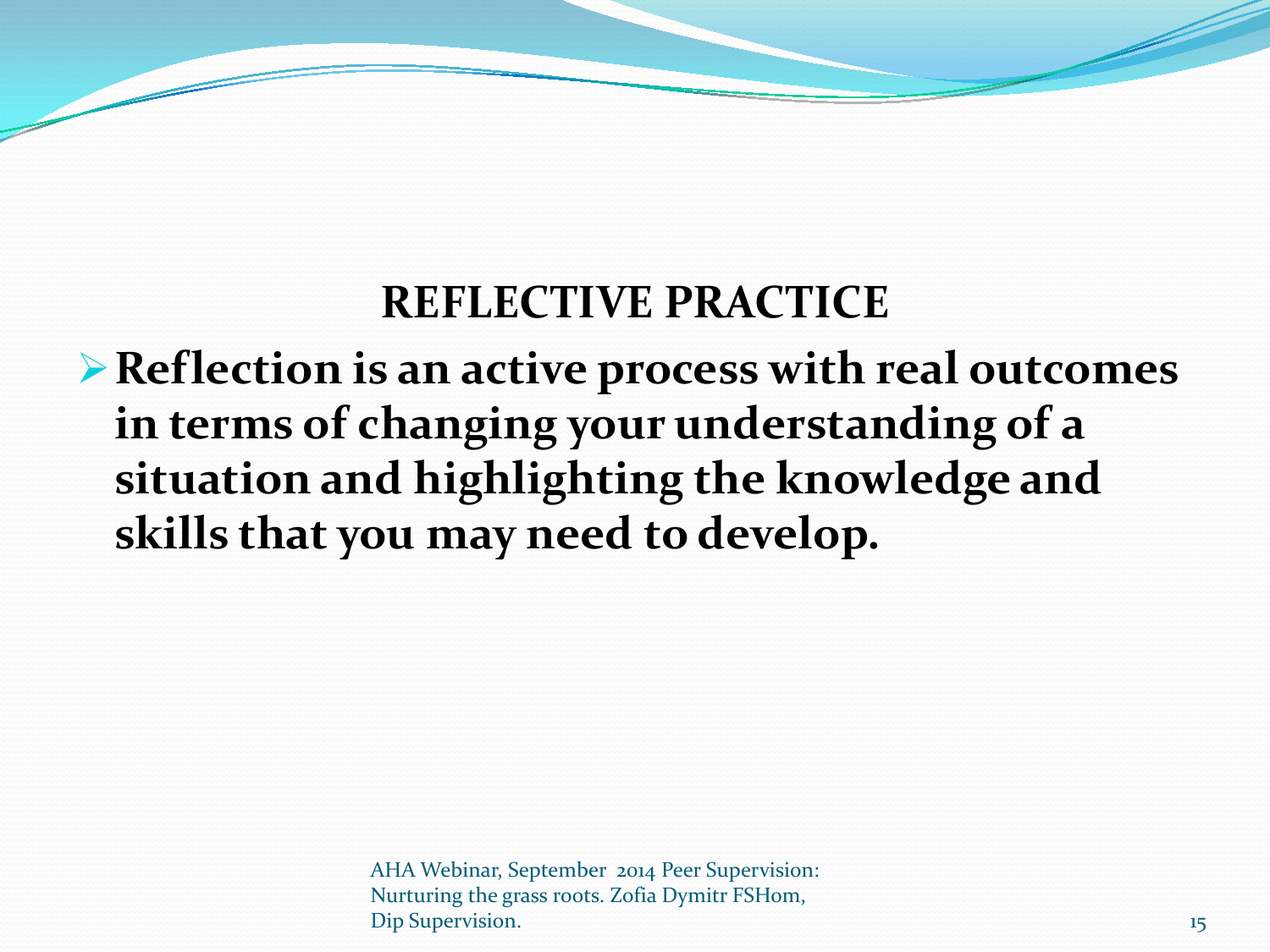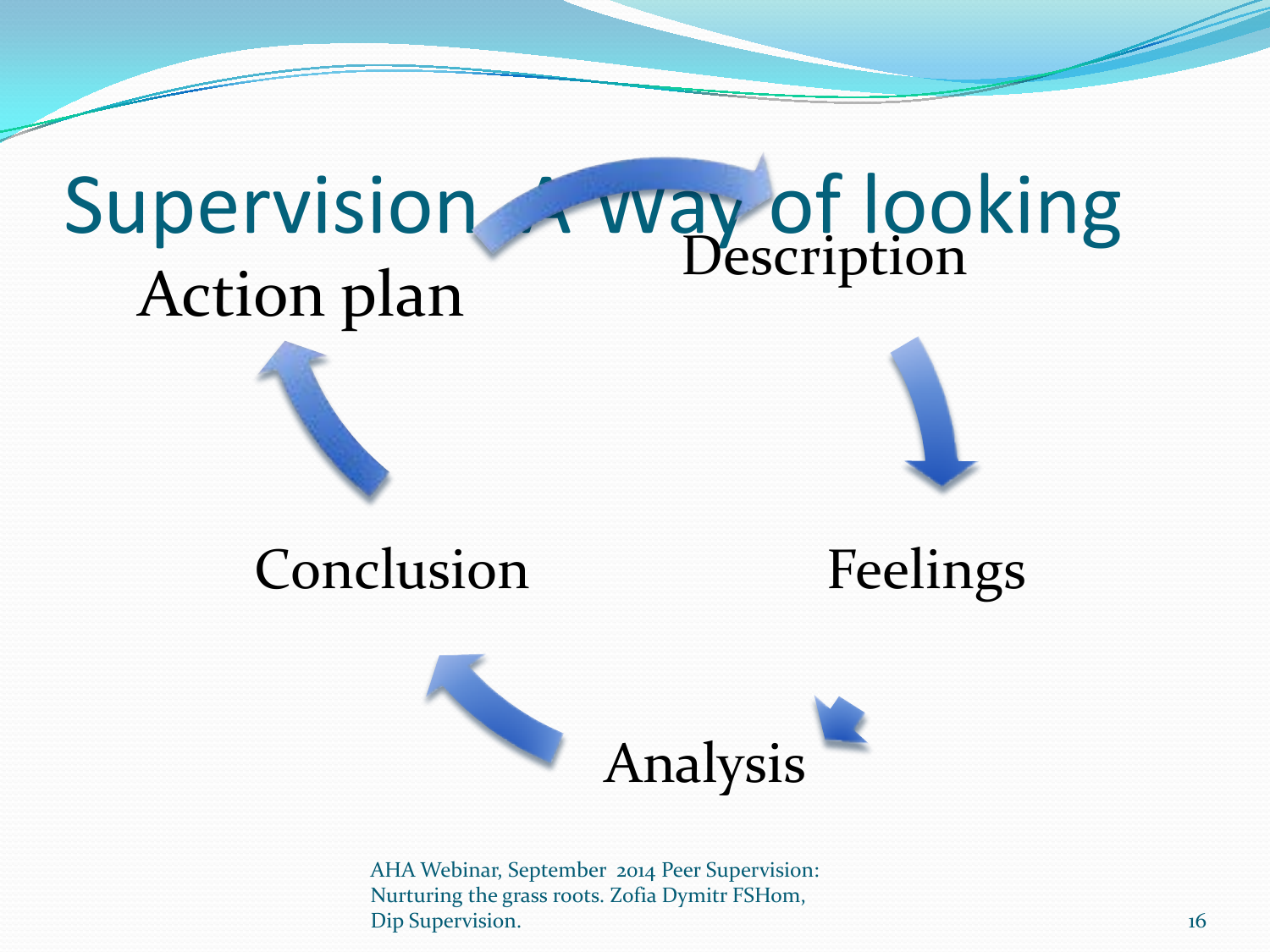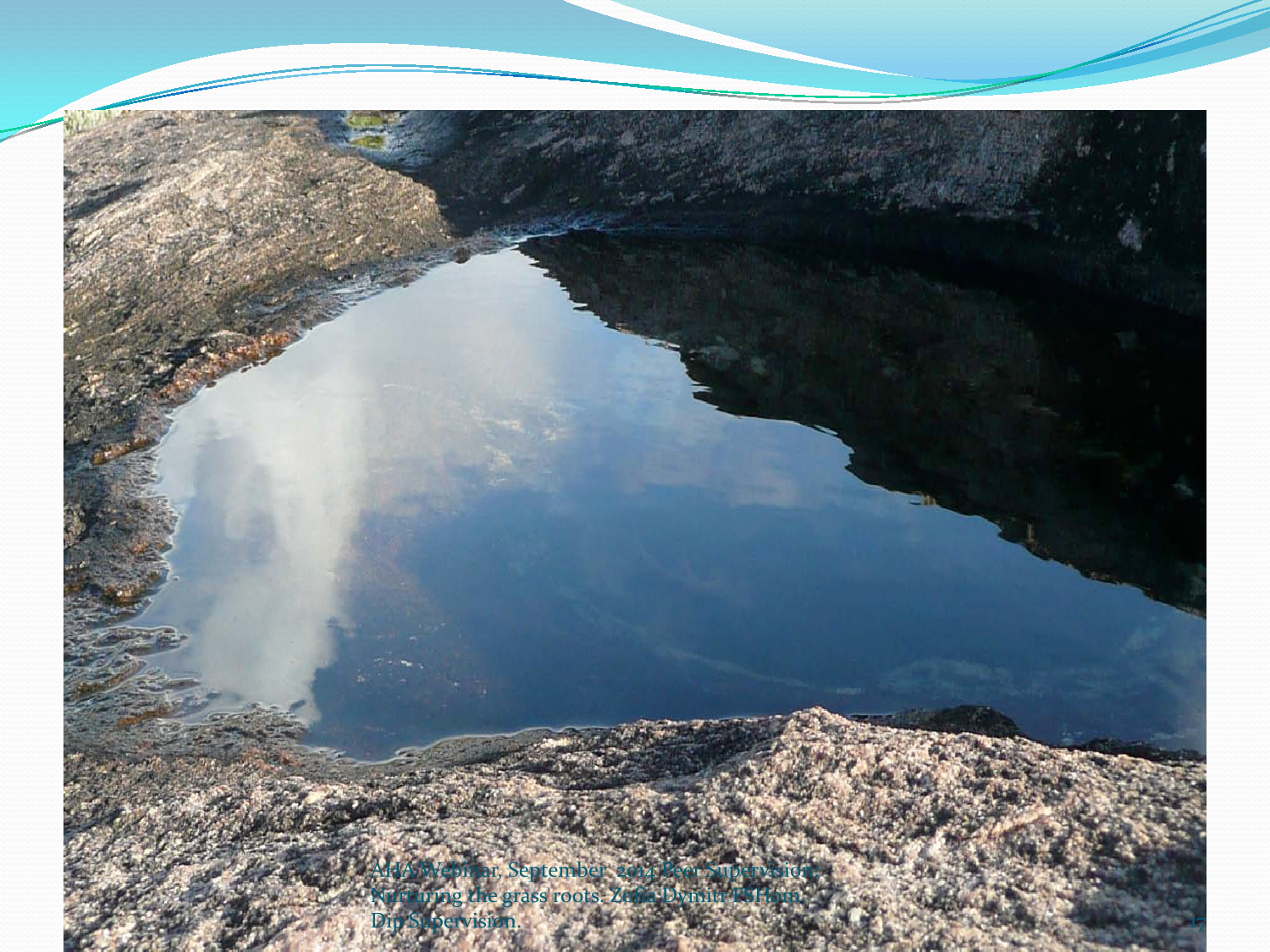Supervision is the joint exploration of material presented by the supervisee.

(Walker and Jacobs)

A quintessential interpersonal interaction with the general goal that one person…meets with another… in an effort to make the latter more effective in helping people" ( Hess)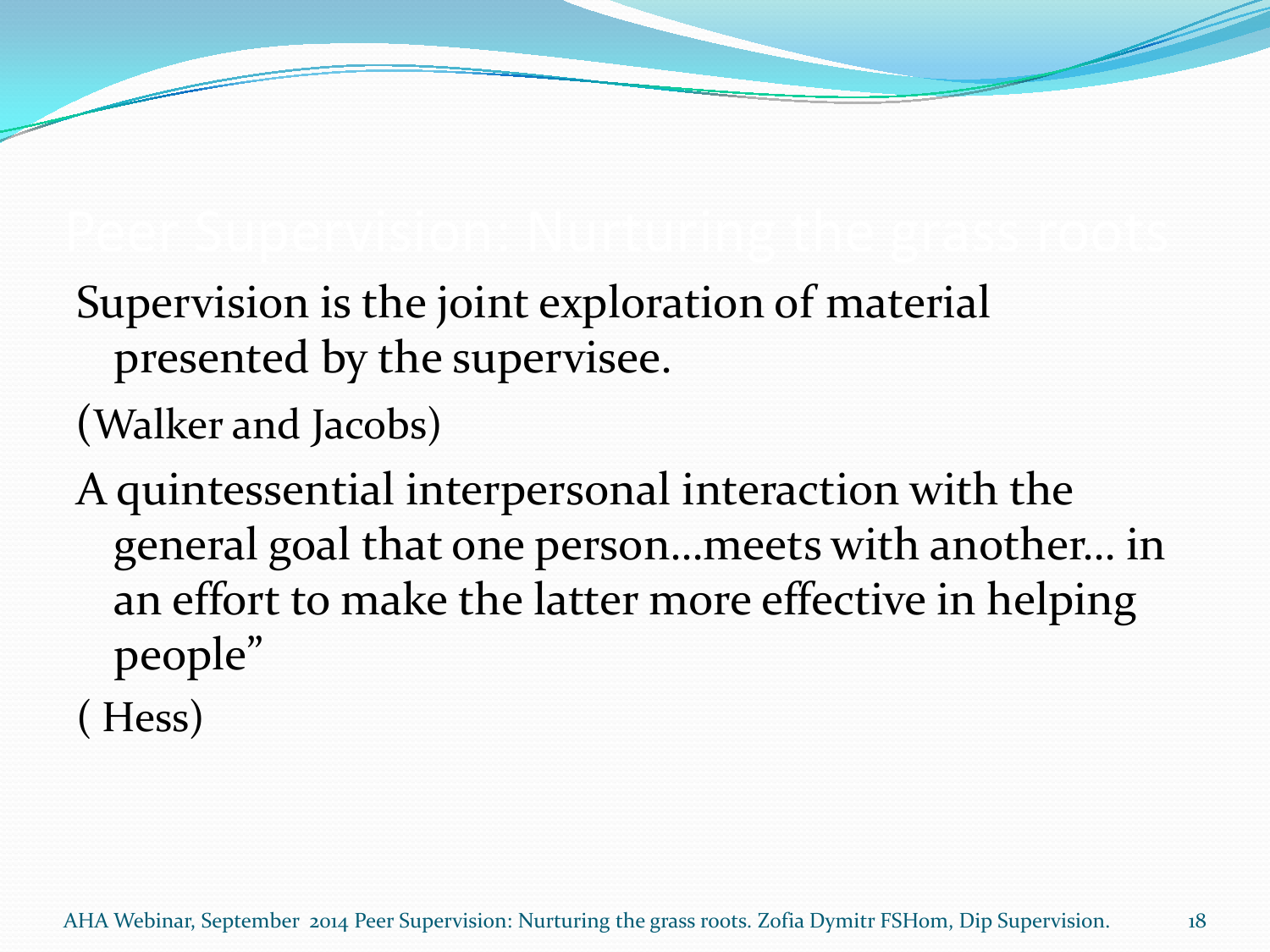Peer Supervision: nurturing the grass roots Peer Supervision Create a forum to discuss professional and practice ethical dilemmas and develop strategies.

Identify and discuss common problems in our professional practice..

 $\triangleright$  To develop group rapport and emotional safety.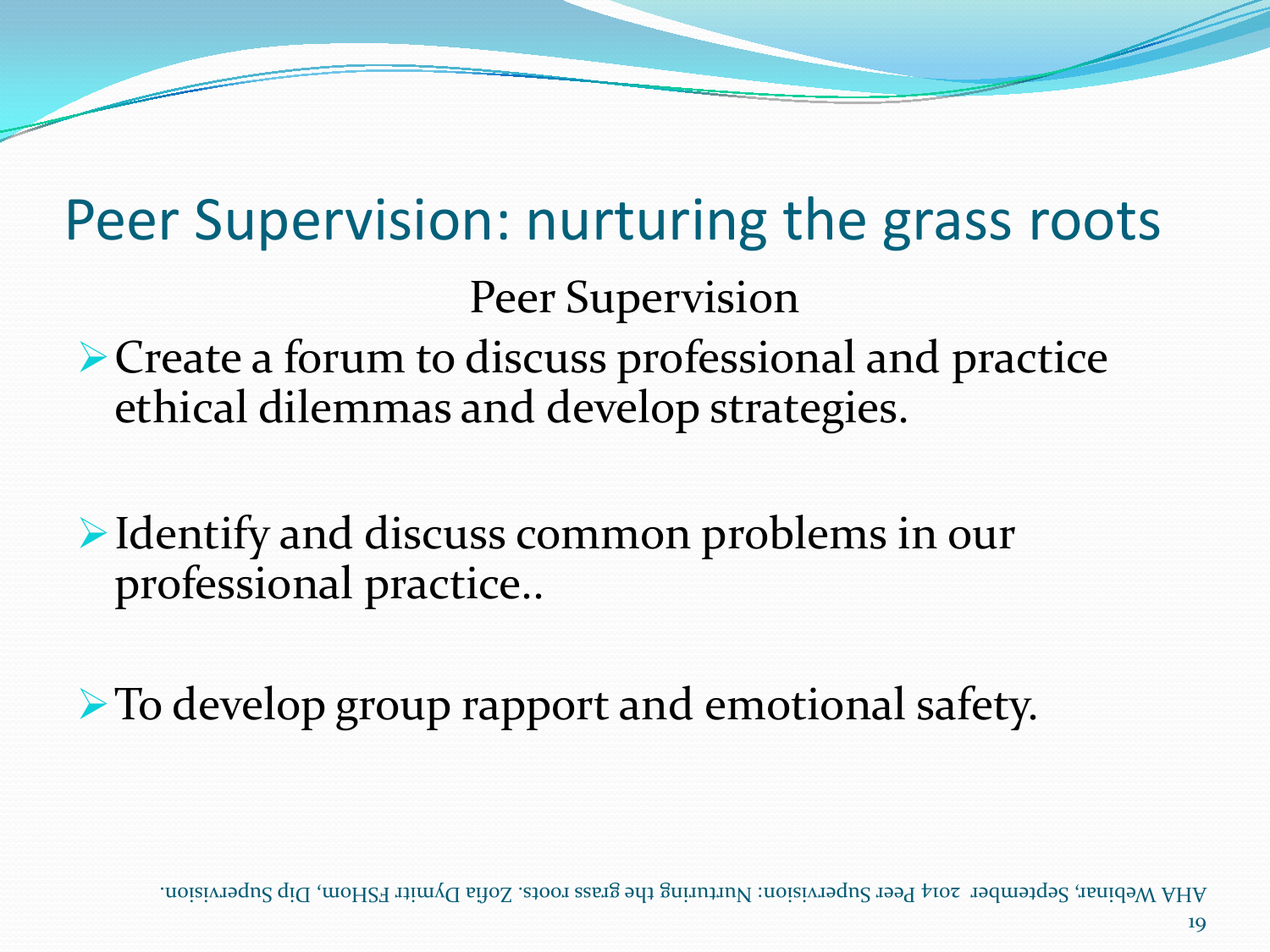- ▶ Bring positive outcomes of our work as well as problems.
- ► To develop and update knowledge and skill in working with particular client groups.

 $\triangleright$  To enjoy the sessions and be empowered by them. Tisdall and O'Donogue 2003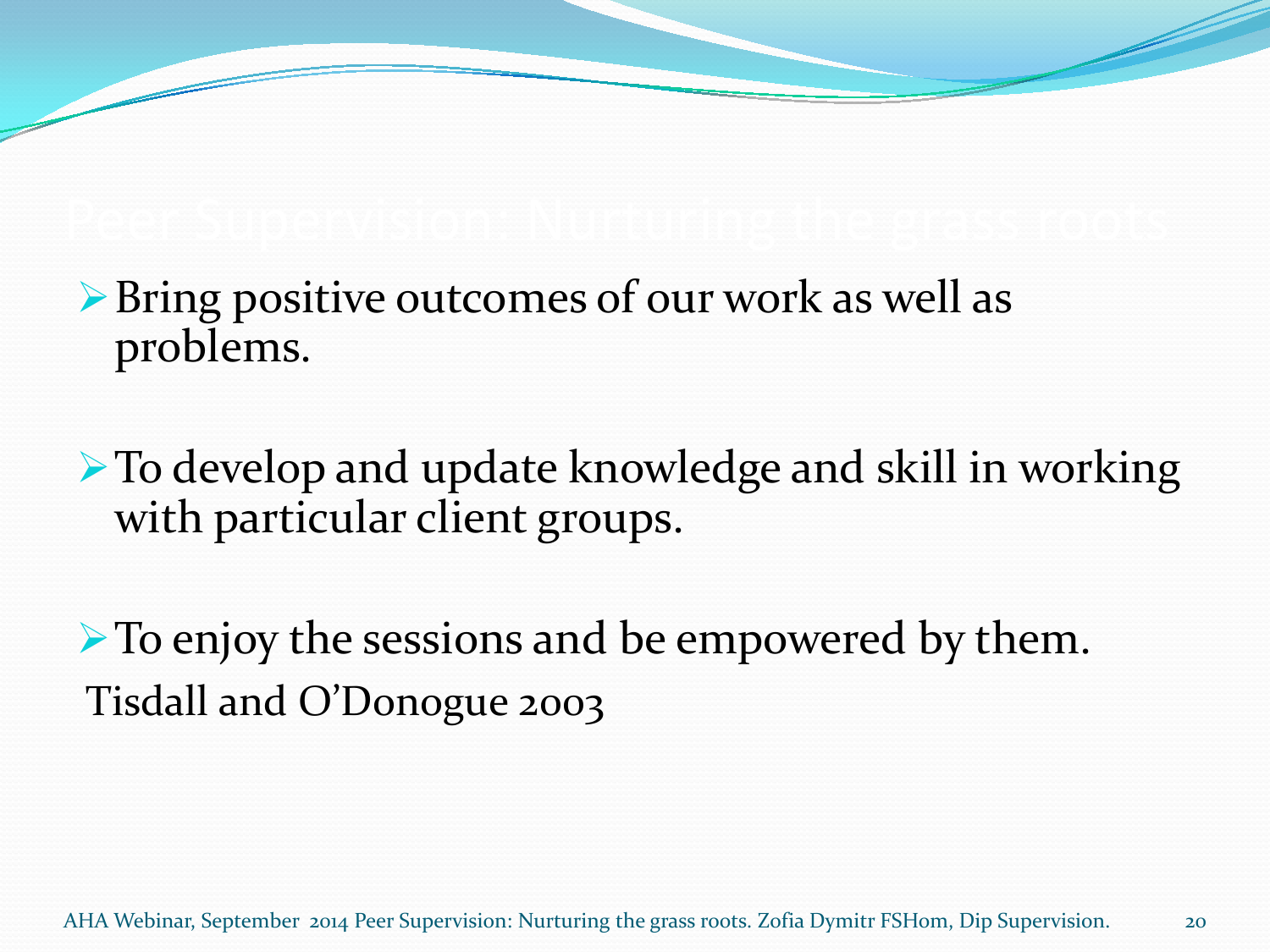### Peer supervision: the evidence almost 50% of psychologists in private practice in the USA belonged or had belonged to peer consultation groups, and expressed high levels of satisfaction Lewis, Greenburg, and Hatch(1988)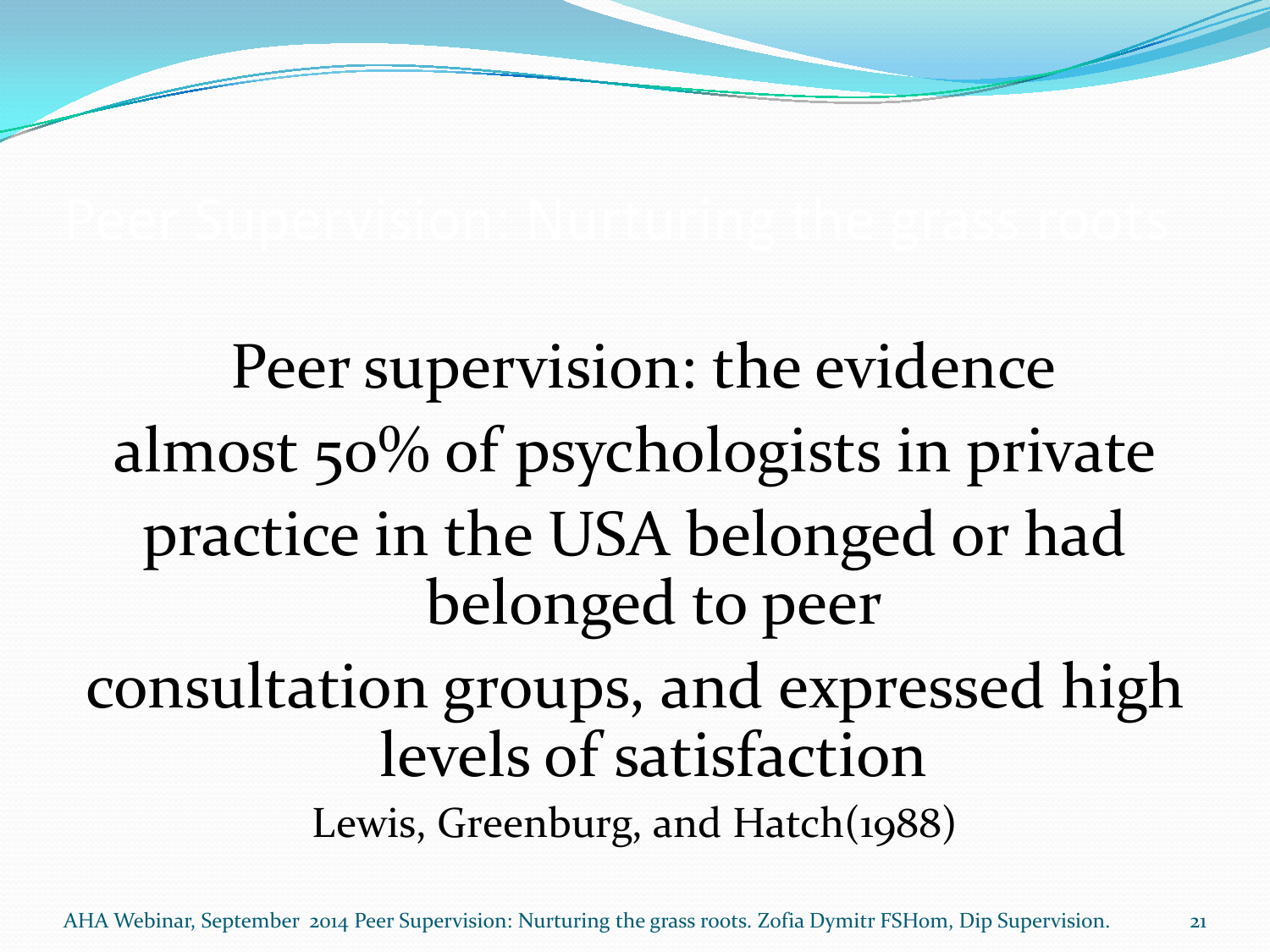### Over 75% of the respondents were either "very"<br>satisfied" or "satisfied" with their supervision, and often were attending supervision for more hours than required for accreditation. Townend, Iannetta, and Freeston (2002)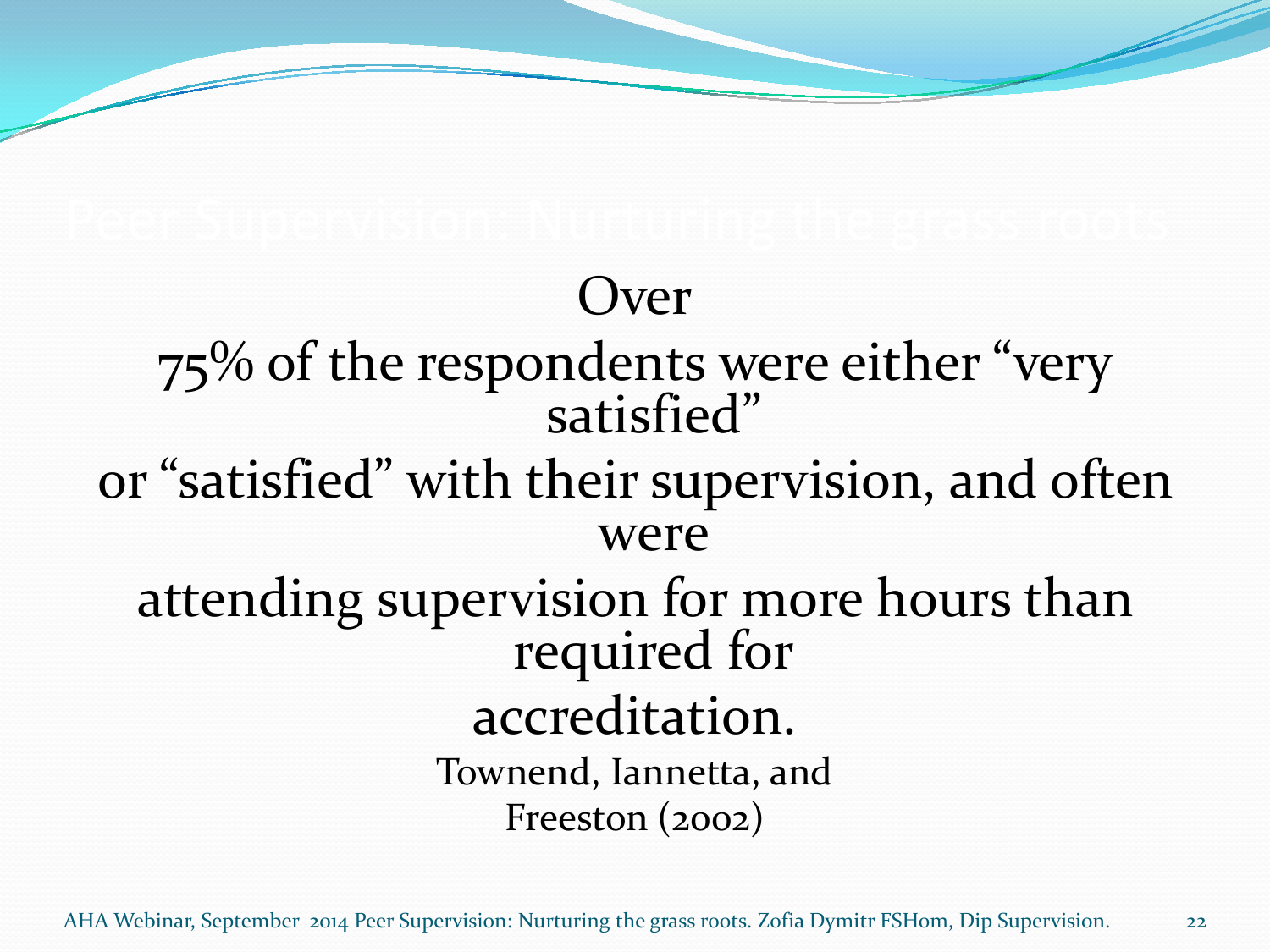- community, collegiality,
- connection to other professionals from their groups;
- most could not imagine not being in a group even if they were considering leaving their current group.

Kassan, 2010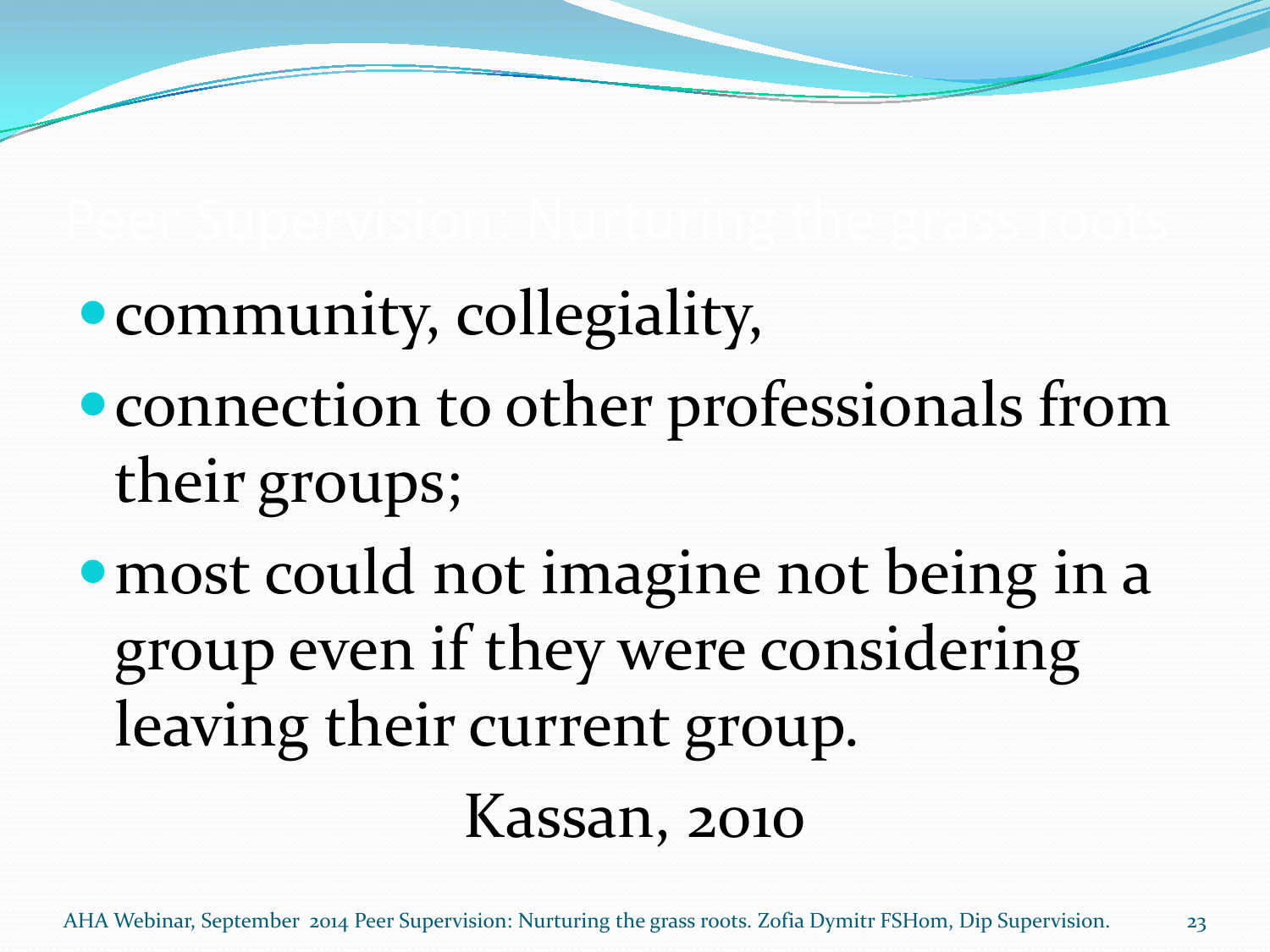### Why do homeopaths need supervision?

### We are empathetic with good listening skills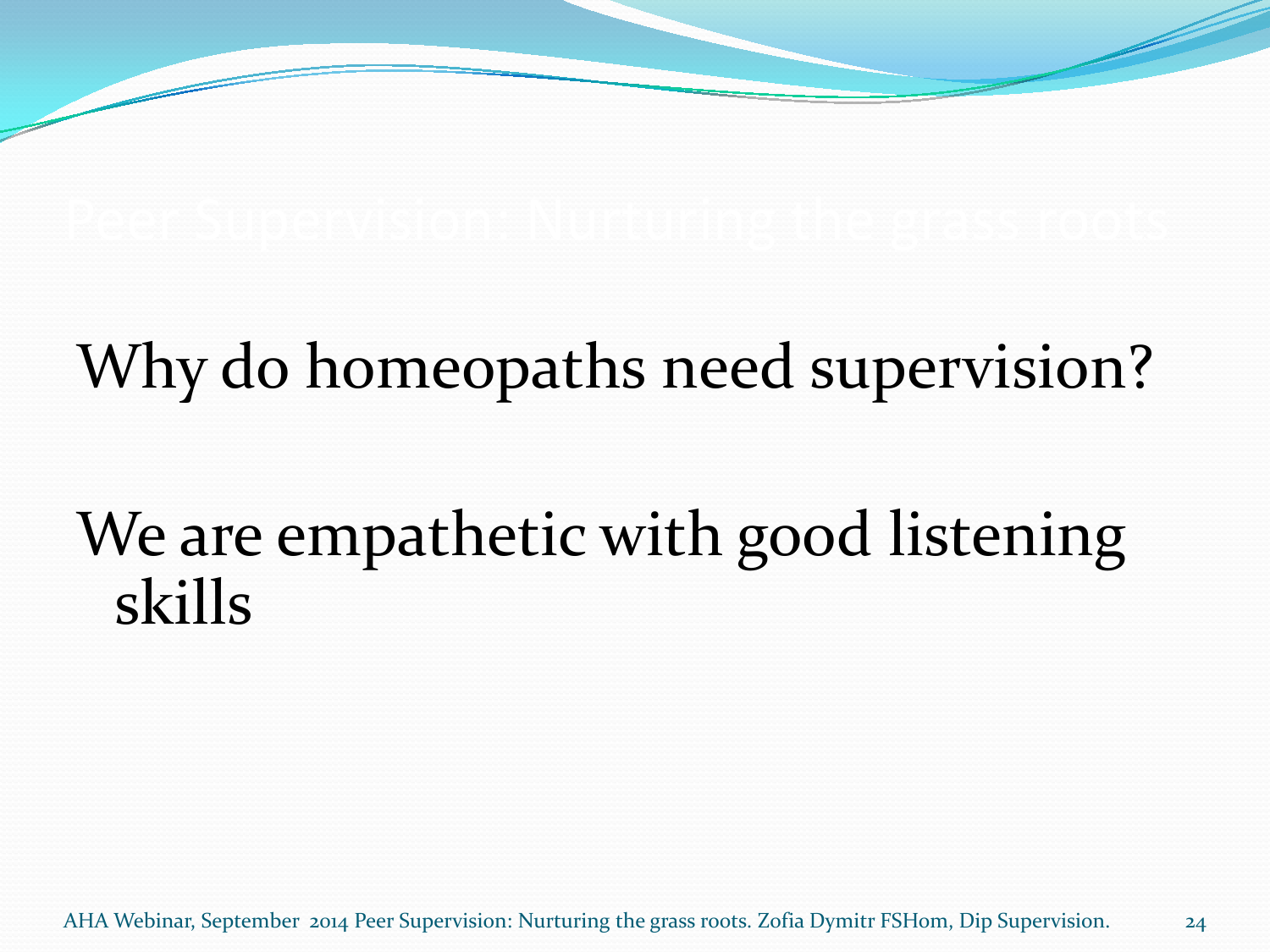#### "People who work as homeopaths can be described as open to new and different ideas, and as caring, understanding, and altruistic persons. Therefore, there is reason to believe that these dispositions are central in choosing homeopathy as an occupation."

The Personality of Homeopaths:A Cross-Sectional Survey of the Personality Profiles of Homeopaths Compared to a Norm Sample

Marit B. Rise, MA,1 Eva Langvik, CandPol,2 and Aslak Steinsbekk, PhD 2012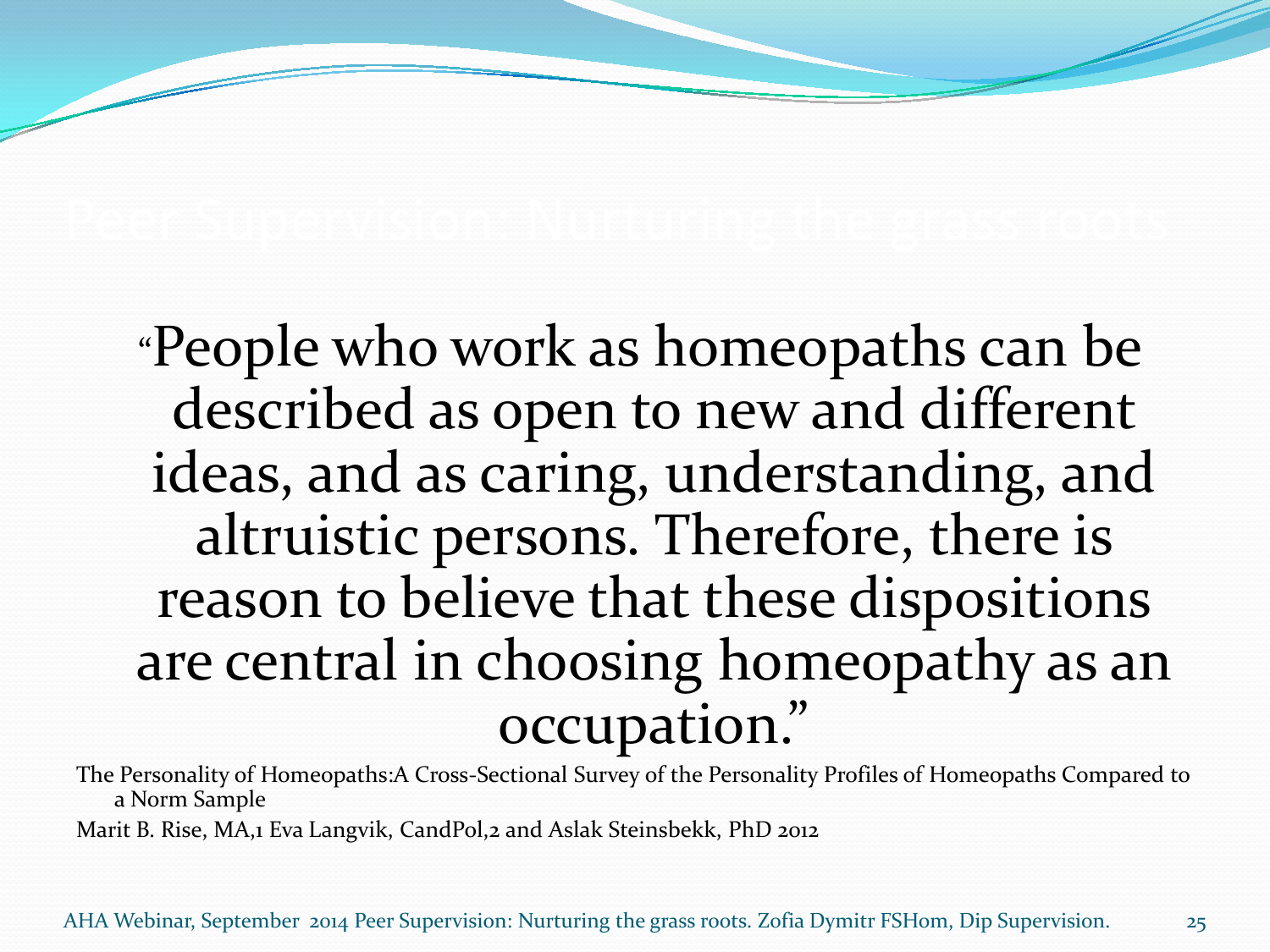### "High and only mission" IS PASSION ENOUGH?

*"I mistrust passion as it seems so often to slip over into prejudice and extremism"*

Mark Aveline, Honorary Professor of Counselling and Psychotherapy, Leicester University, UK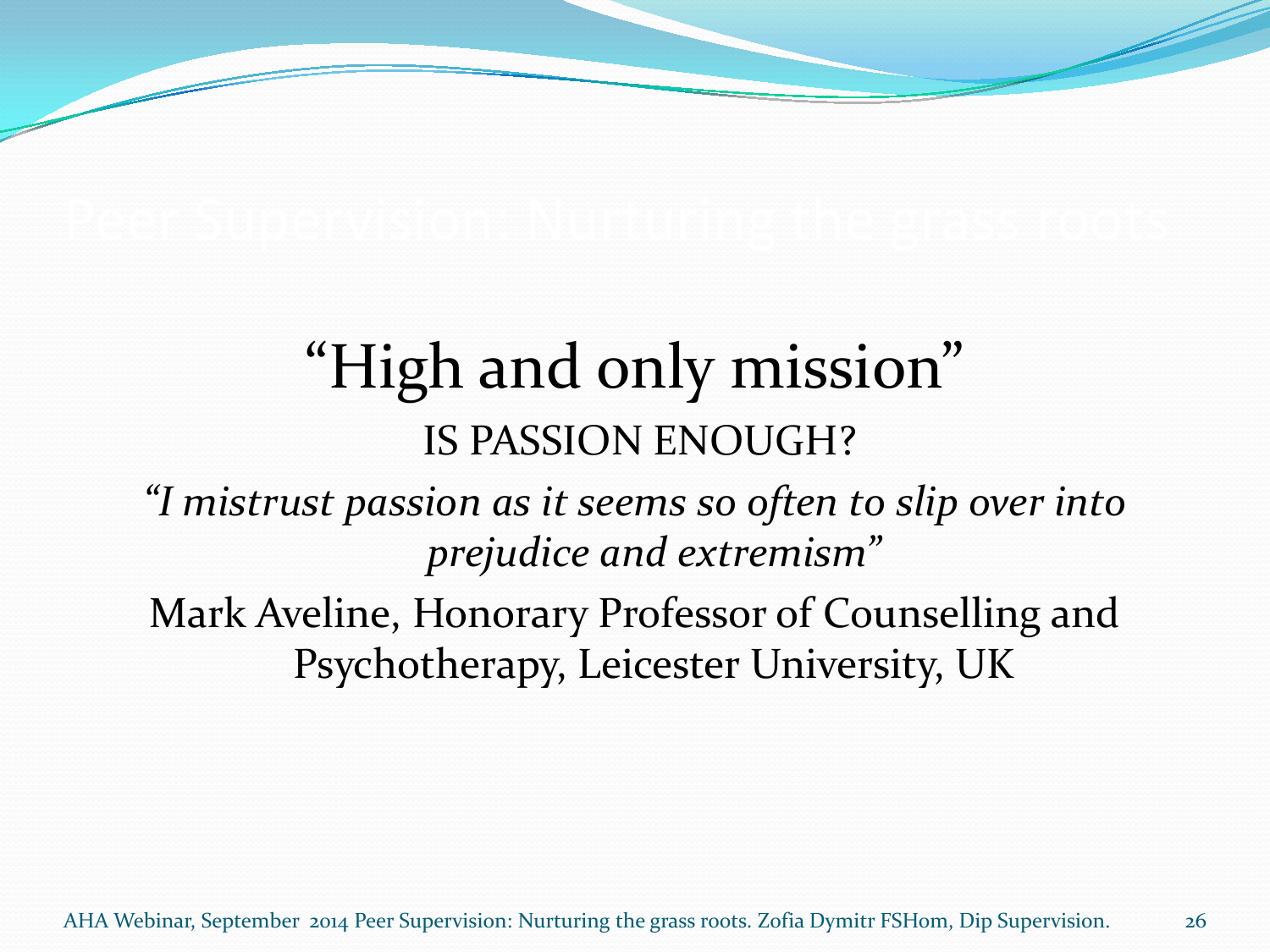#### Miranda Castro

## "Power in the consulting room" The Homeopath, 1984, 2014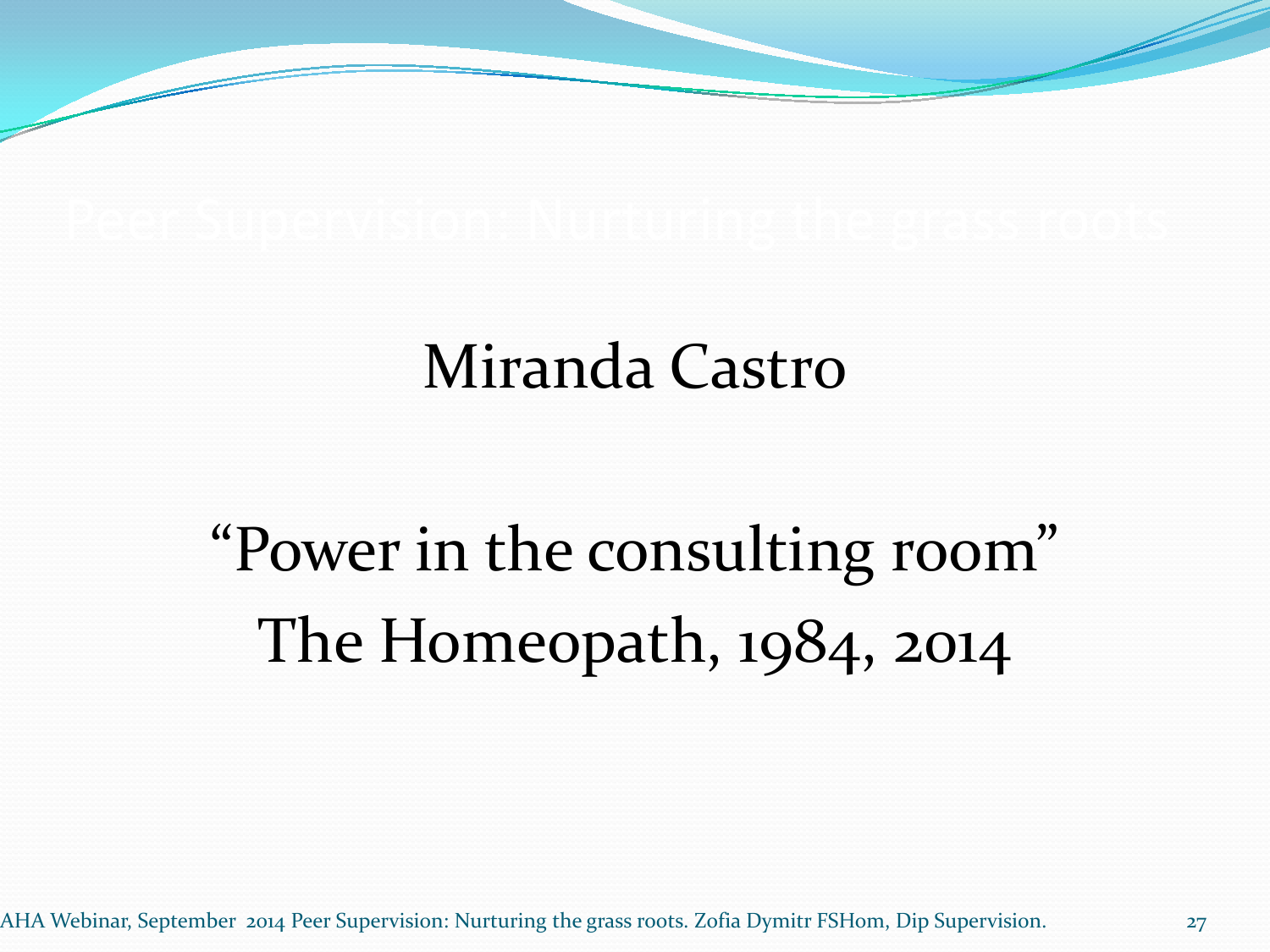# Homeopaths who: Looked at books, no eye contact Dozed off Picked nose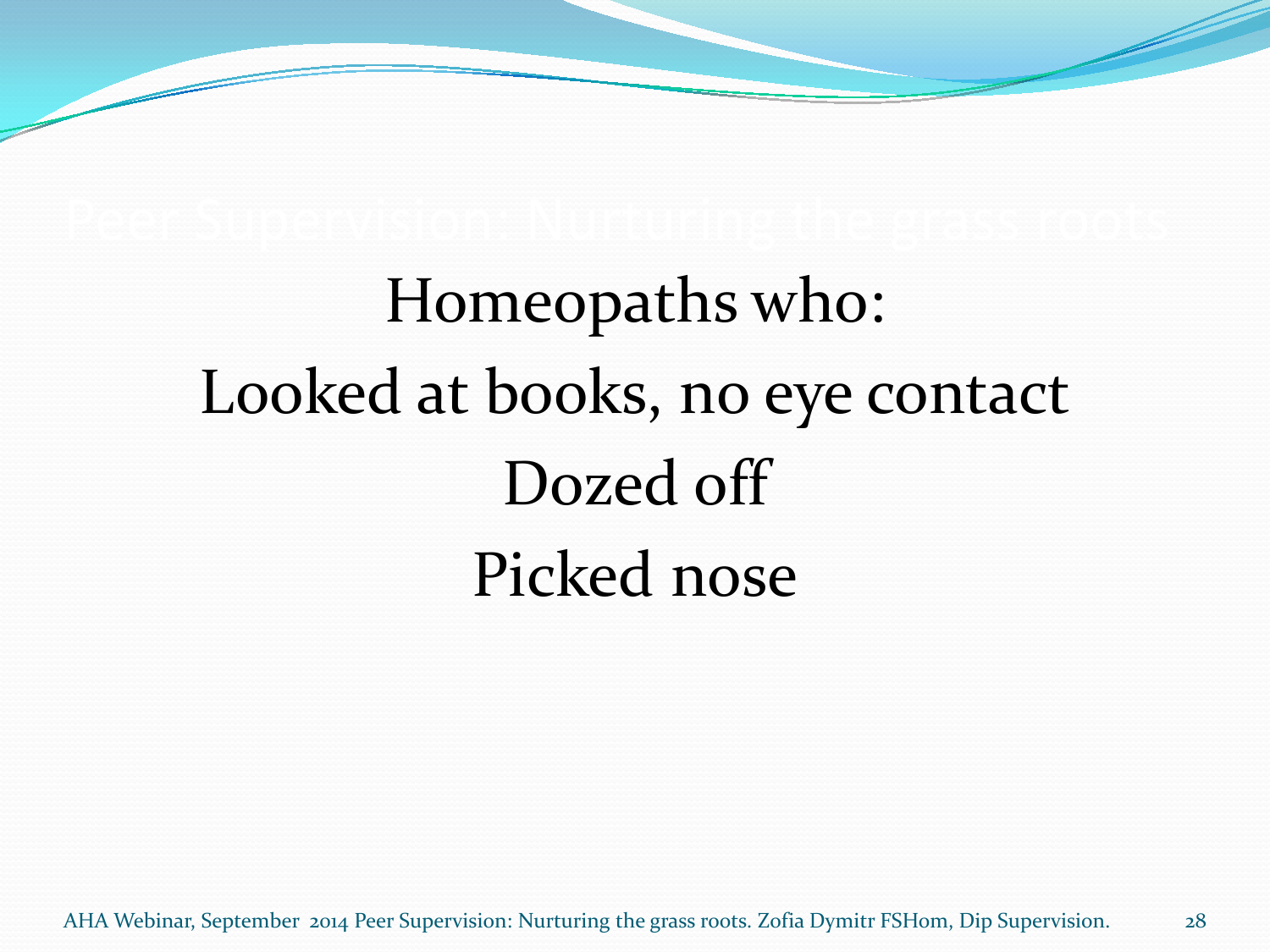## Supervisee: "I used the rubric childish" ZD Supervisor "Why" "Because he collects postcards and that's childish"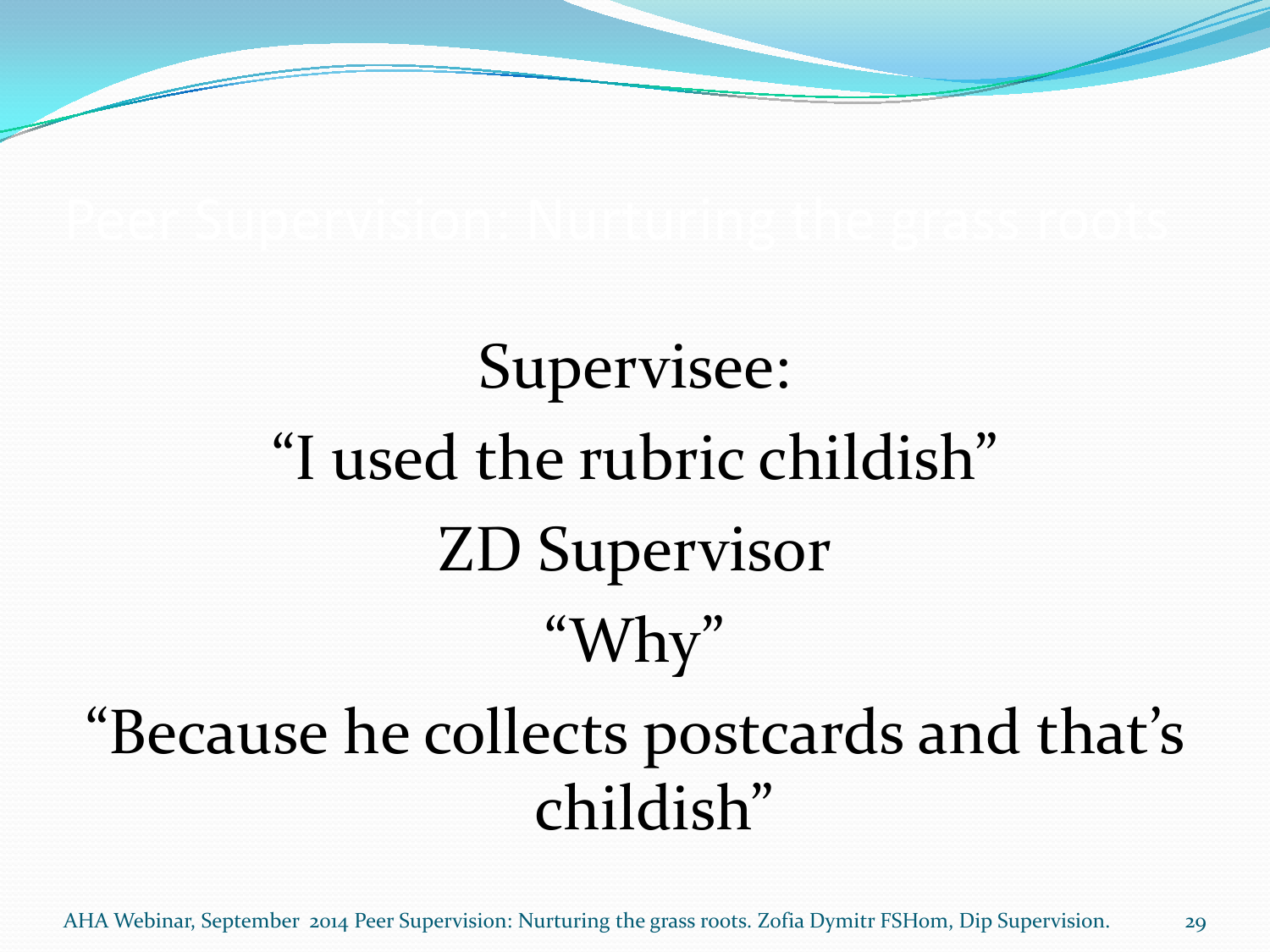Two homeopaths are having a discussion about a political matter that affects the profession. They have different opinions. Both hold their ground. First homeopath to second homeopath: 'You need a remedy!'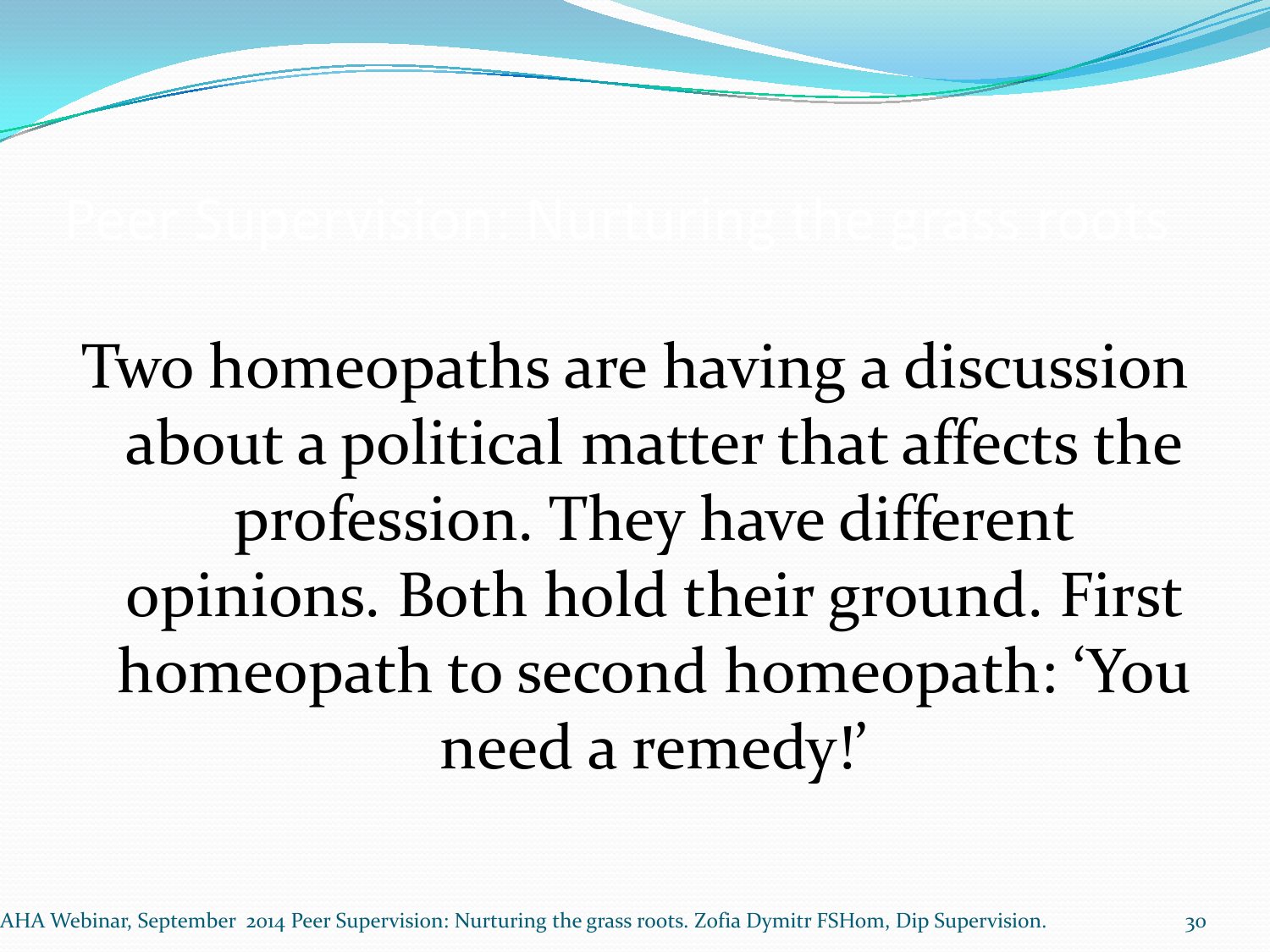### 'The patient said they hadn't noticed any change after the remedy, but I could tell by looking in their eyes that they were better.'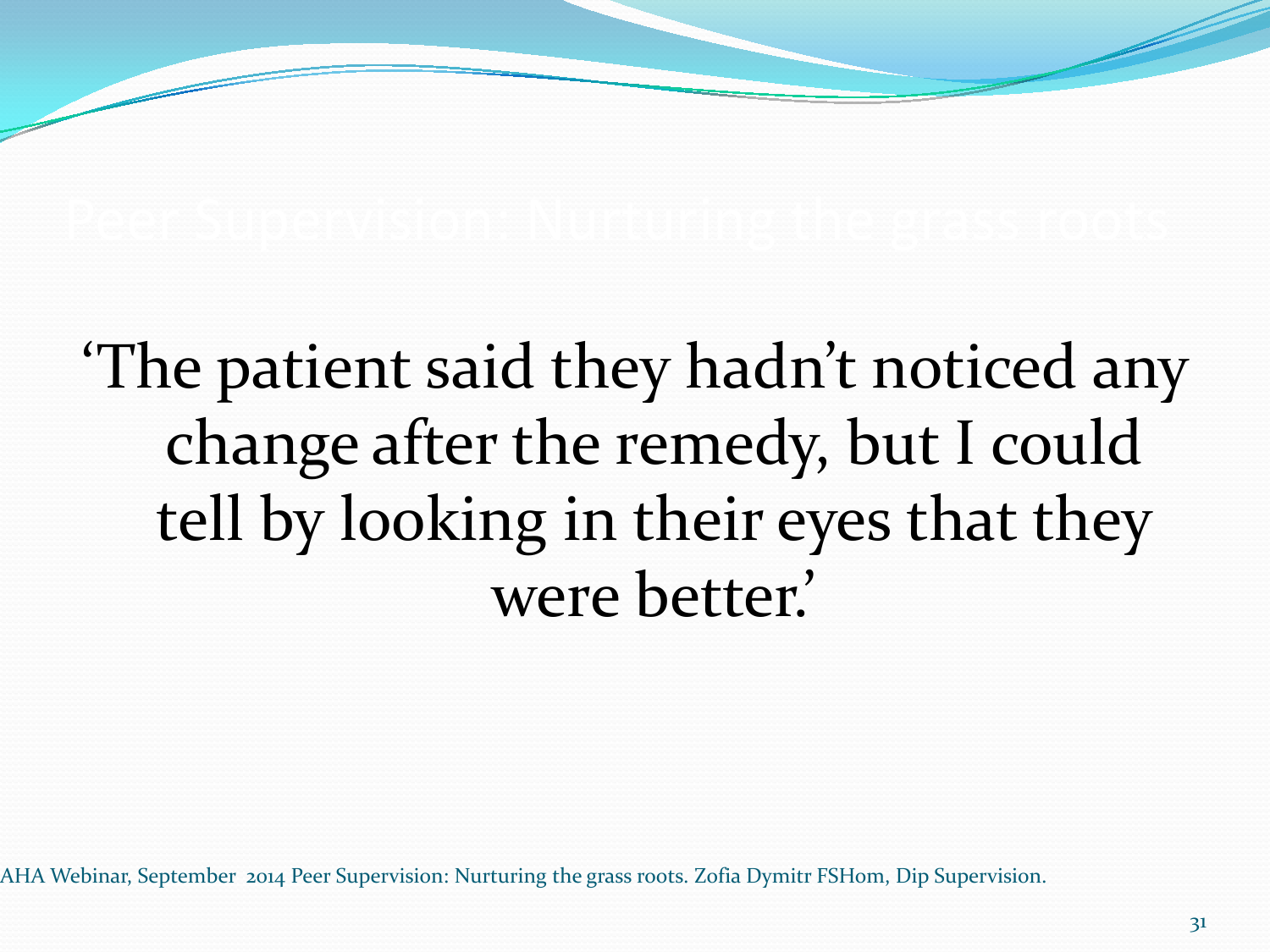### How do we respond to these examples?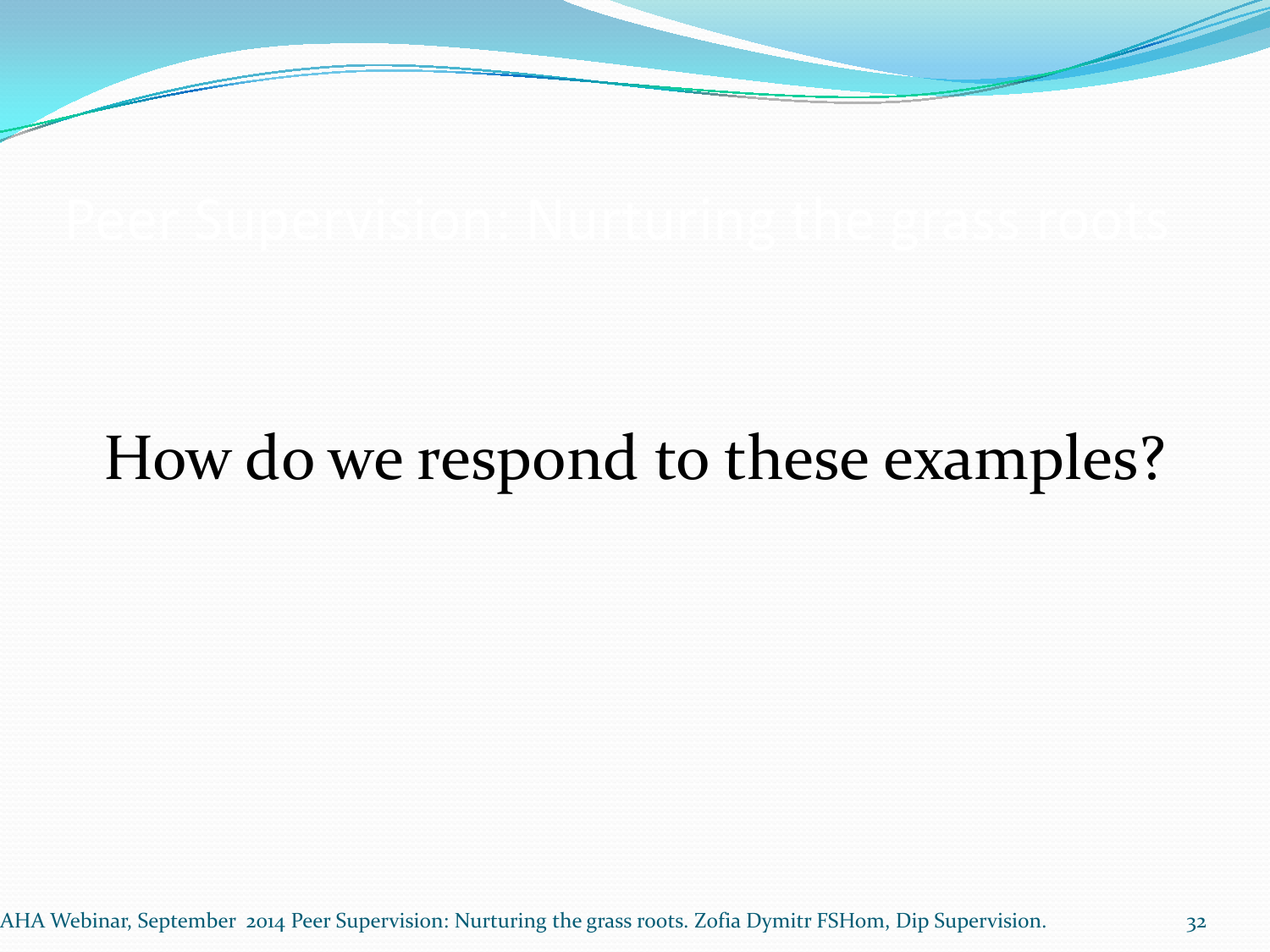Does Homeopathy lend itself to an "Expert" model?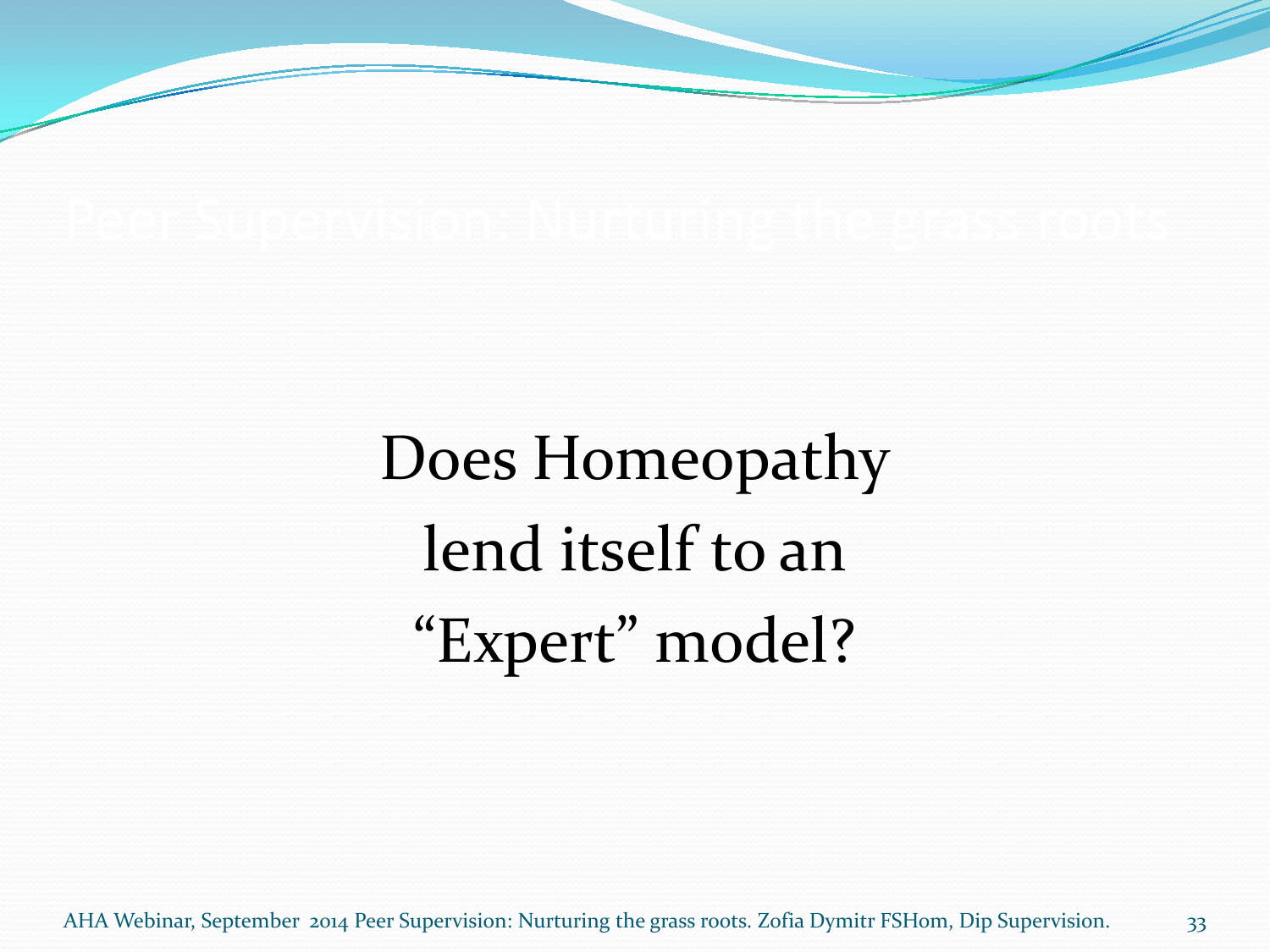## As soon as we know what's best for our patient ..we are in danger of acting out our power hungry shadow" "Power in the helping professions" Adolf Guggenbuhl Craig, psychotherapist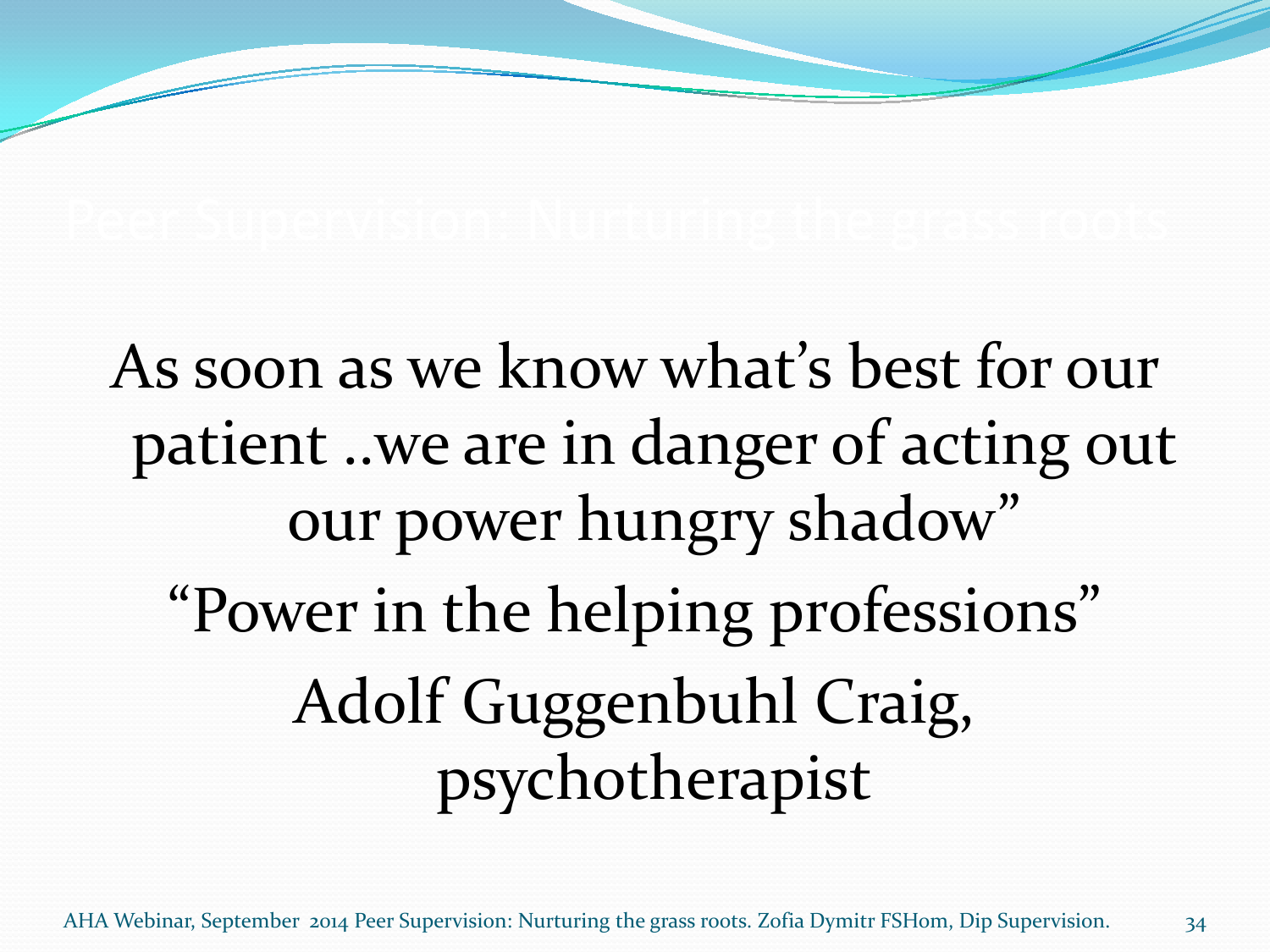A study into communication skills of doctors and CAM practitioners noted that 'all the practitioners said that "did not receive sufficient education of communication skills"

> Improving communication skills Qualitative study Berger, Braehler and Ernst, (J) (2012)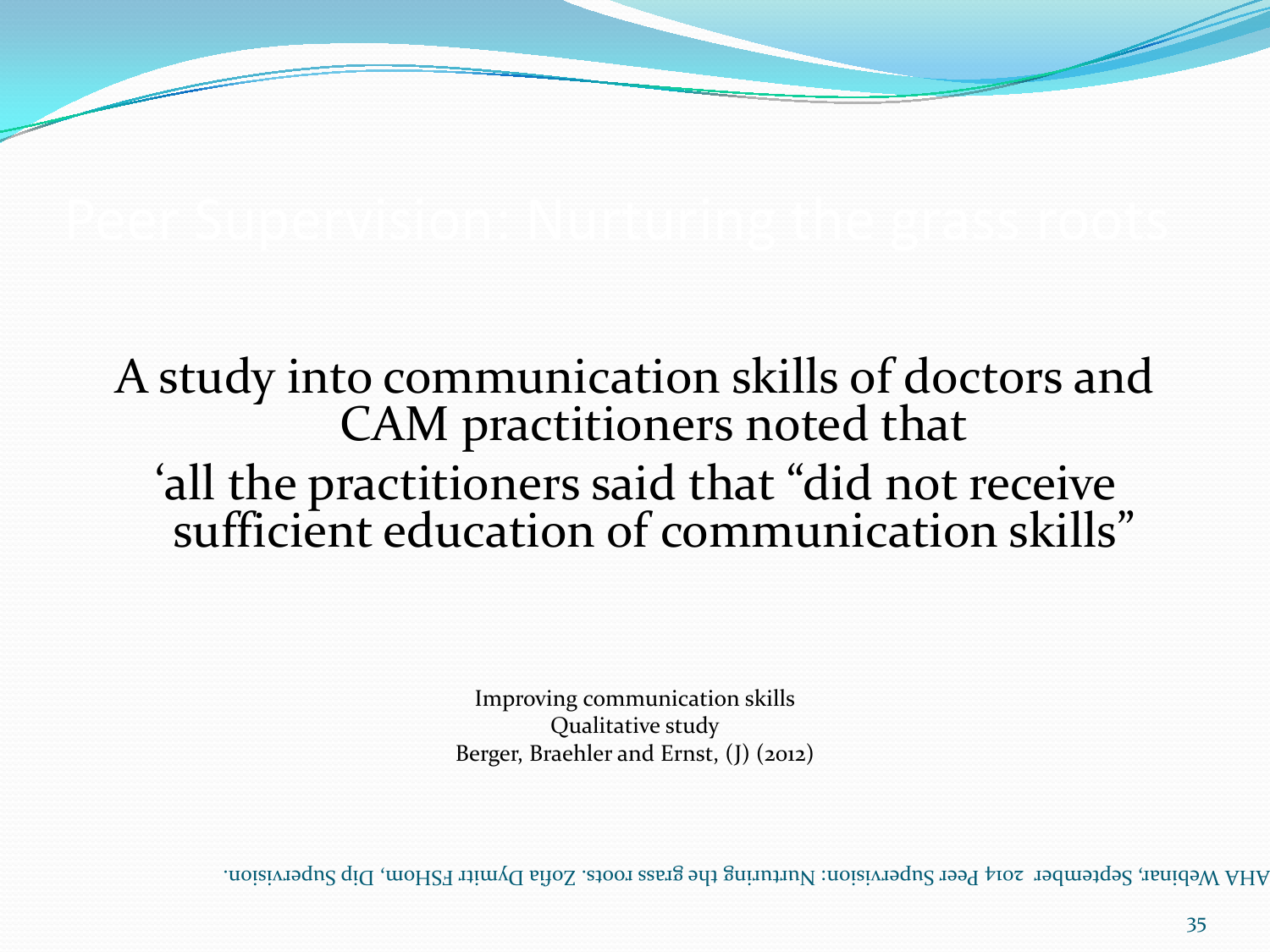#### How do others see us?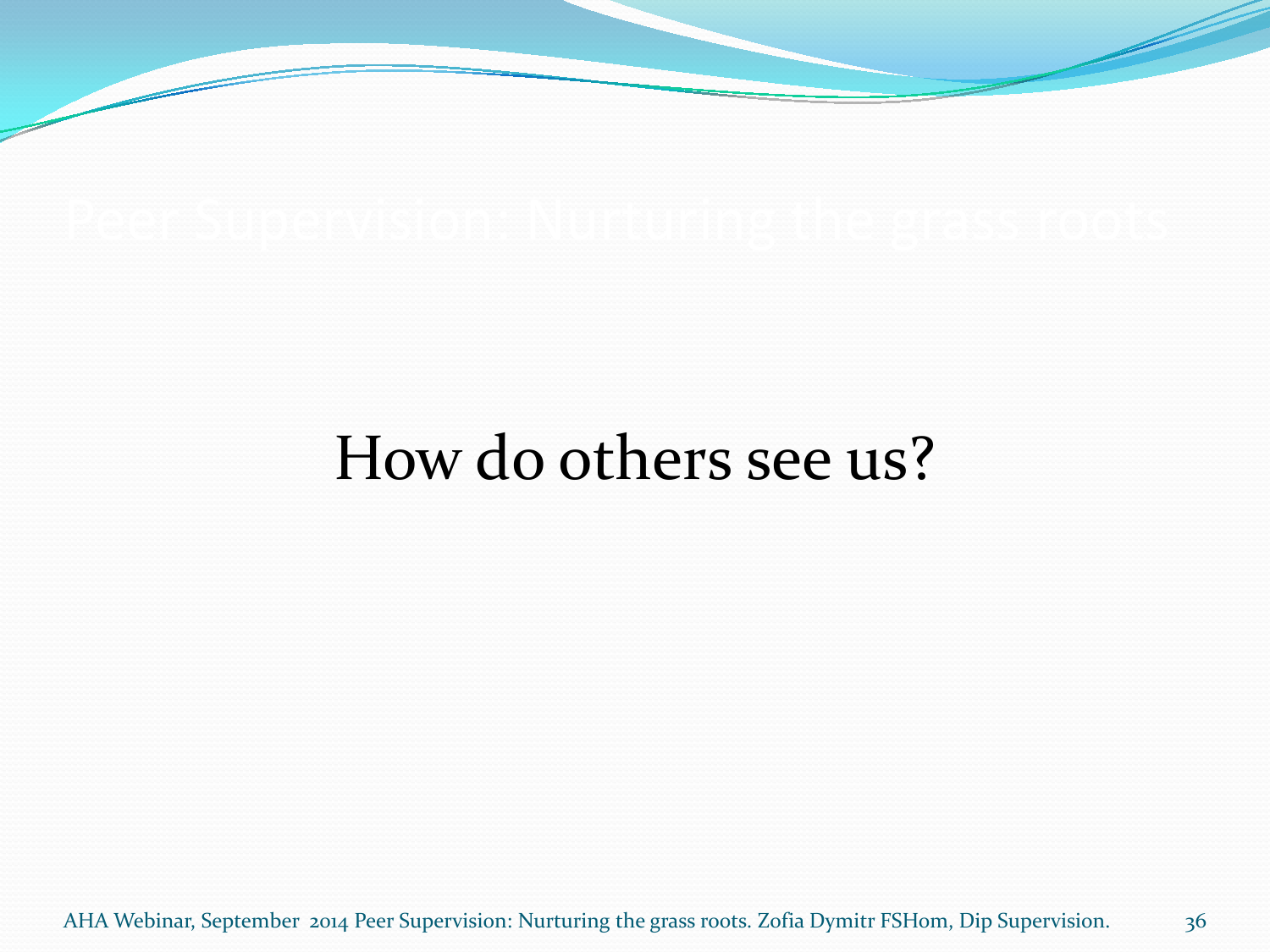" too often assumptions are made about practitioners' altruism and patients' compliance, or the presence of a patient-practitioner<br>'partnership' to the neglect of meaningful debate and learning about power relations in the therapeutic relationship and the impact that this can have on the healing process"

*Promoting patient–practitioner partnership in clinical training: a critical evaluation Nicola Kay Gale PhD*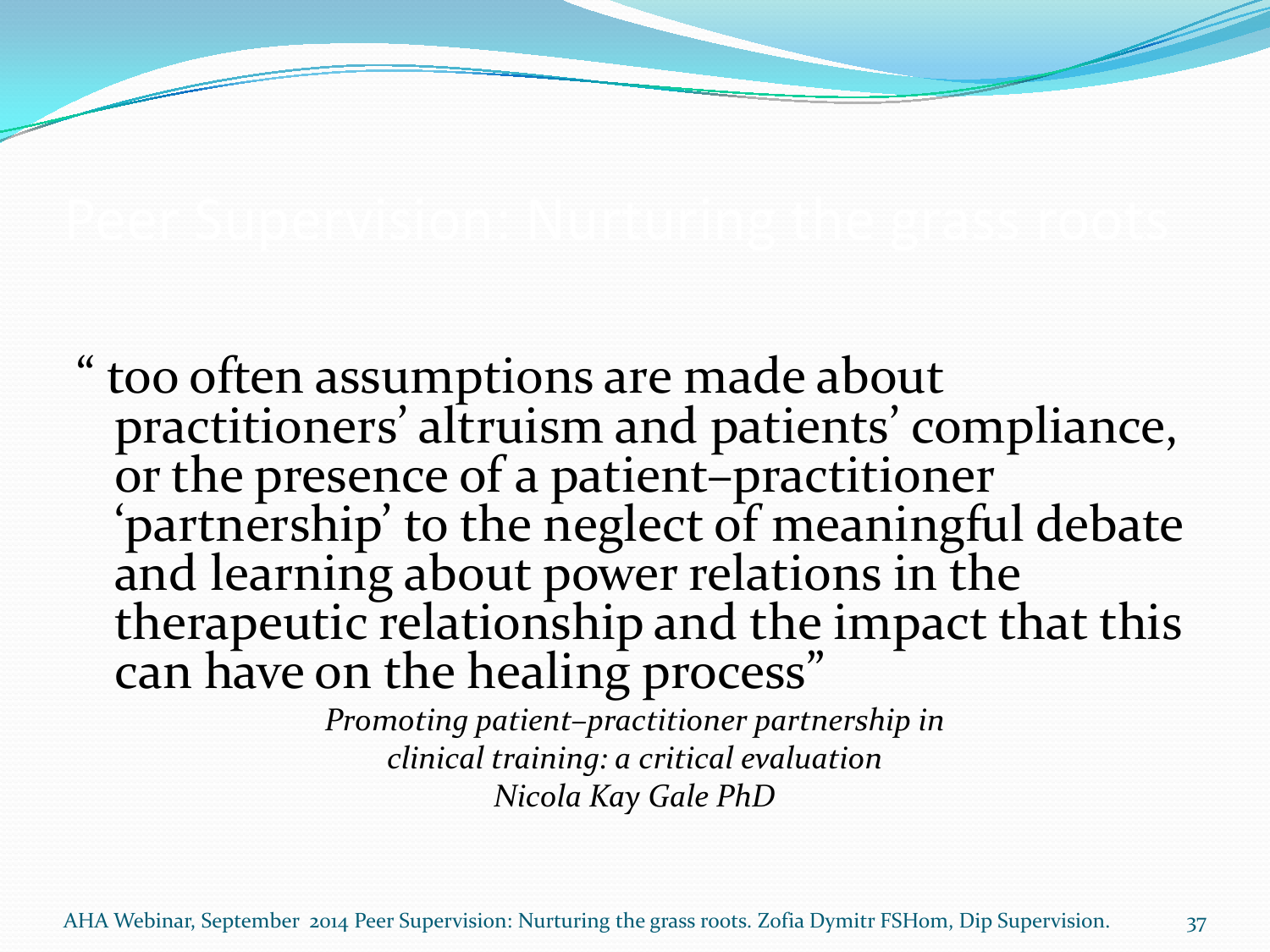# Supervision Compulsory for Counsellors and psychotherapists Optional for acupuncturists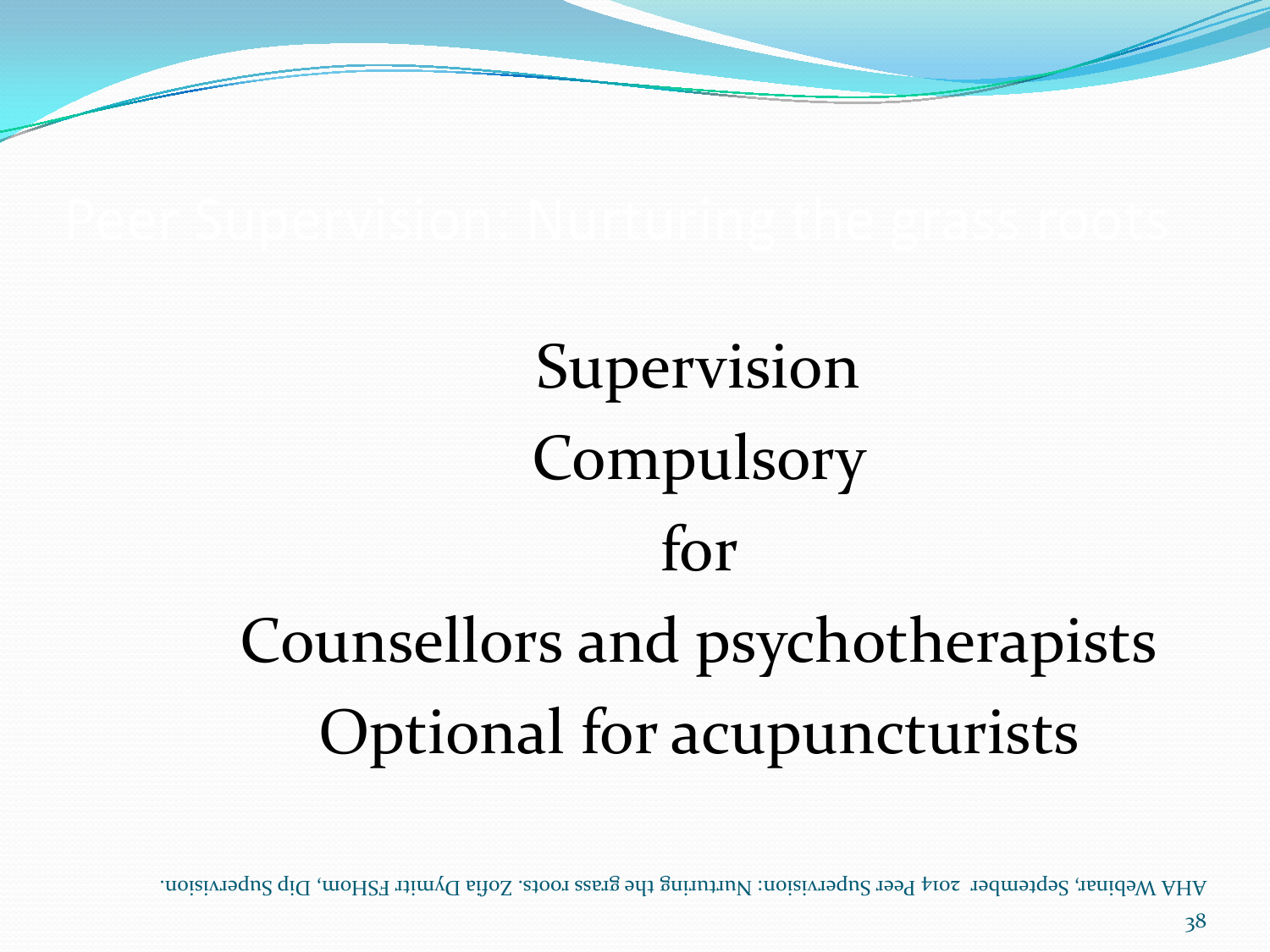## The place of narrative in healthcare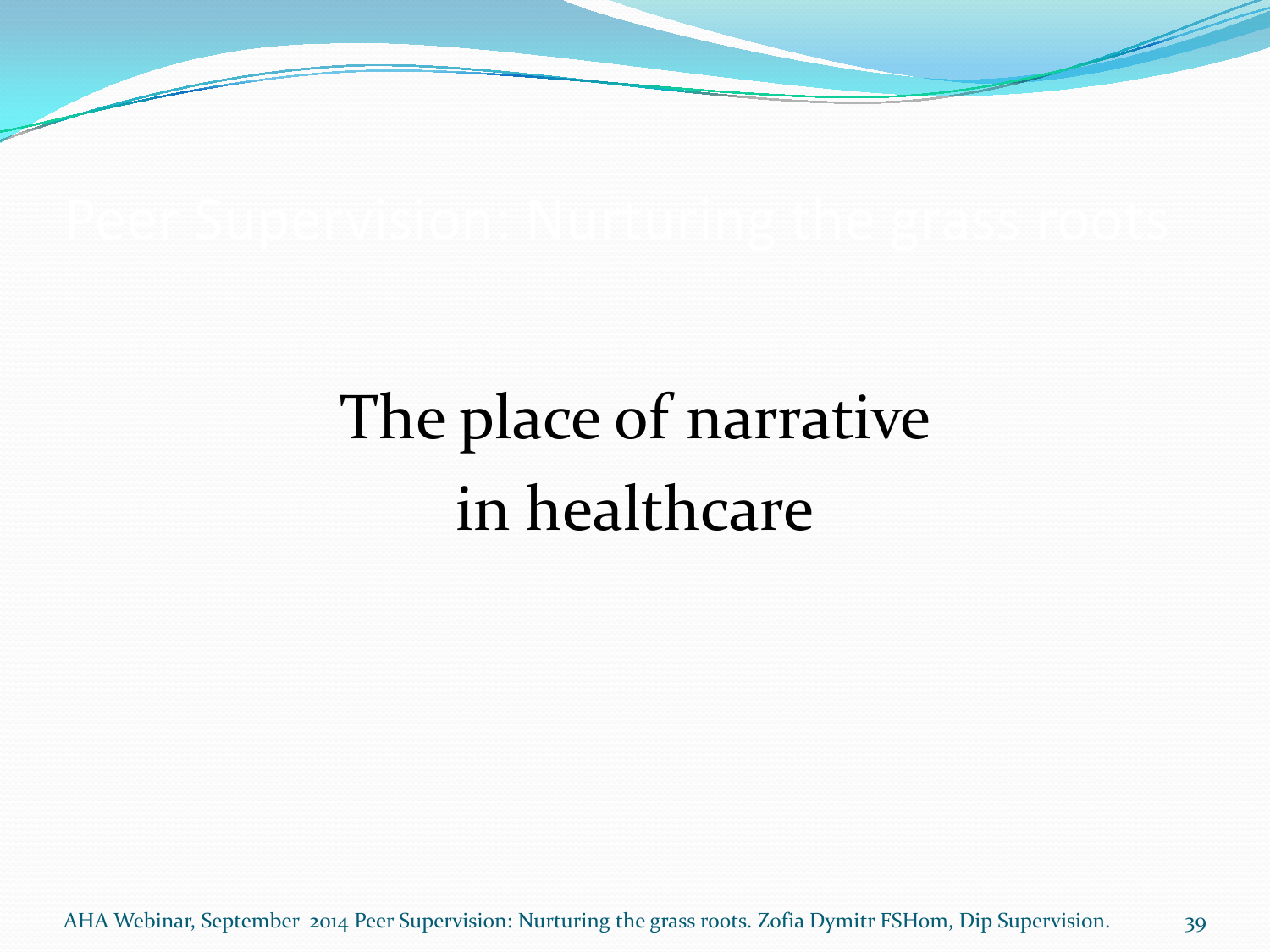"By telling of what we undergo in illness or<br>in the care of the sick, we are coming to recognize the layered consequences of illness and to acknowledge the fear and hope and love exposed in sickness.' Rita Charon, Narrative Medicine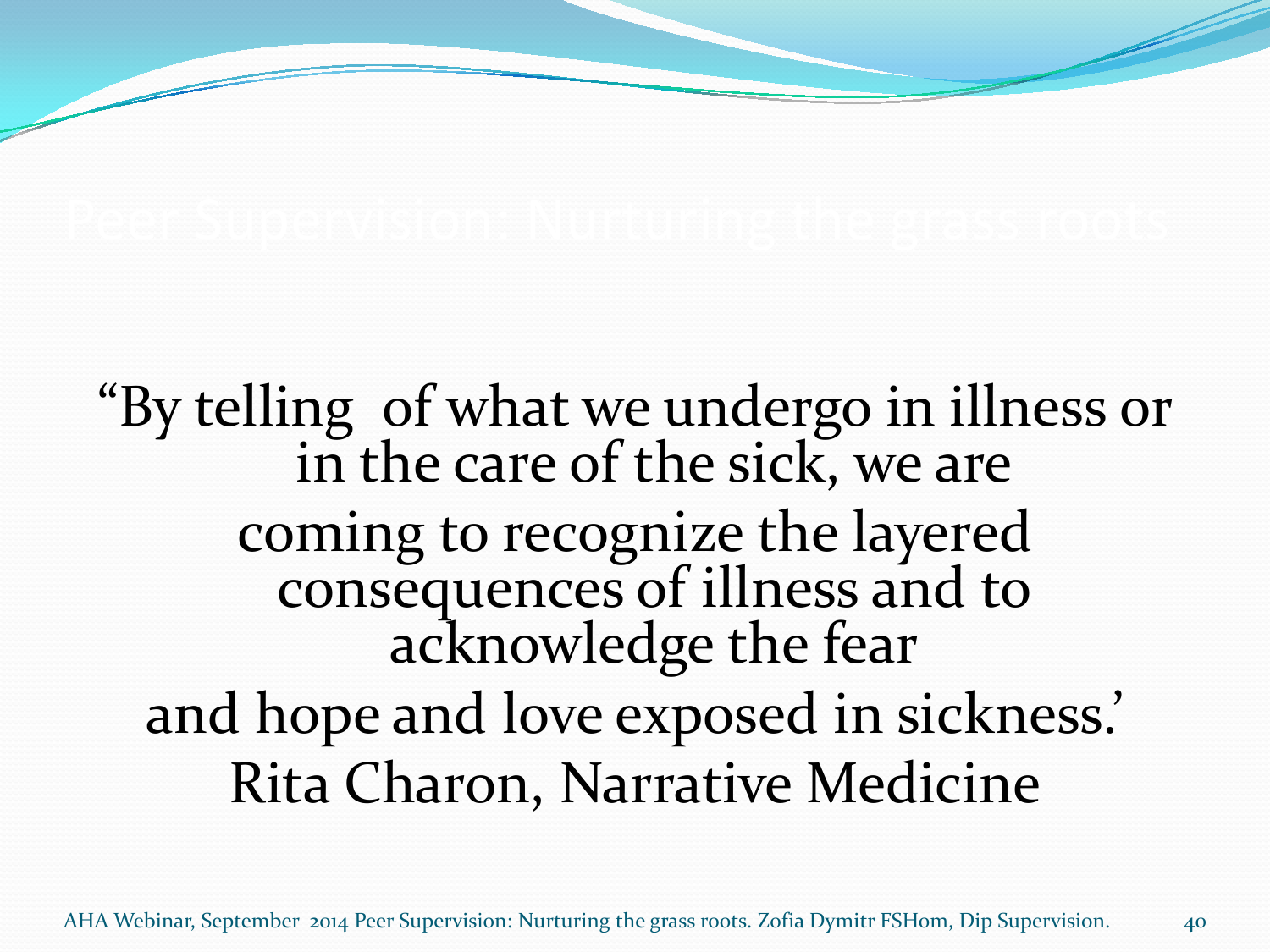#### **ELEMENT Reflect on own practice PERFORMANCE CRITERIA**

- 1.1 Undertake *self*-*evaluation* in conjunction with supervisors and/or peers
- 1.2 Demonstrate understanding of own limitations in self awareness, self management, social awareness, relationship management
- 1.3 Provide and receive open and evaluative feedback to and from co-workers

1.4 Actively seek feedback and accept it nondefensively AHA Webinar, September 2014 Peer Supervision:

Nurturing the grass roots. Zofia Dymitr FSHom, Dip Supervision. 41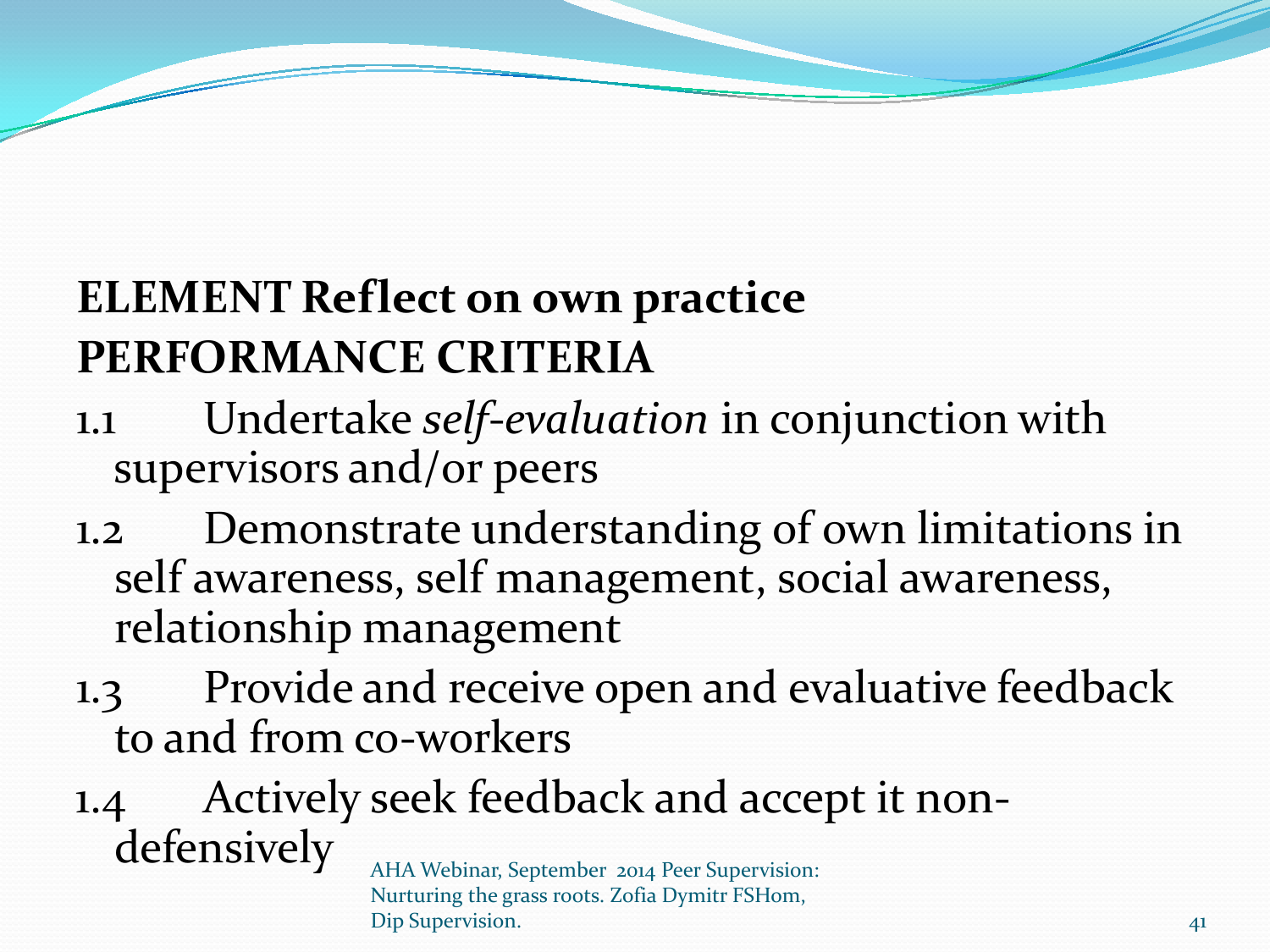## Peer supervision "No- one knows as much as all of us"

### The Toolkit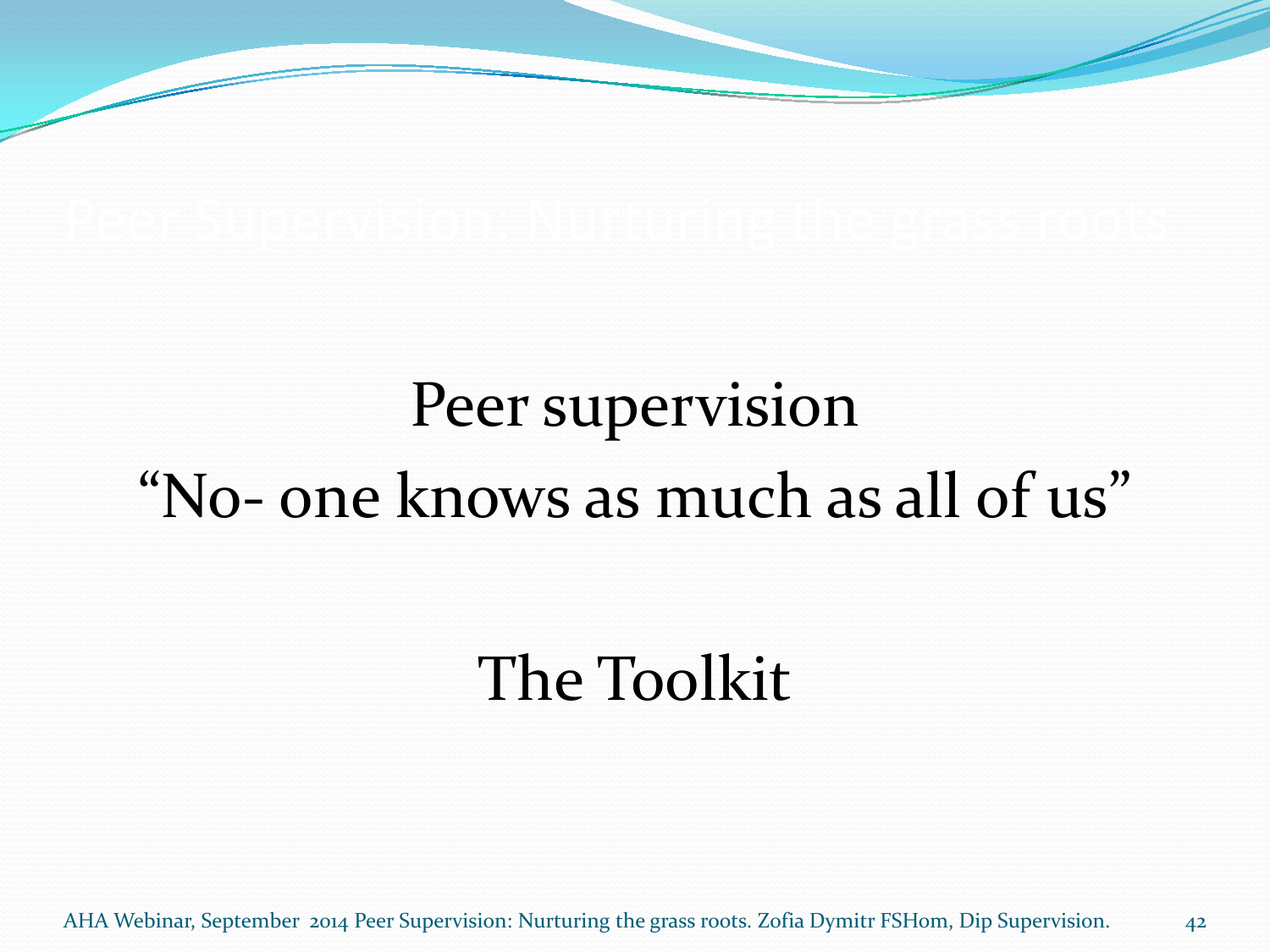# Aly McNicoll's Seven factors: 1. Equality 2. Supportive 3. Structure 4. Attend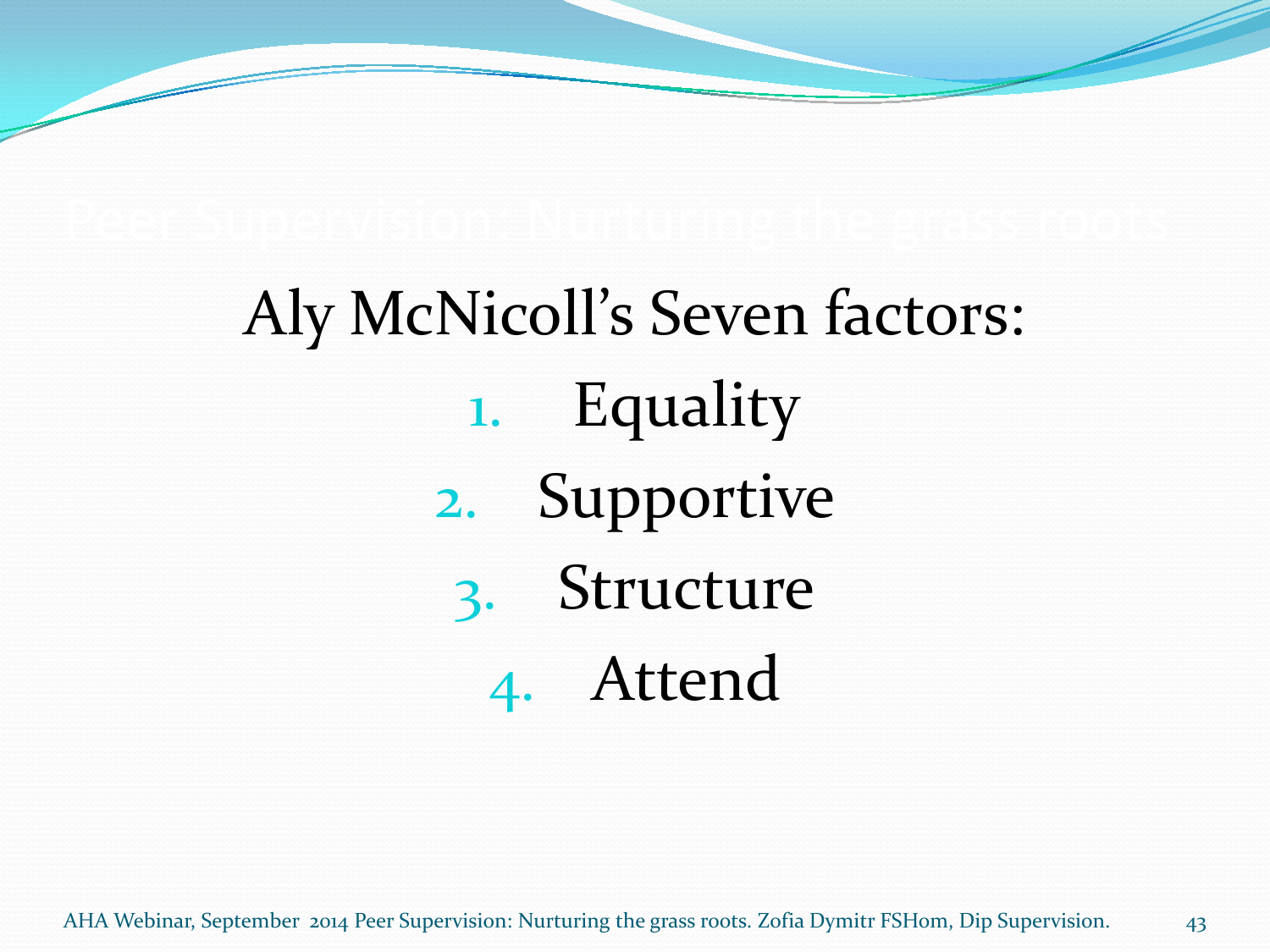# 5. Super-vision: Use the time for supervision 6. Self directed: You are all in charge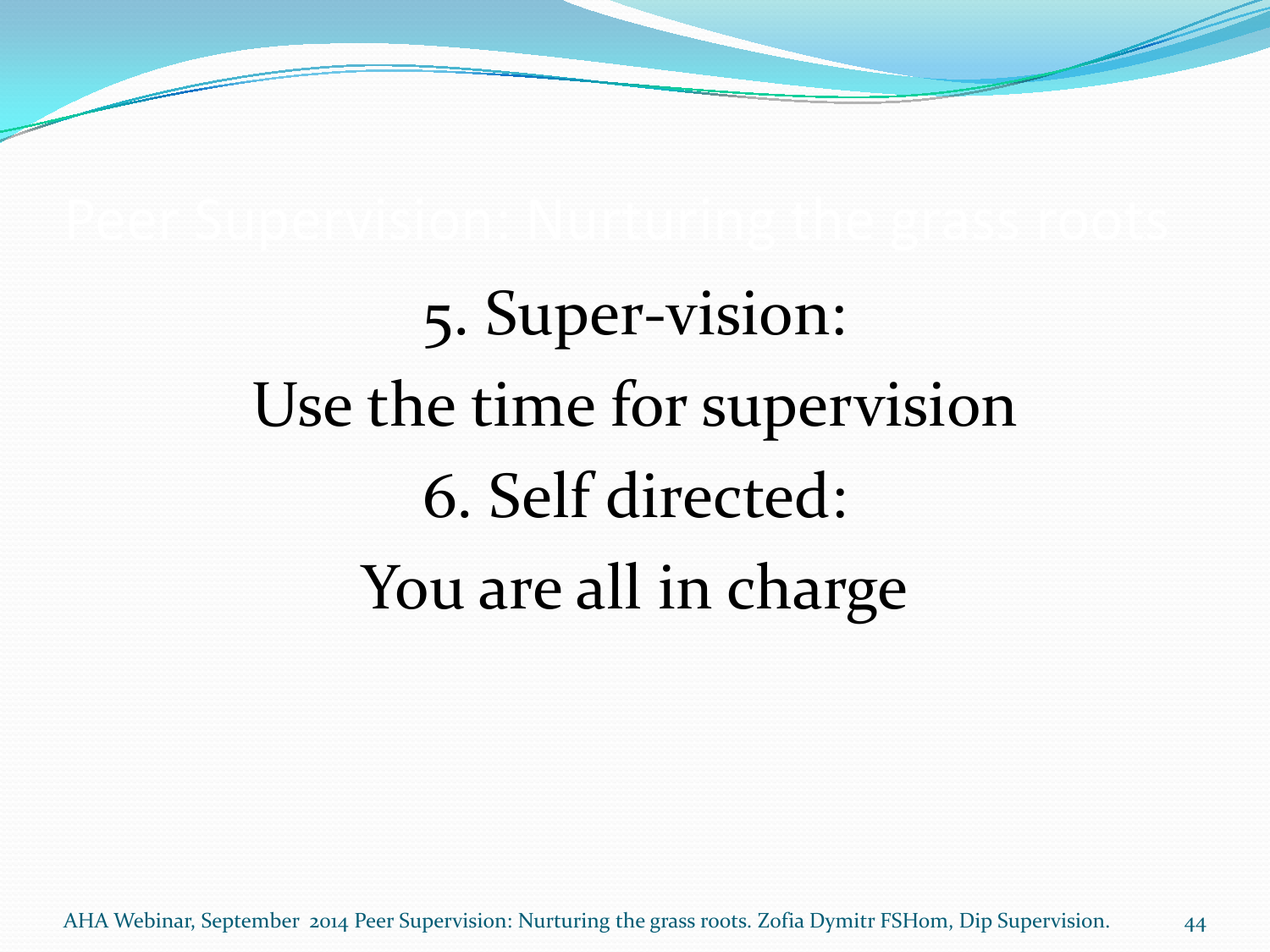# 7. No post mortems: Contained in the group by the group No groups within the group No after-groups No leakage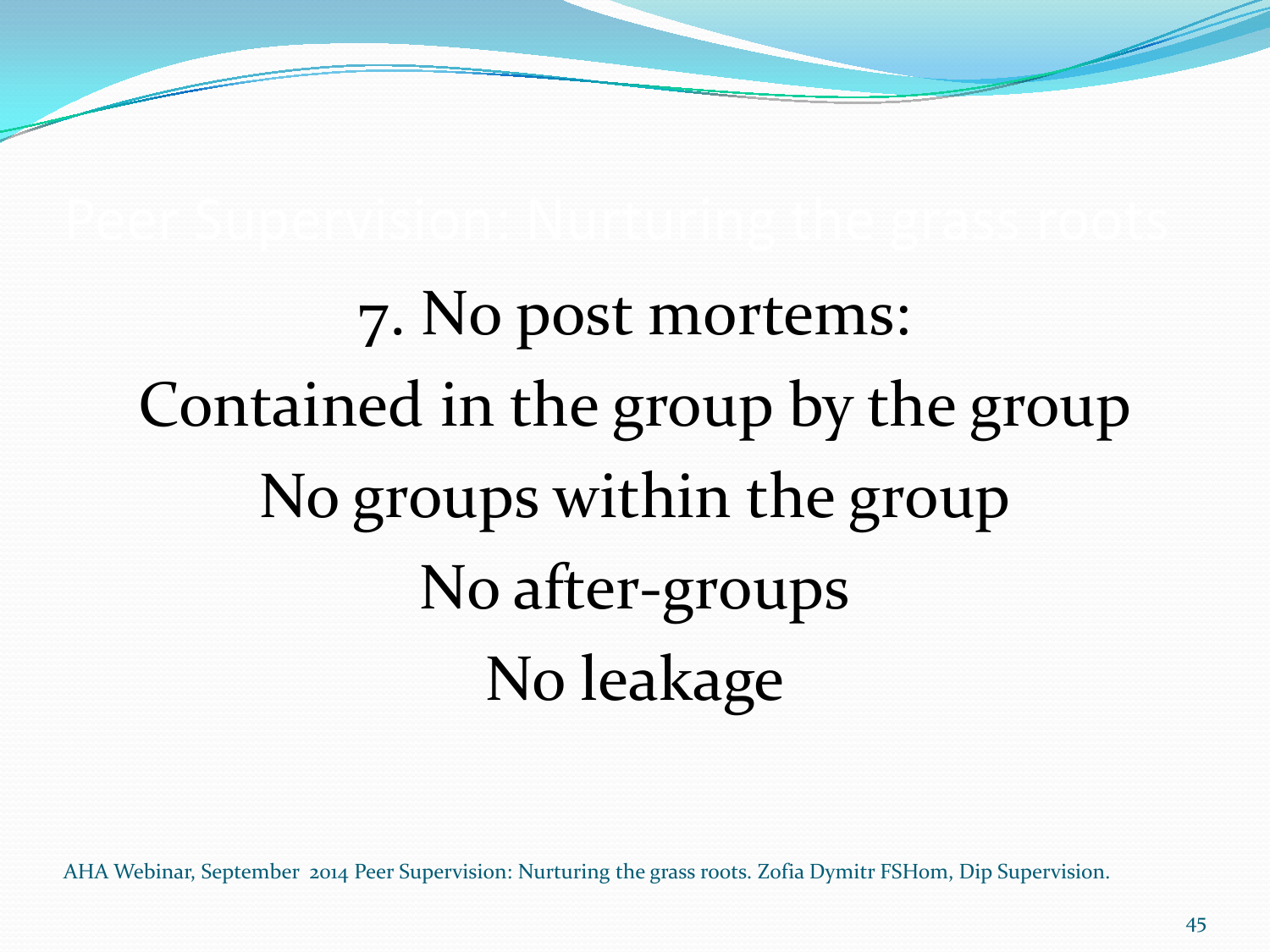#### Trust

### Affiliation as a group

### Confidentiality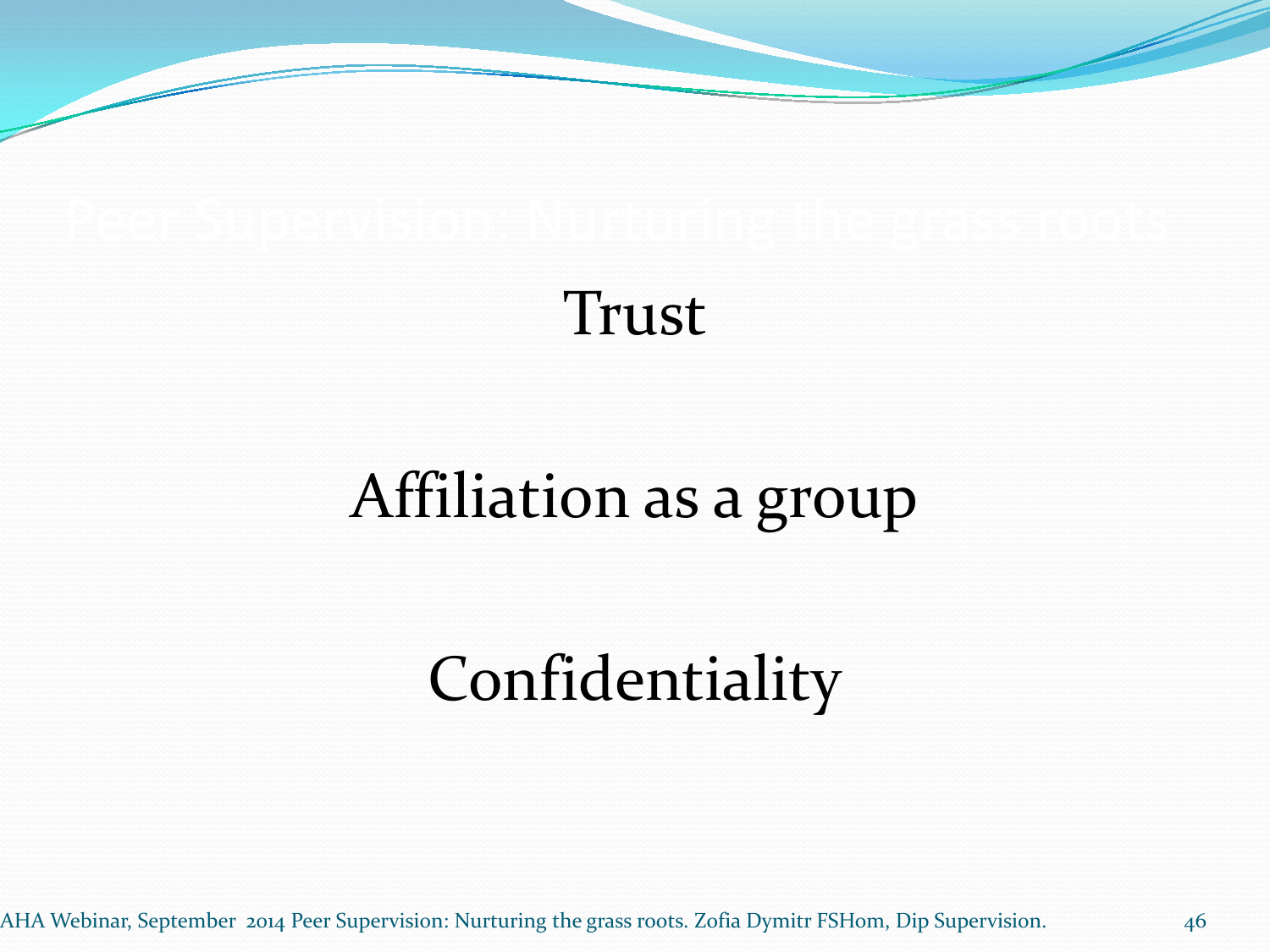Non verbal expression: **• Drawing** Writing Sculpture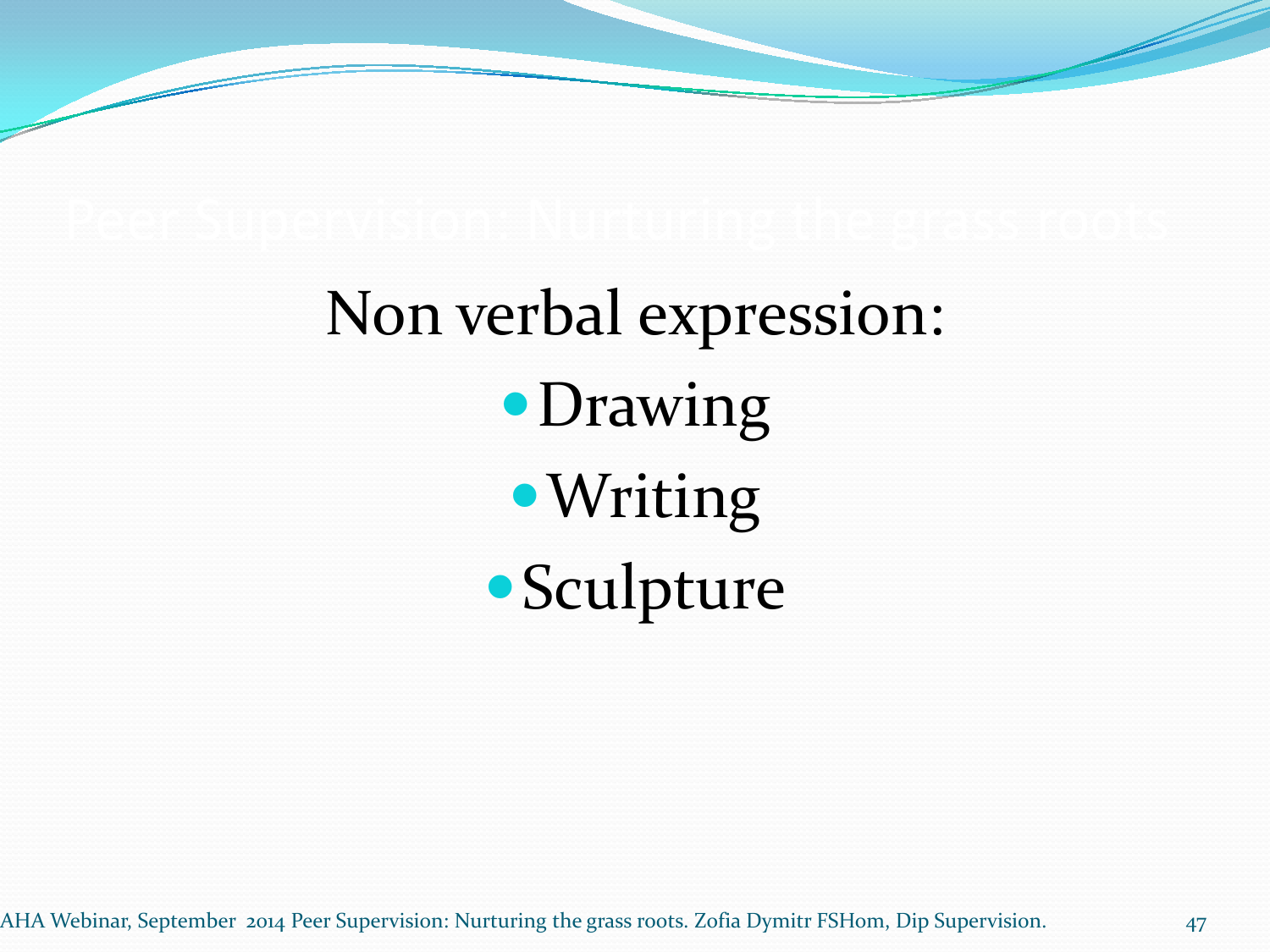### • Self funding

### • Face to face?

### Online group meetings?

### Online forum?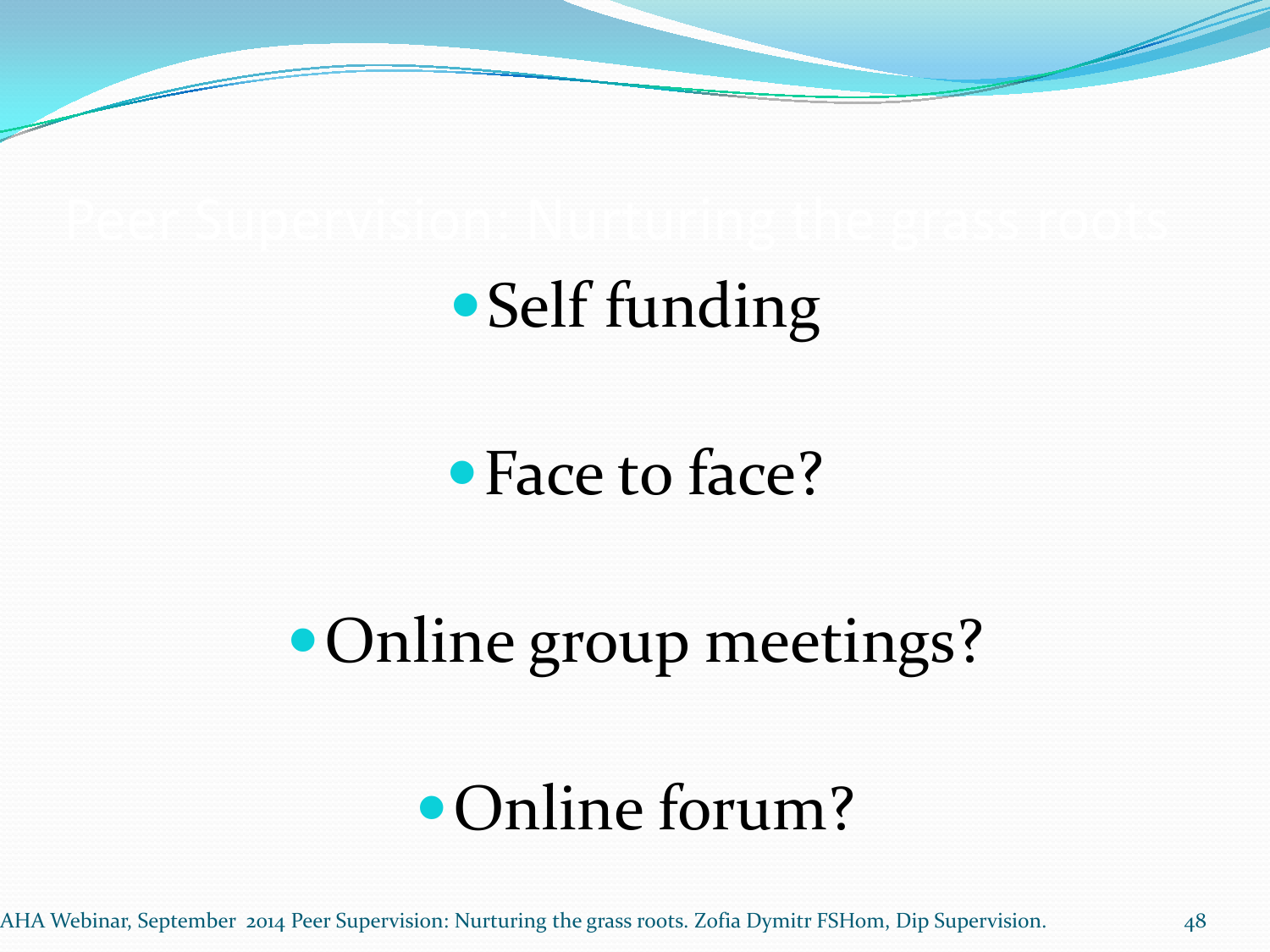Discuss and decide: • Closed or open group? Leader or leaderless? Appoint a moderator? Work in dyads or triads?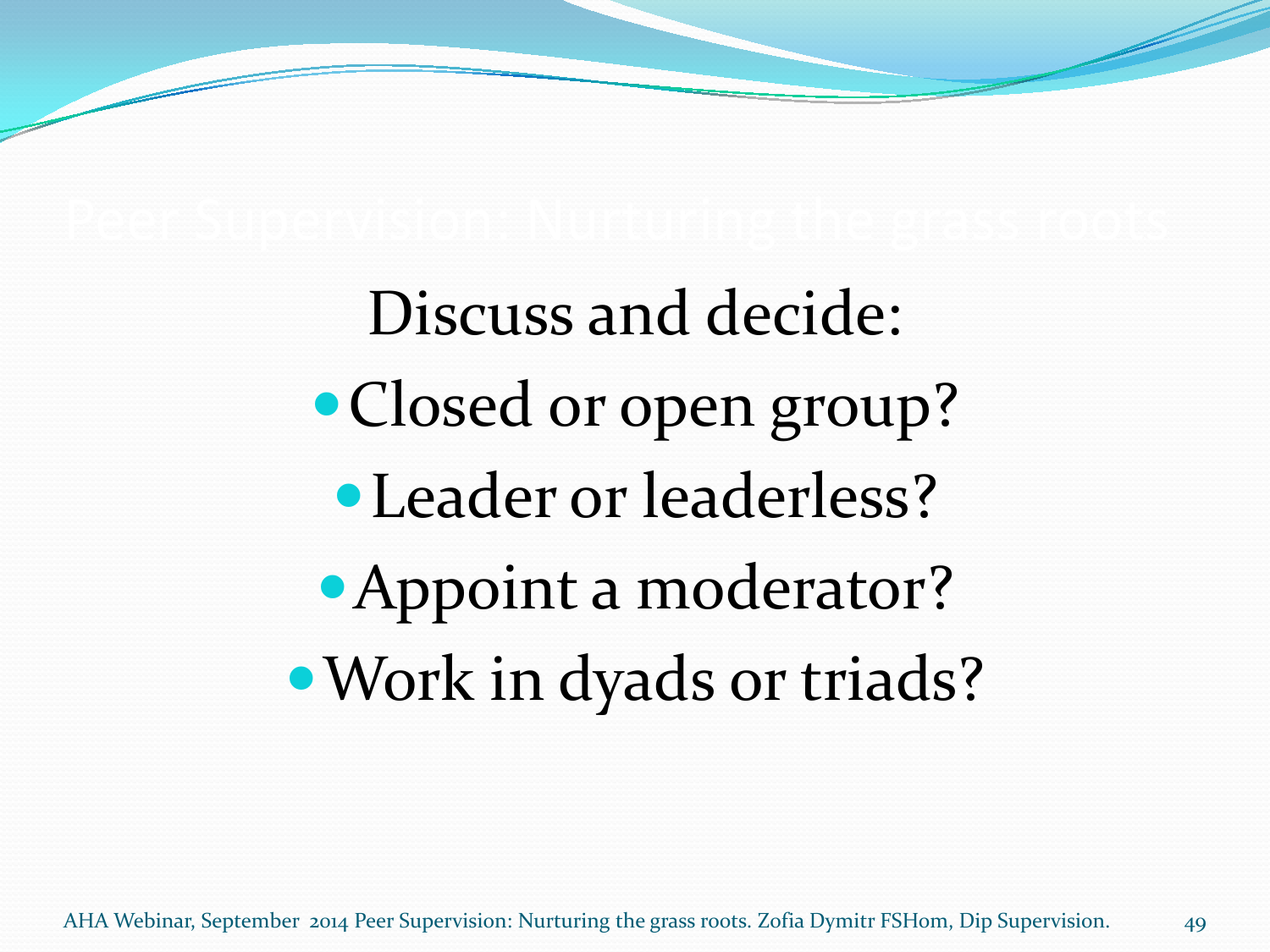# Contracting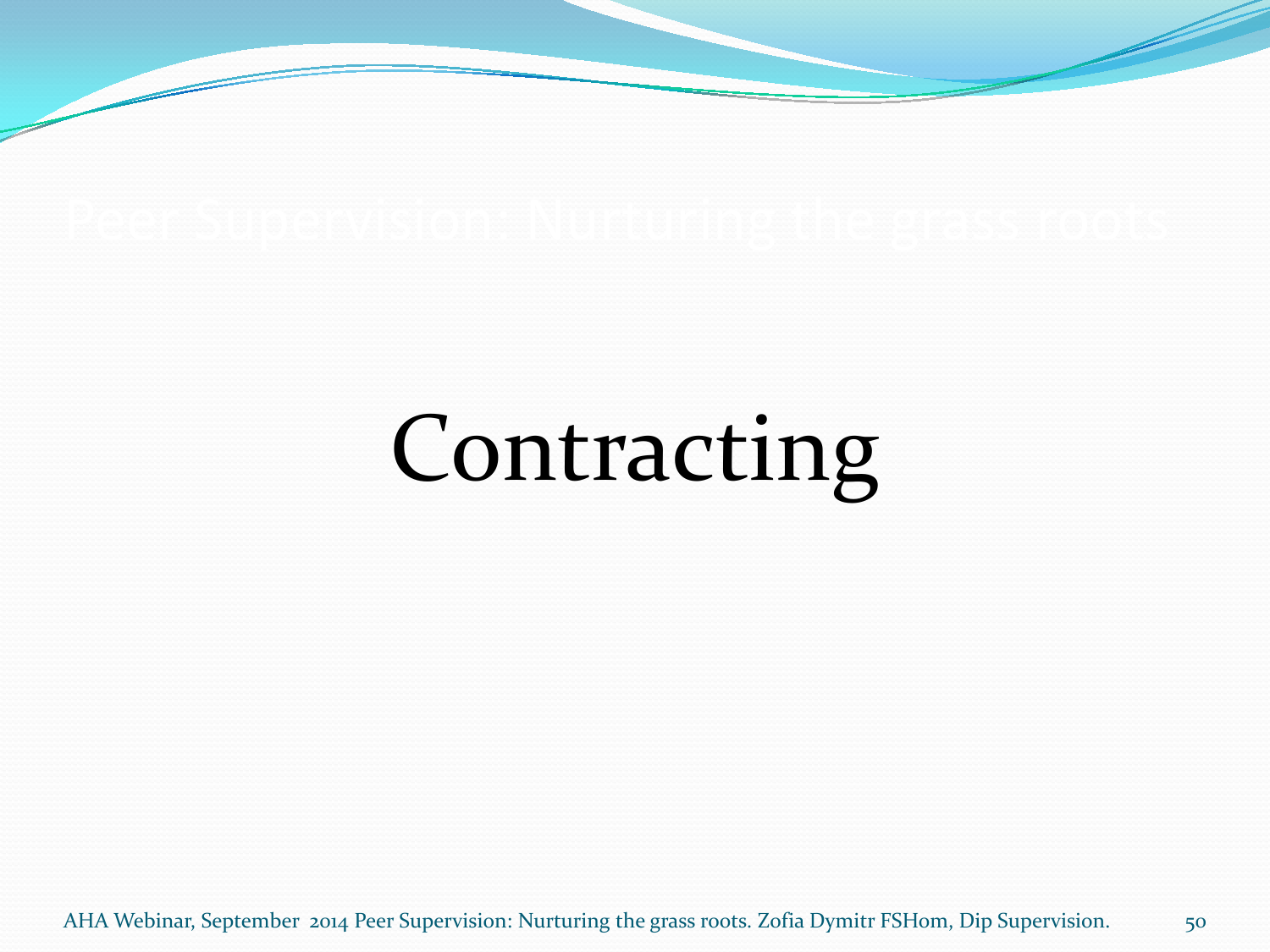In every context, for every session:

- **► The Working Agreement (agreements that need to be** negotiated to forge a working alliance)
- ▶ Session agenda (the specific agreement at the beginning of each session)
- Mini contract for a particular piece of supervision
- (Proctor and Inskipp)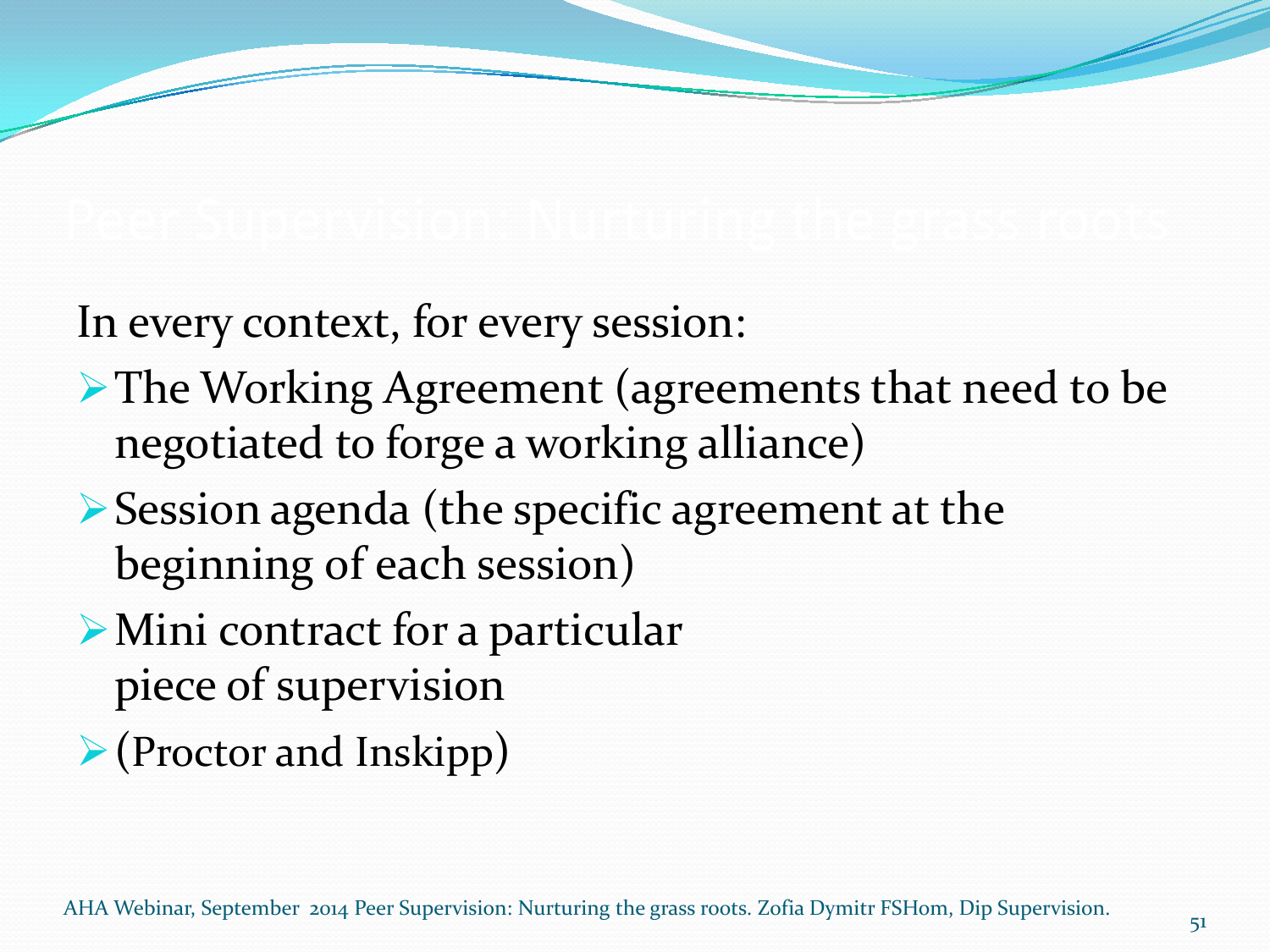## Regular review

# Learning logs

## Reflective journals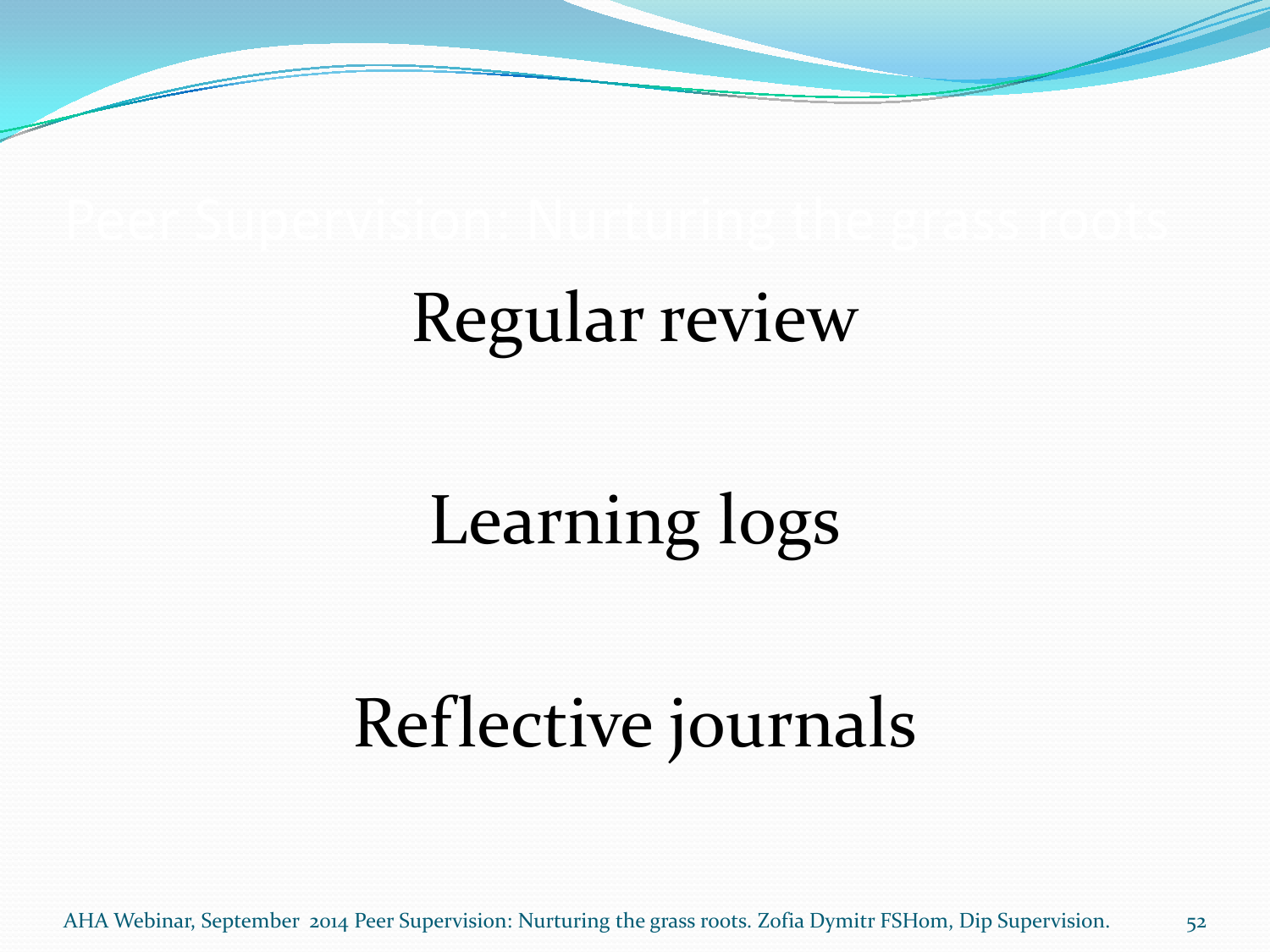### "Attention

### Representation

Affiliation" Rita Charon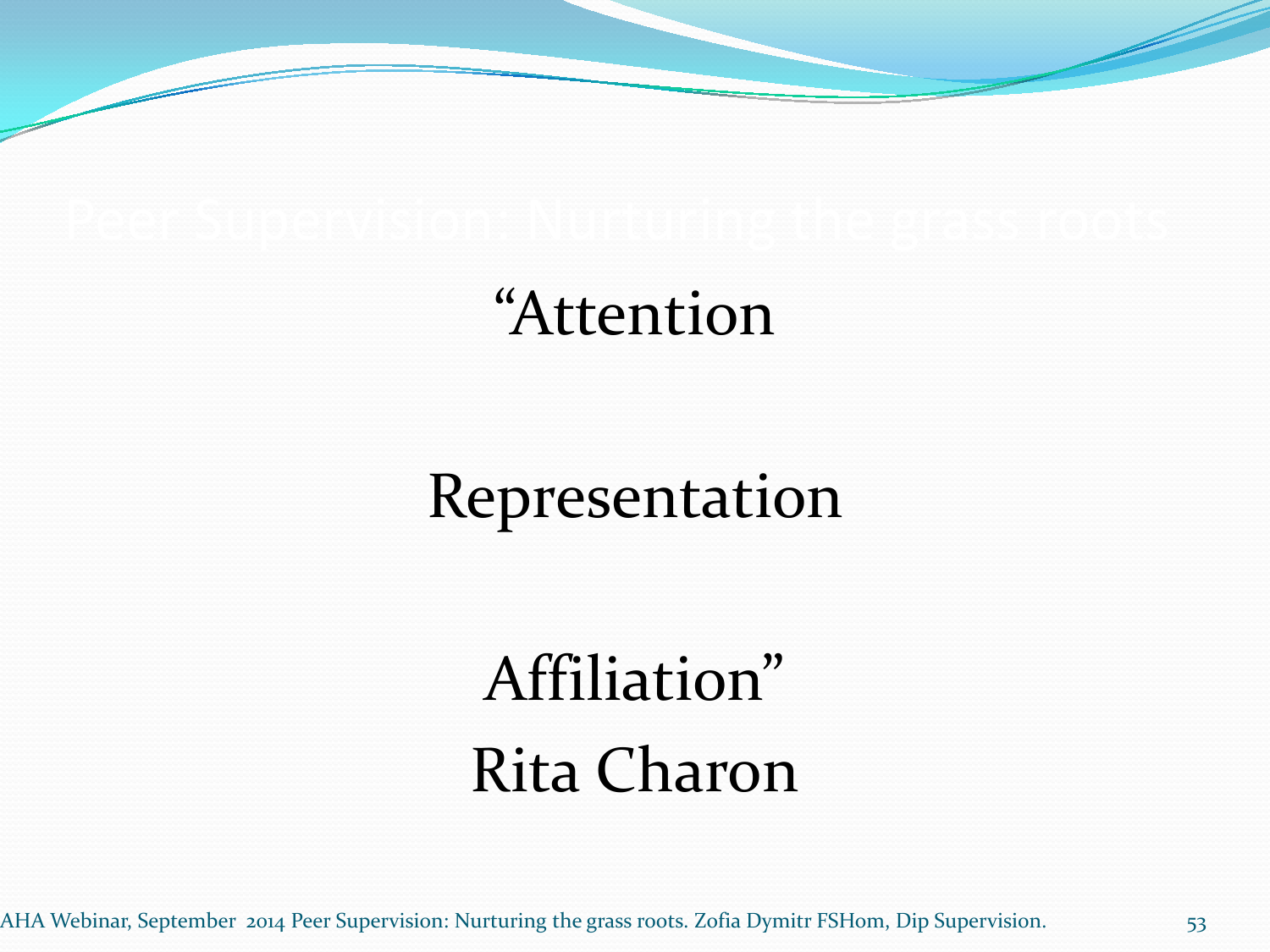"So the art of listening is a great art, and it's<br>an art of being open, of allowing<br>something to enter without immediately intercepting it with your thoughts and your interpretations. Well, the mystery, the paradox, the incredible thing, is the more you authentically listen to yourself, the more you're open to the other." Joseph Needleman, The Intuition Network, Thinking Allowed Television.www.**intuition**.org/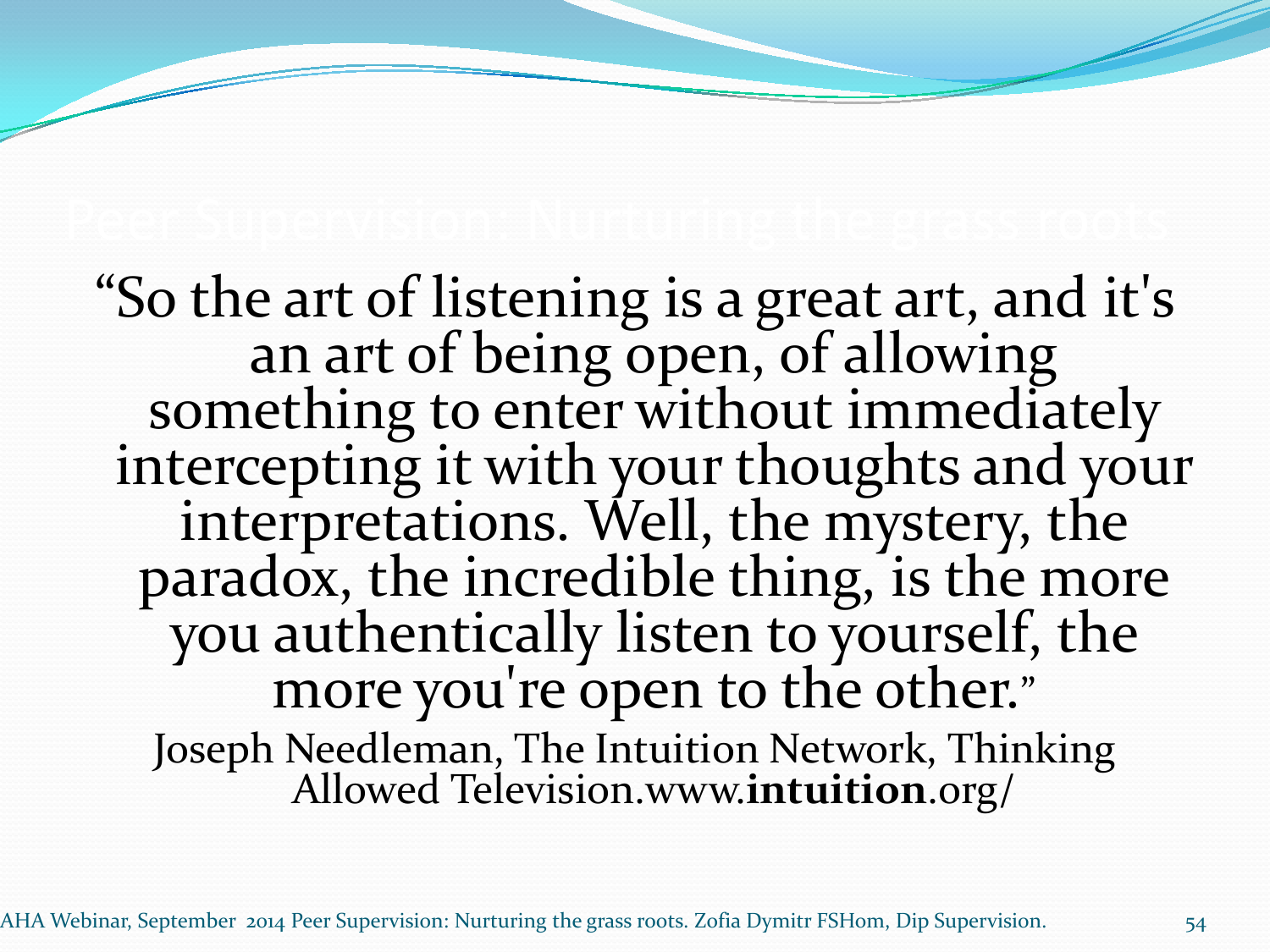## "Supervision: A way of Looking" Sheila Ryan Seeing the world through someone else's eyes, patient or peer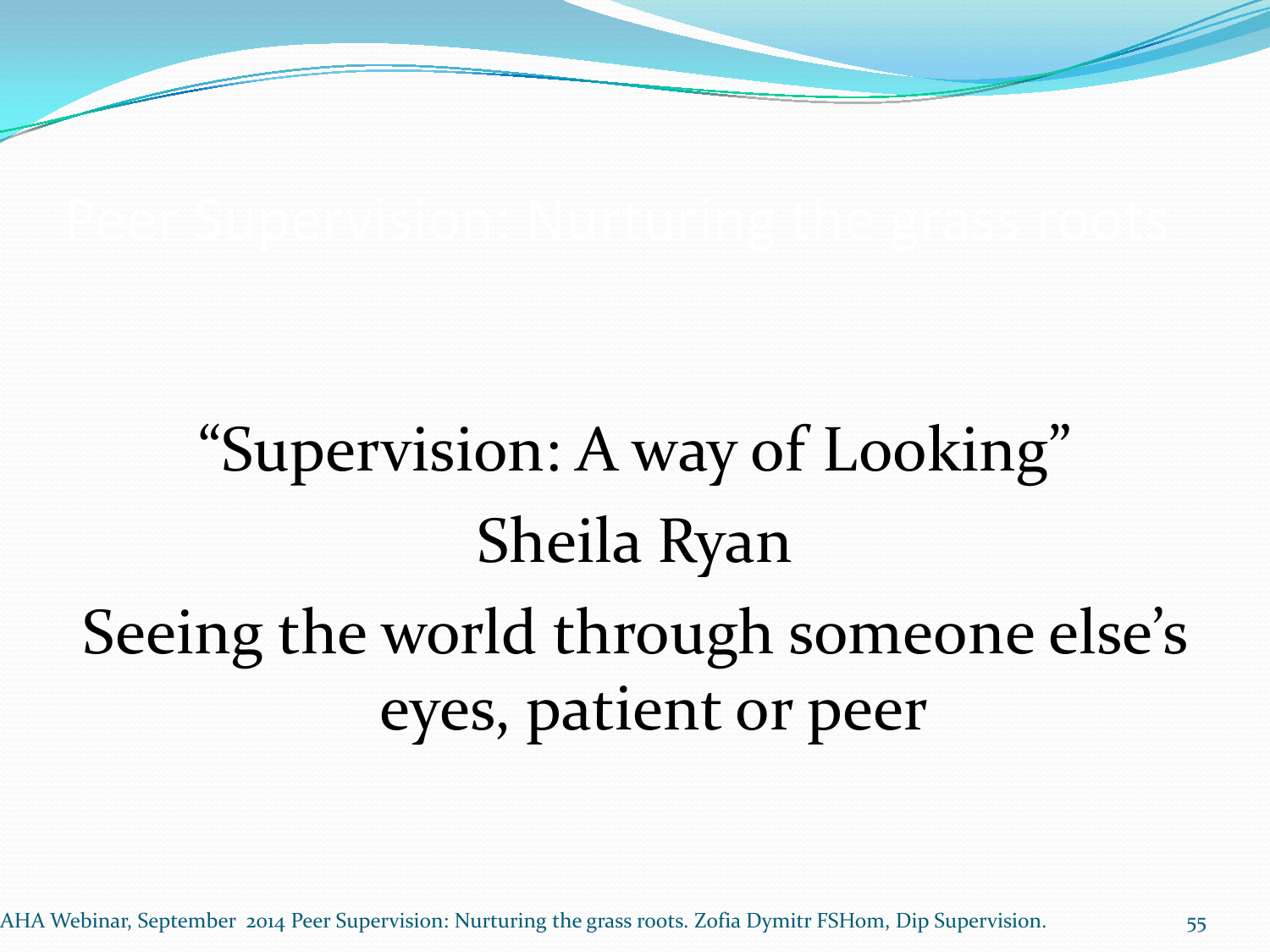# "Slow knowledge engages all of the senses and the full range of our mental powers."

#### Slow Knowledge. David Orr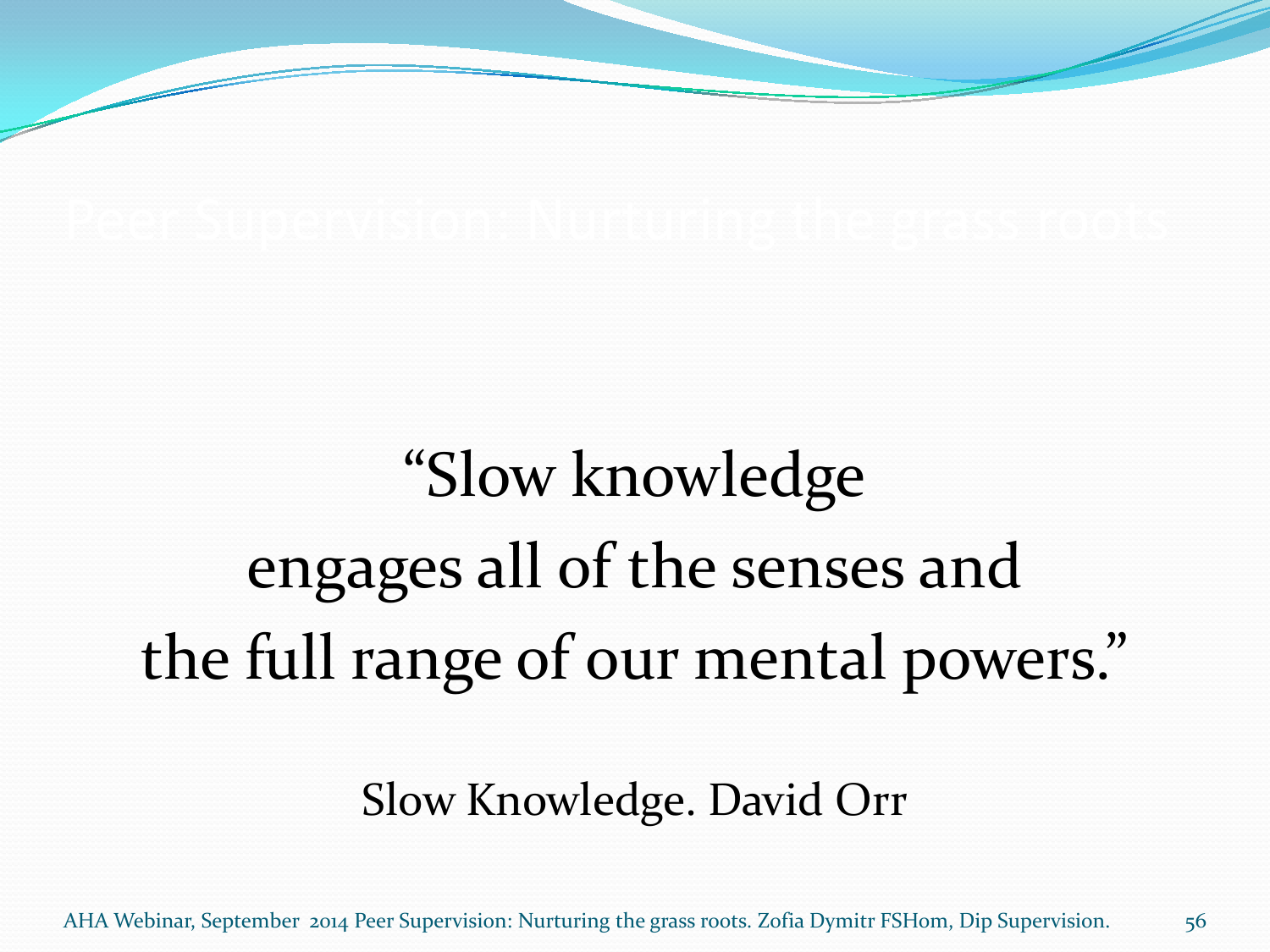#### Supervision, a quality of looking

#### Makes our practitioner stories visible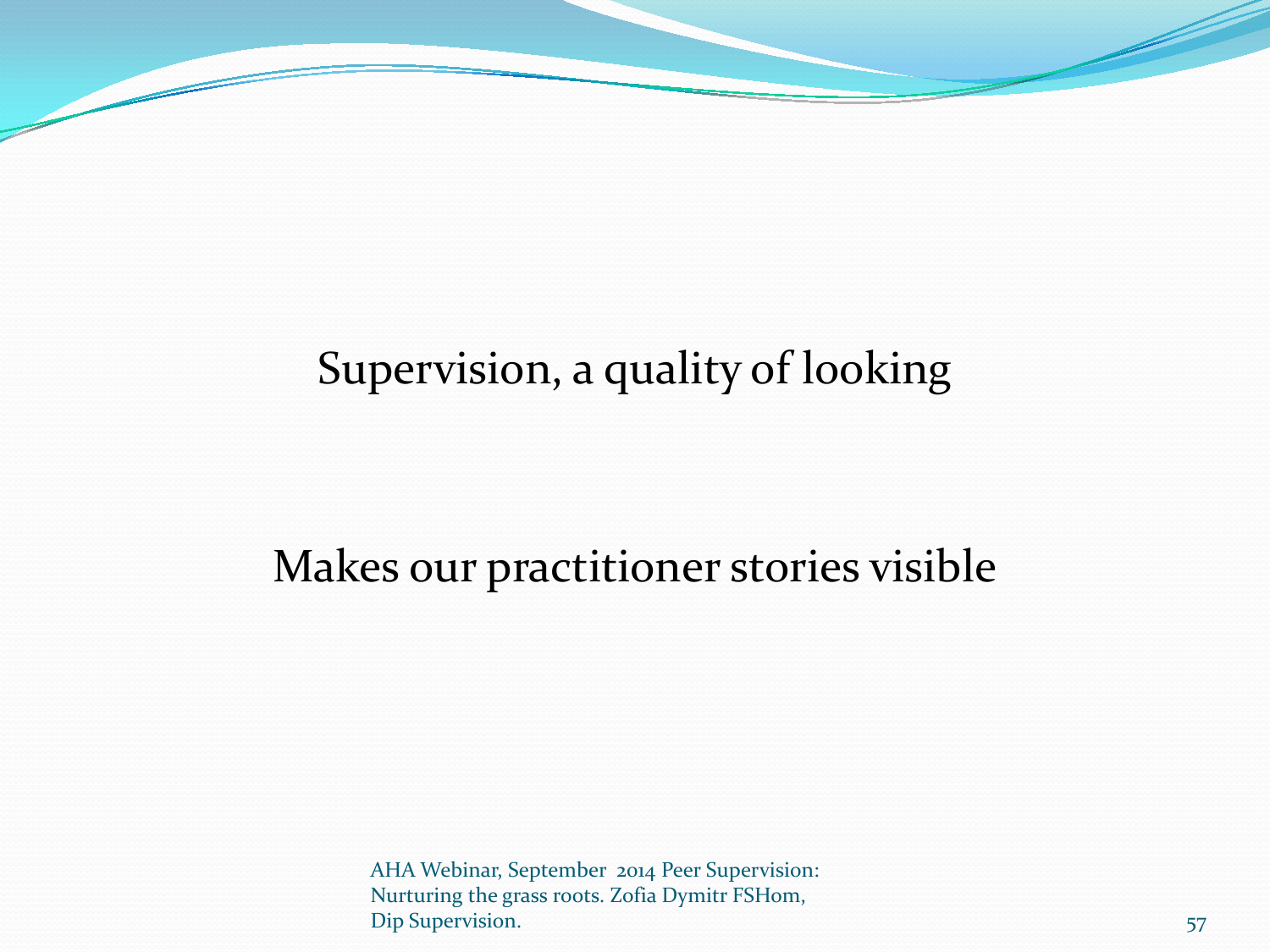"While ending invisibility is not as simple as just allowing their story to be heard, STORYTELLING, in many different forms, can be the first step towards the protective safety of being a visible part of the community." The Namatjira Project *[www.](http://www.namatjira.bighart.org/)[namatjira](http://www.namatjira.bighart.org/)[.bighart.org/](http://www.namatjira.bighart.org/)*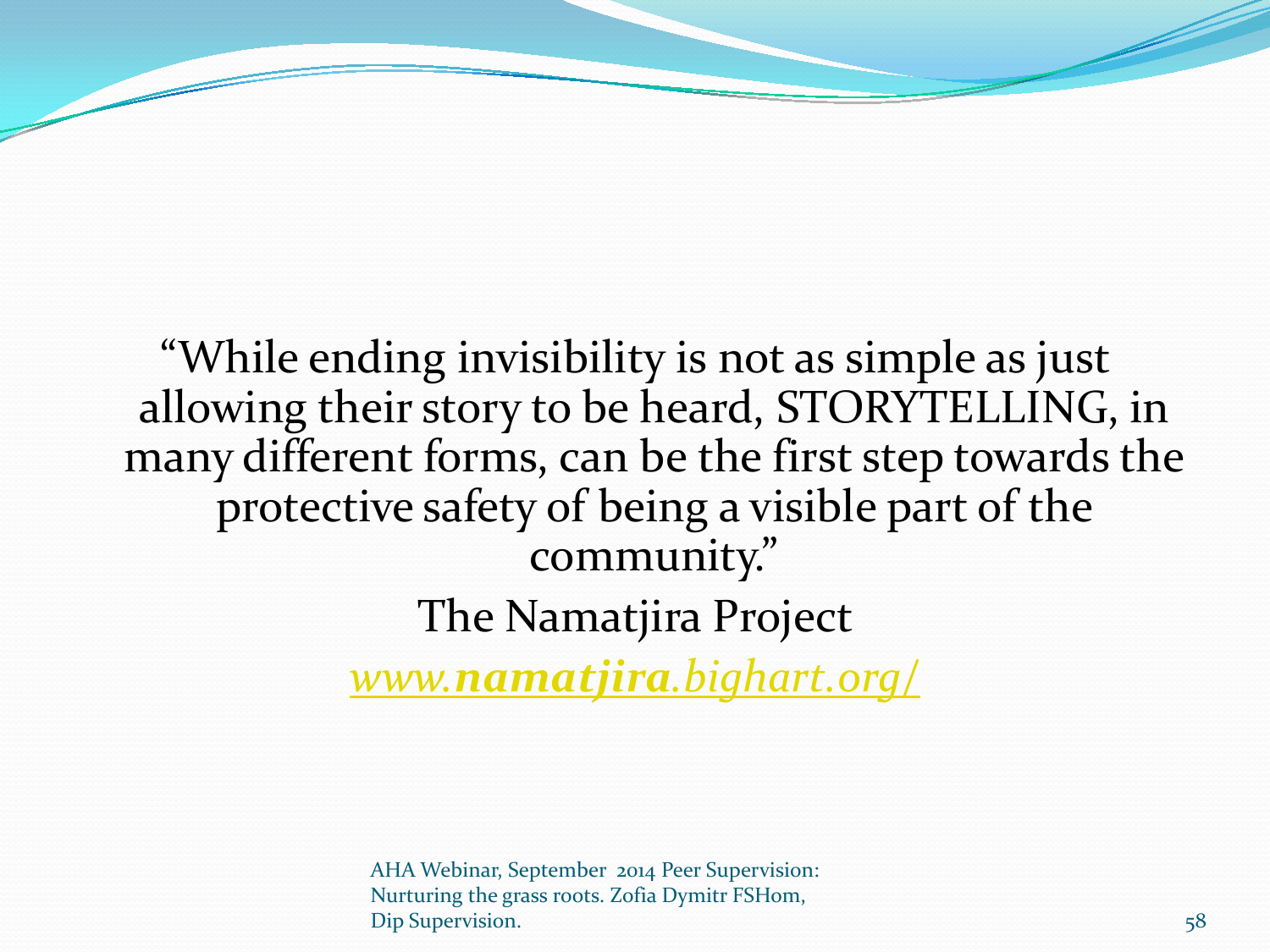## Peer supervision

## Growing together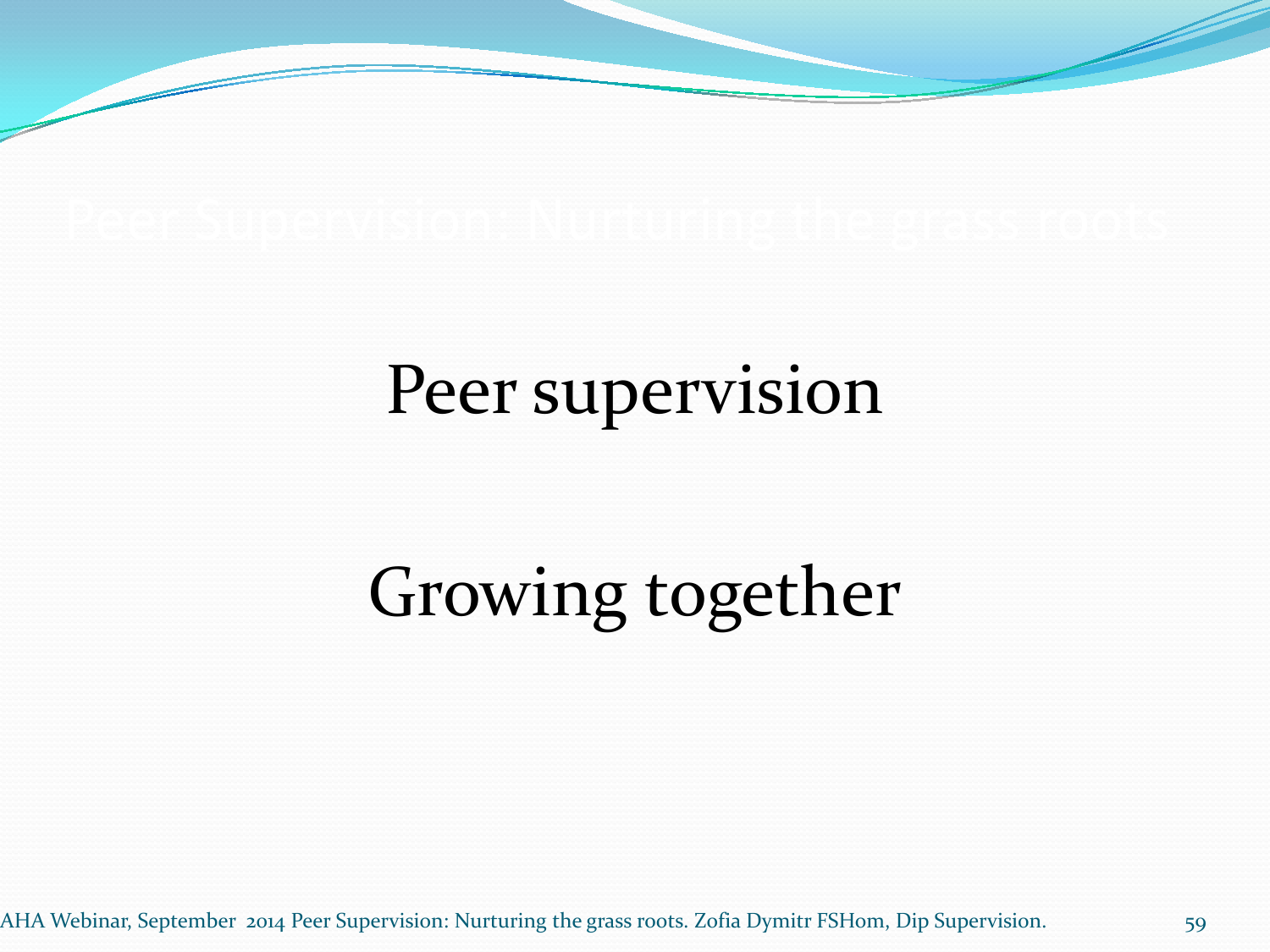

Nurturing the grass roots. Zofia Dymitr FSHom, Dip Supervision. 60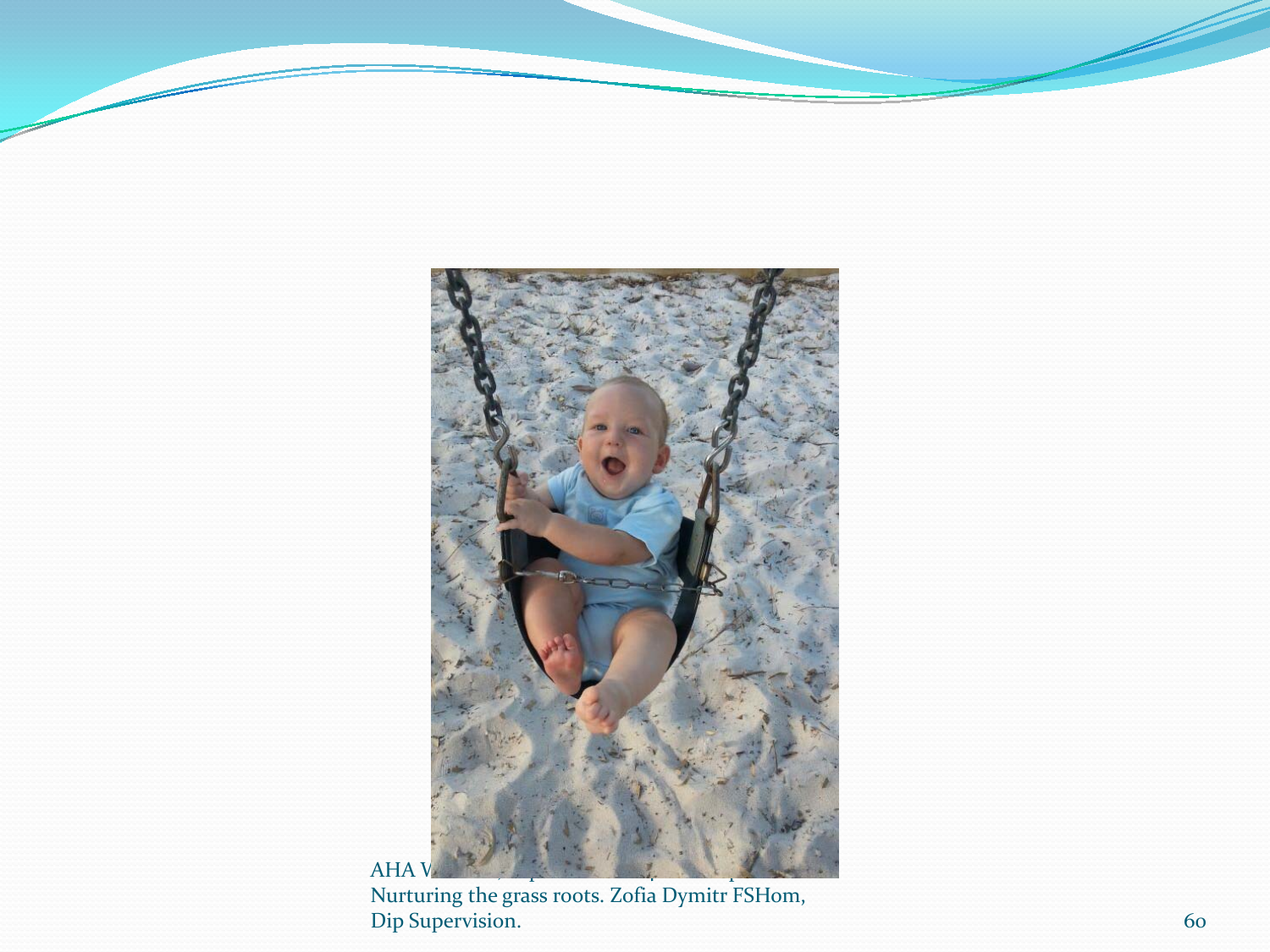

Nurturing the grass roots. Zofia Dymitr FSHom, Dip Supervision. 61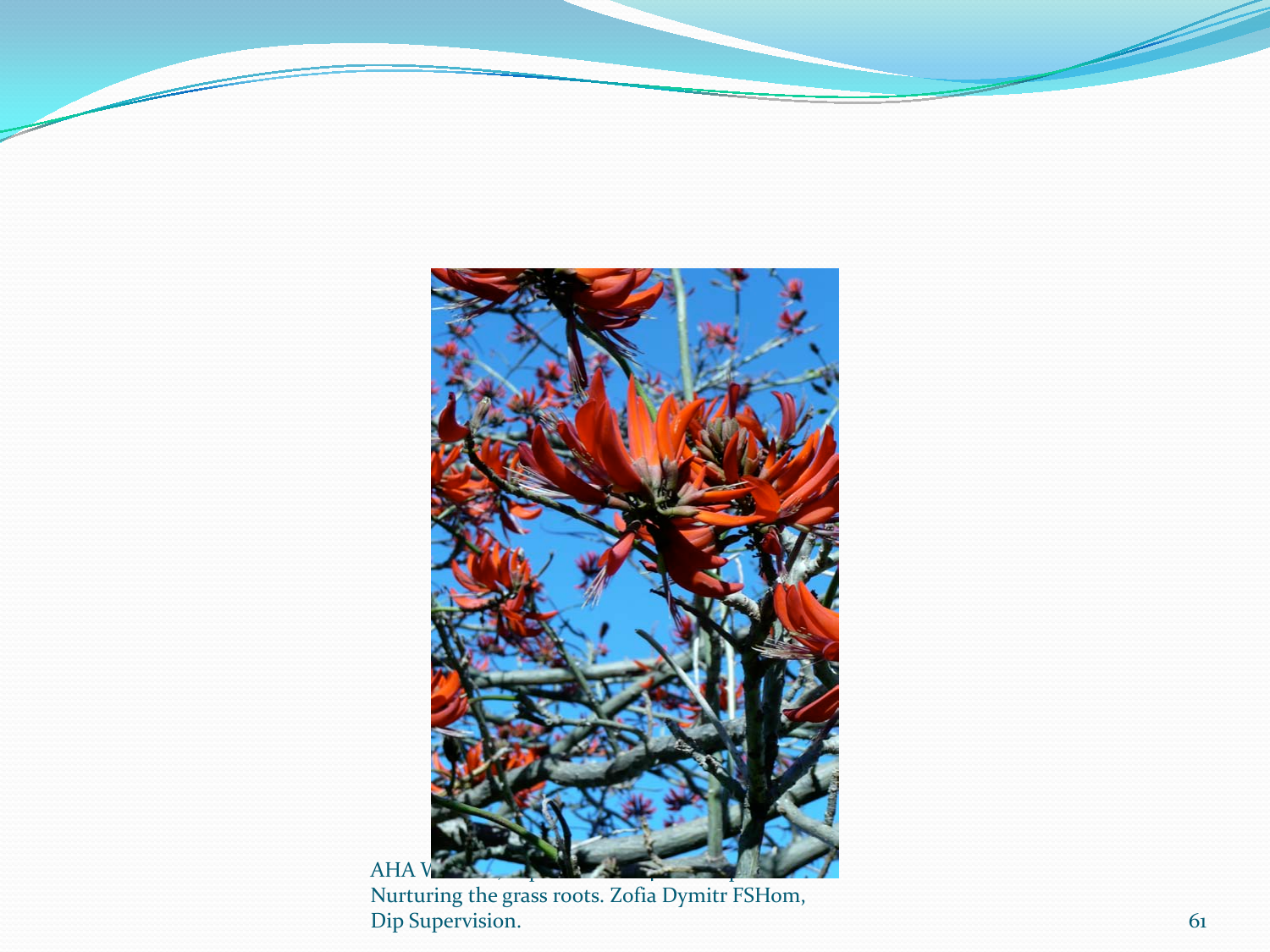A.K. Hess (Ed.), Psychotherapy supervision: Theory, research and practice (pp. 48180). New York: John Wiley.

M. Tisdall andK O'Donoghue Peer Supervision Groups for Probation Officers

Lewis, G. J., Greenburg, S. L., & Hatch, D. B. (1988). Peer consultation groups for psychologists in private practice: A national survey. Professional Psychology: Research and Practice, 19, 81–86.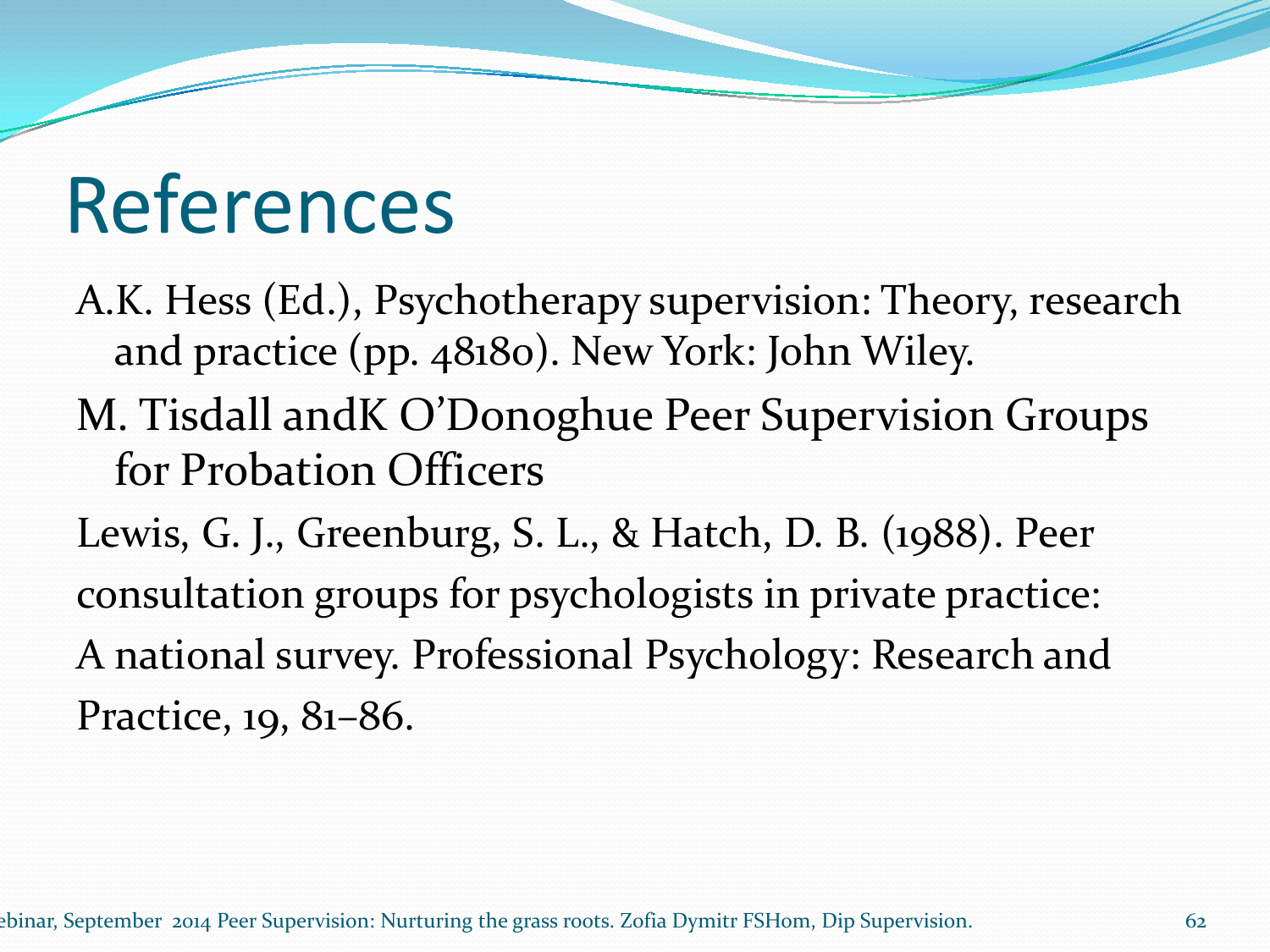Townend, M., Iannetta, L., & Freeston, M. H. (2002).

- Clinical supervision in practice: A survey of UK cognitive behavioural psychotherapists accredited by the BABCP.Behavioural and Cognitive Psychotherapy, 30, 485– 500.
- Kassan, L. D. (2010). Peer supervision groups: How they work and why you need one. New York: Jason Aronson. Aveline, M. (2011) Questionnaire, Therapy Today (22) 1 Castro, M. Power in the Consulting Room. The Homeopath

1984 and 2014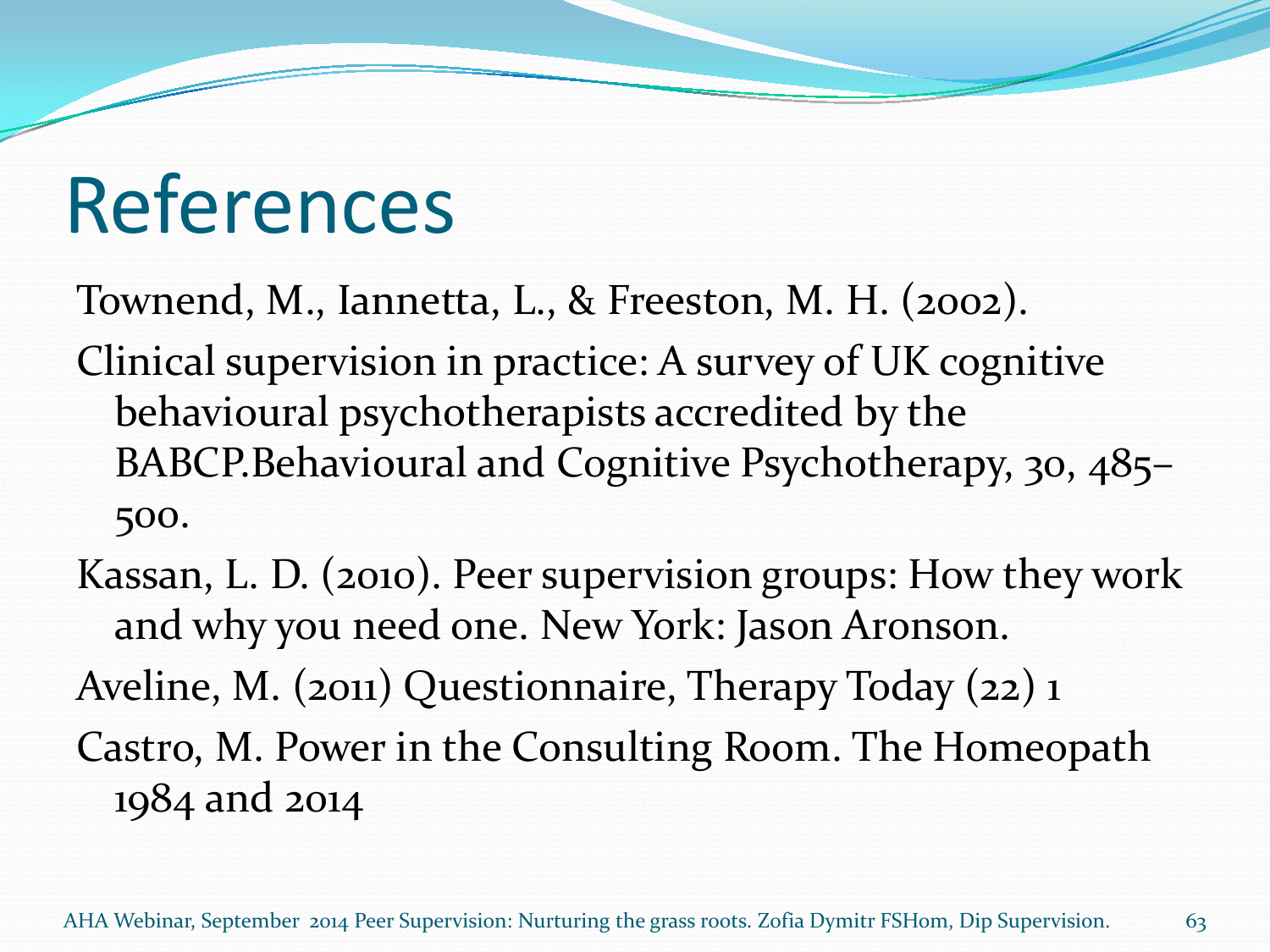- Guggenbuhl-Craig, A.P. (1989) Power in the helping professions . Spring Publications, 9th ed. Dallas, Texas, USA.
- Berger, S.,Braehler, E, Ernst, J., (2012).The health professional–patient-relationship in conventional versus complementary and alternative medicine. A qualitative study comparing the perceived use of medical shared decision-making between two different approaches of medicine. *Patient Education and Counseling 88*, 129–137